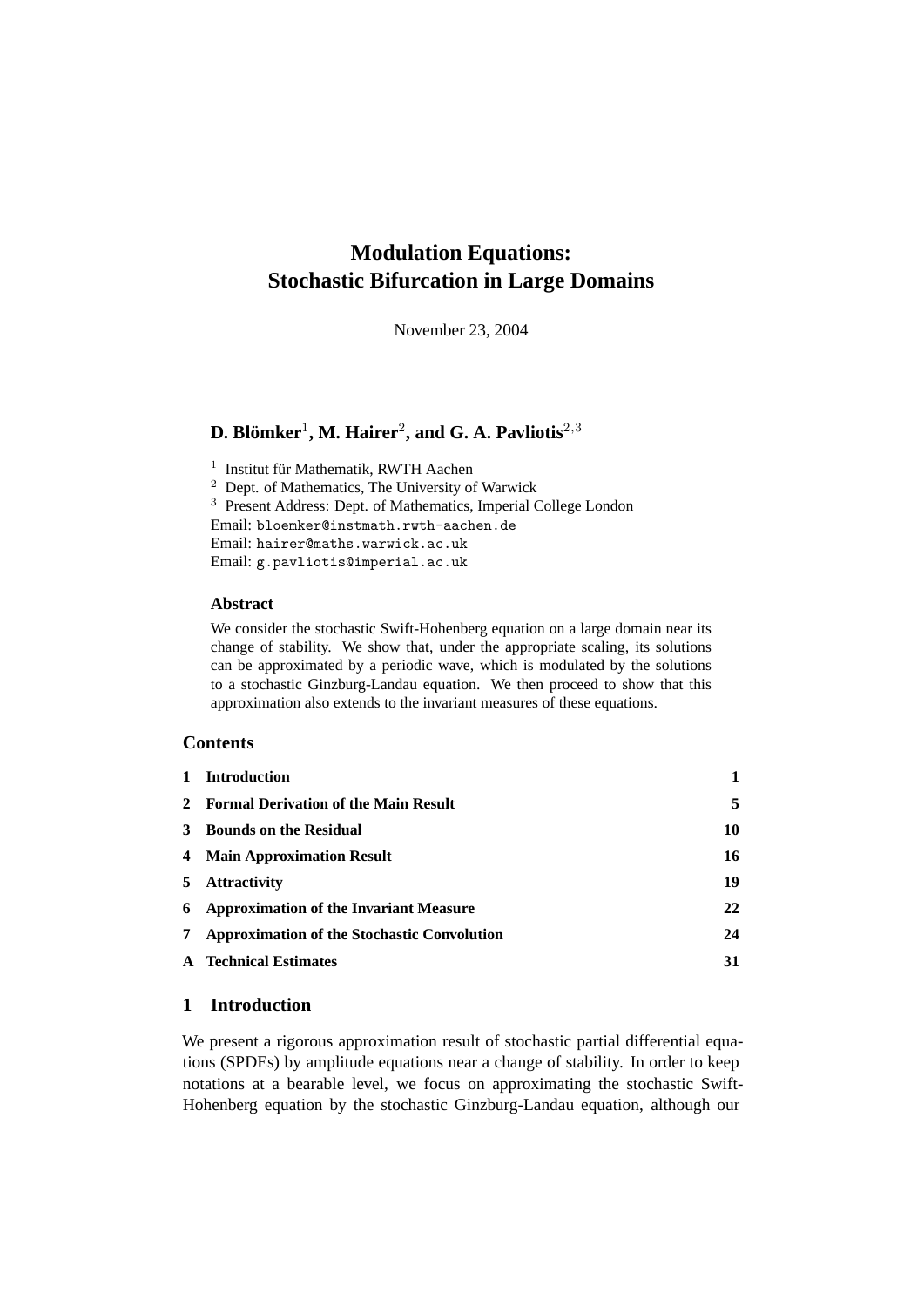#### INTRODUCTION **2**

results apply to a larger class of stochastic PDEs or systems of SPDEs. Similar results are well-known in the deterministic case, see for instance [CE90, MSZ00]. However, there seems to be a lack of theory when noise is introduced into the system. In particular, the treatment of extended systems (*i.e.* when the spatial variable takes values in an unbounded domain) is still out of reach of current techniques.

In a series of recent articles [BMPS01, Blö03a, Blö03b, BH04], the amplitude of the dominating pattern was approximated by a stochastic ordinary differential equation (SODE). On a formal level or without the presence of noise, the derivation of these results is well-known, see for instance (4.31) or (5.11) in the comprehensive review article [CH93] and references therein. This approach shows its limitations on large domains, where the spectral gap between the dominating pattern and the rest of the equation becomes small. It is in particular not appropriate to explain modulated pattern occurring in many physical models and experiments (see *e.g.* [Lyt96, LM99] or [CH93] for a review). The validity of the SODE-approximation is limited to a small neighbourhood of the stability change, which shrinks, as the size of the domain gets large.

For deterministic PDEs on unbounded domains it is well-known, see *e.g.* [CE90, MS95, KSM92, Sch96], that the dynamics of the slow modulations of the pattern can be described by a PDE which turns out to be of Ginzburg-Landau type.

Since the theory of translational invariant SPDEs on unbounded domains is still far from being fully developed, we adopt in the present article a somewhat intermediate approach, considering large but bounded domains in order to avoid the technical difficulties arising for SPDEs on unbounded domains. Note that the same approach has been used in [MSZ00] to study the deterministic Swift-Hohenberg equation. It does not seem possible to adapt the deterministic theory directly to the stochastic equation. One major obstacle is that the whole theory for deterministic PDE relies heavily on good a-priori bounds for the solutions of the amplitude equation in spaces of sufficiently smooth functions. Such bounds are unrealistic for our stochastic amplitude equation, since it turns out to be driven by space-time white noise. Its solutions are therefore only  $\alpha$ -Hölder continuous in space and time for  $\alpha < 1/2$ . Nevertheless, the choice of large but bounded domains captures and describes all the essential features of how noise in the original equation enters the amplitude equation.

#### **1.1 Setting and results**

In this article, we concentrate on deriving the stochastic Ginzburg-Landau equation as an amplitude equation for the stochastic Swift-Hohenberg equation, though we expect that similar results hold for a much wider class of equations, see remark 2.5. The Swift-Hohenberg equation is a celebrated toy model for the convective instability in the Rayleigh-Bénard convection. A formal derivation of the equation from the Boussinesq approximation of fluid dynamics can be found in [HS77].

In the following we consider solutions to

$$
\partial_t U = -(1 + \partial_x^2)^2 U + \varepsilon^2 \nu U - U^3 + \varepsilon^{\frac{3}{2}} \xi_{\varepsilon}
$$
 (SH)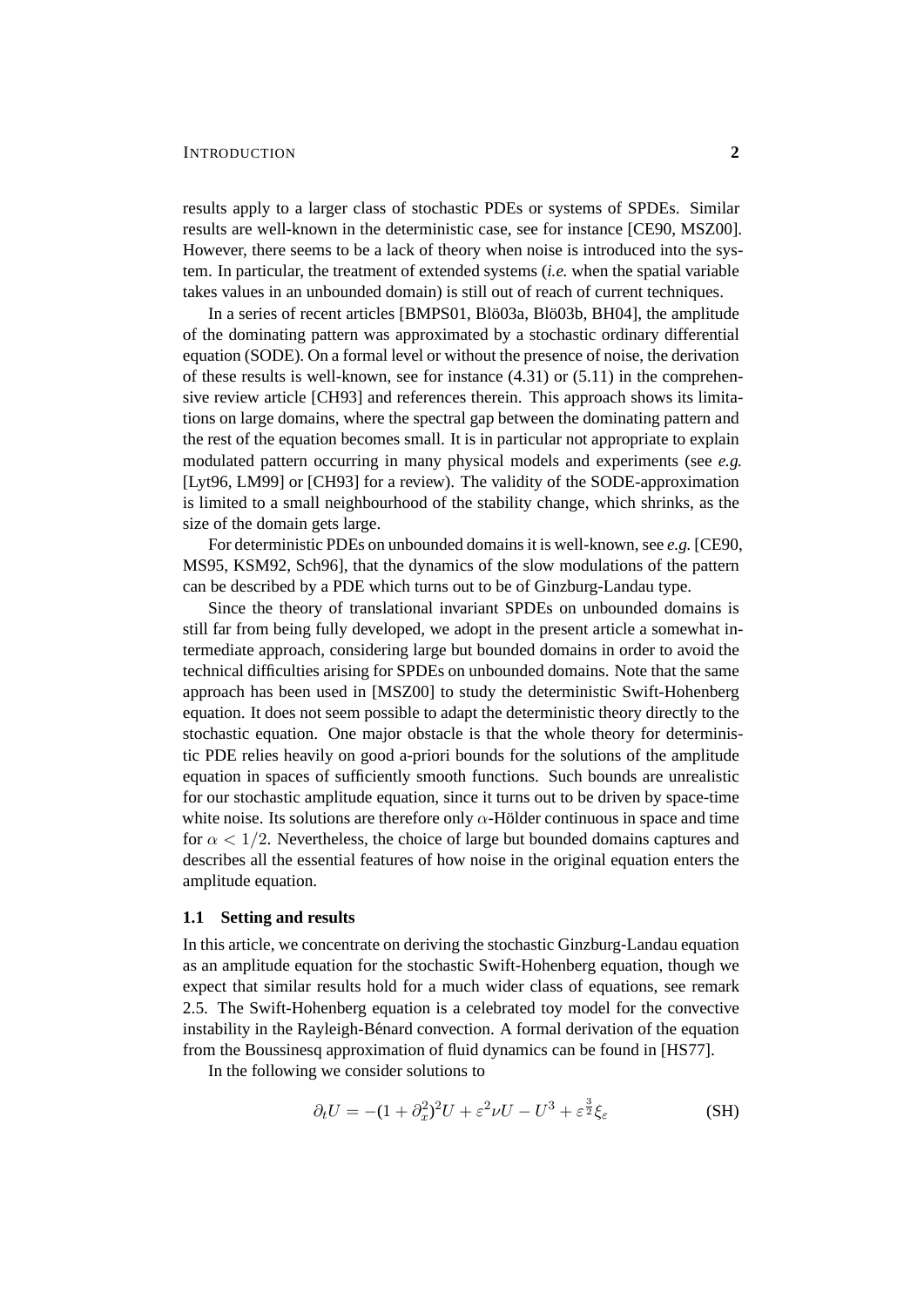where  $U(x, t) \in \mathbf{R}$  satisfies periodic boundary conditions on  $D_{\varepsilon} = [-L/\varepsilon, L/\varepsilon]$ . The noise  $\xi_{\varepsilon}$  is assumed to be real-valued homogeneous space-time noise. To be more precise  $\xi_{\varepsilon}$  is a distribution-valued centred Gaussian field such that

$$
\mathbb{E}\xi_{\varepsilon}(x,s)\xi_{\varepsilon}(y,t)=\delta(t-s)q_{\varepsilon}(|x-y|)\,. \tag{1.1}
$$

The family of correlation functions  $q_{\varepsilon}$  is assumed to converge in a suitable sense to a correlation function q. One should think for the moment of  $q_{\varepsilon}$  as simply being the  $2L/\varepsilon$ -periodic continuation of the restriction of q to  $D_{\varepsilon}$ . We will state in Assumption 7.4 the precise assumptions on q and  $q_{\epsilon}$ . This will include space-time white noise and noise with bounded correlation length.

Before we formulate our main results, let us briefly discuss why we expect (SH) to have a scaling limit of the form

$$
U(x,t) = 2\varepsilon \text{Re}(a(\varepsilon x, \varepsilon^2 t)e^{ix}), \qquad (1.2)
$$

for small values of  $\varepsilon$  and why the factor  $\varepsilon^{\frac{3}{2}}$  in front of the noise in equation (SH) is the correct factor to balance with the linear term  $\varepsilon^2 \nu U$  and the nonlinearity  $U^3$ so that all three contribute to the limiting equation, eqn. (1.4) below. Since the nonlinearity dominates the linear instability at  $U \gg \varepsilon$ , we expect the solutions to (SH) to be of order  $\varepsilon$ , hence the term  $\varepsilon$  in front of the right-hand side of (1.2). It is then natural to consider timescales of order  $\varepsilon^{-2}$ , so that both the linear instability and the nonlinearity contribute significantly to the dynamics. This explains the argument  $\varepsilon^2 t$ . Concerning the relevant spacescale and the term  $e^{ix}$ , note that if U is "demodulated" by writing it as  $U(x,t) = \text{Re}(A(x,t)e^{ix})$ , then the differential operator  $-(1 + \partial_x^2)^2$  acting on U is close to a multiple of the Laplacian acting on A (neglecting terms of order  $\partial_x^3 A$  and  $\partial_x^4 A$ ). This suggests that one should look at the solutions on a spacescale of  $\varepsilon^{-1}$  (since then  $\partial_x^2 A \approx \varepsilon^2 A$  is of the same order as the linear instability and the nonlinearity), if one wants the linear differential operator to give a non-trivial contribution in the scaling limit. It remains to explain the factor  $\epsilon^{\frac{3}{2}}$  in front of the noise. This is an immediate consequence of a dimensional analysis of the stochastic heat equation

$$
\partial_t A = \partial_x^2 A + J \xi \,, \tag{1.3}
$$

(where  $\xi$  is space-time white noise and  $J$  is the noise strength), which is expected to describe the scaling limit of (SH) if  $\nu = 0$  and no nonlinearity is present. The scaling behaviour of  $\xi$ , formally given by  $\xi(\alpha x, \beta t) \stackrel{\text{law}}{=} (\alpha \beta)^{-\frac{1}{2}} \xi(x, t)$  immediately implies that on a space interval of order  $\varepsilon^{-1}$  and a time interval of order  $\varepsilon^{-2}$ , solutions to (1.3) are of order  $J\varepsilon^{-\frac{1}{2}}$ . Therefore, the noise should enter into (SH) with a prefactor of order  $J \approx \varepsilon^{\frac{3}{2}}$ , so that the corresponding contribution on the time and space scales under consideration is of order  $\varepsilon$ . Another way of seeing this is to notice that the solutions to the stochastic heat equation are (almost)  $\frac{1}{4}$ -Hölder continuous in time and  $\frac{1}{2}$ -Hölder continuous in space. This roughness in time is a direct consequence of the singularity of order  $t^{-\frac{1}{4}}$  in the  $L^2$ -norm of the Heat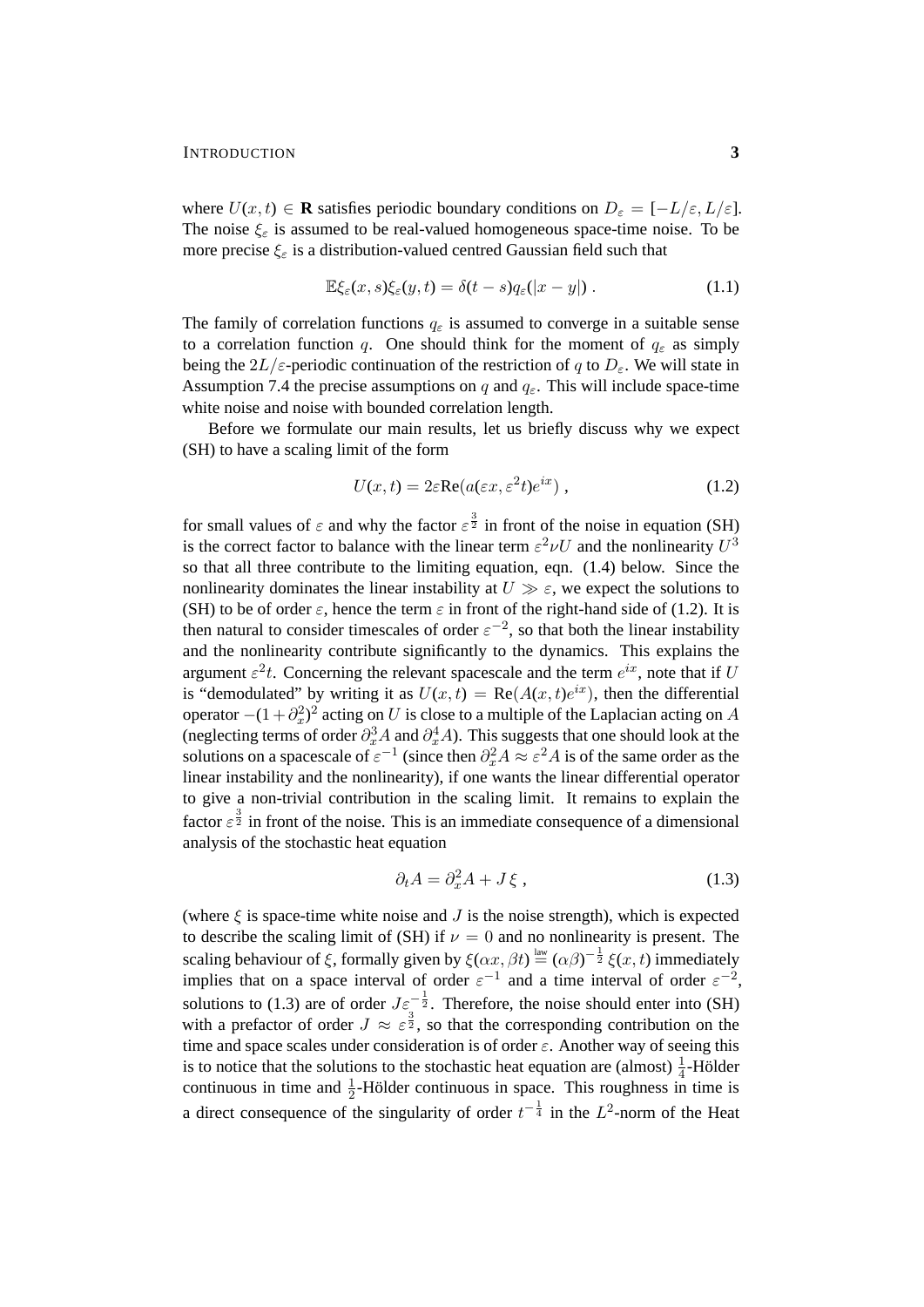kernel (see *e.g.* [DPZ96, Thm 5.20]). Therefore, one would expect their size to be of order  $(t^{\frac{1}{4}} + x^{\frac{1}{2}})$ *J*. On the time and space scales under consideration, we see again that  $J \approx \varepsilon^{\frac{3}{2}}$  results in a contribution of order  $\varepsilon$ . Note that if we were to study the Swift–Hohenberg equation in a bounded domain D not scaling with  $\varepsilon$ , then a noise strength of  $\varepsilon^2$  would lead to the correct scaling, cf. [BMPS01].

The main result of this article is an approximation result for solutions to (SH) by means of solutions to the stochastic Ginzburg-Landau equation. We consider a class of "admissible" initial conditions given in Definition 3.4 below. This class is slightly larger than that of  $\mathcal{H}^1$ -valued random variables with bounded moments of all orders and is natural for the problem at hand, due to the lack of uniform  $\mathcal{H}^1$ estimates for the stochastic convolution. We show in Theorem 5.1 that the solution of (SH) with arbitrary initial conditions becomes admissible after a transient time.

Our main result (cf. Theorem 4.1) is the following:

**Theorem 1.1 (Approximation)** *Let* U *be given by the solution of (SH) with an admissible initial condition written as*  $U_0(x) = 2\varepsilon \text{Re}(a_0(\varepsilon x)e^{ix})$ *. Consider the solution* a(X, T) *to the stochastic Ginzburg-Landau equation*

$$
\partial_T a = 4\partial_X^2 a + \nu a - 3|a|^2 a + \sqrt{\hat{q}(1)}\eta \,, \quad X \in [-L, L] \,, \, a(0) = a_0 \,, \quad (1.4)
$$

*where η is complex space-time white noise and*  $\hat{q}$  *denotes the Fourier transform of* q*. Here,* a *is subject to suitable boundary conditions, i.e. those boundary conditions such that*  $a(X,T)e^{iX/\varepsilon}$  *is* 2L-periodic. Then, for every  $T_0 > 0$ ,  $\kappa > 0$ , and  $p > 1$ , one can find joint realisations of the noises  $\eta$  and  $\xi_{\epsilon}$  such that

$$
\left(\mathbb{E}\sup_{\varepsilon^2 t \in [0,T_0]}\sup_{x \in D_{\varepsilon}} |U(x,t) - 2\varepsilon \text{Re}(a(\varepsilon x, \varepsilon^2 t)e^{ix})|^p\right)^{1/p} \le C_{\kappa,p} \varepsilon^{3/2 - \kappa} \tag{1.5}
$$

*for every*  $\varepsilon \in (0,1]$ *.* 

Note that solutions to (SH) tend to be of order  $\varepsilon$ , as can be seen from the fact that this is the point where the dissipative nonlinearity starts to dominate the linear instability. Therefore, the ratio between the size of the error and the size of the solutions is of order  $\varepsilon^{1/2}$ . Using an argument similar to the one in [BH04], it is then straightforward to obtain an approximation result on the invariant measures for (SH) and (1.4):

**Theorem 1.2 (Invariant Measures)** *Let*  $\nu_{\star,\varepsilon}$  *be the invariant measure for* (1.4) *and let*  $\mu_{\star,\varepsilon}$  *be an invariant measure for (SH). Then, one can construct random variables*  $a_{\star}$  *and*  $U_{\star}$  *with respective laws*  $\nu_{\star,\varepsilon}$  *and*  $\mu_{\star,\varepsilon}$  *such that for every*  $\kappa > 0$ *and*  $p \geq 1$ 

$$
\left(\mathbb{E}\sup_{x\in D_{\varepsilon}}|U_{\star}(x)-2\varepsilon \text{Re}(a_{\star}(\varepsilon x)e^{ix})|^p\right)^{1/p}\leq C_{\kappa,p}\,\varepsilon^{3/2-\kappa}\,,
$$

*for every*  $\varepsilon \in (0,1]$ *.*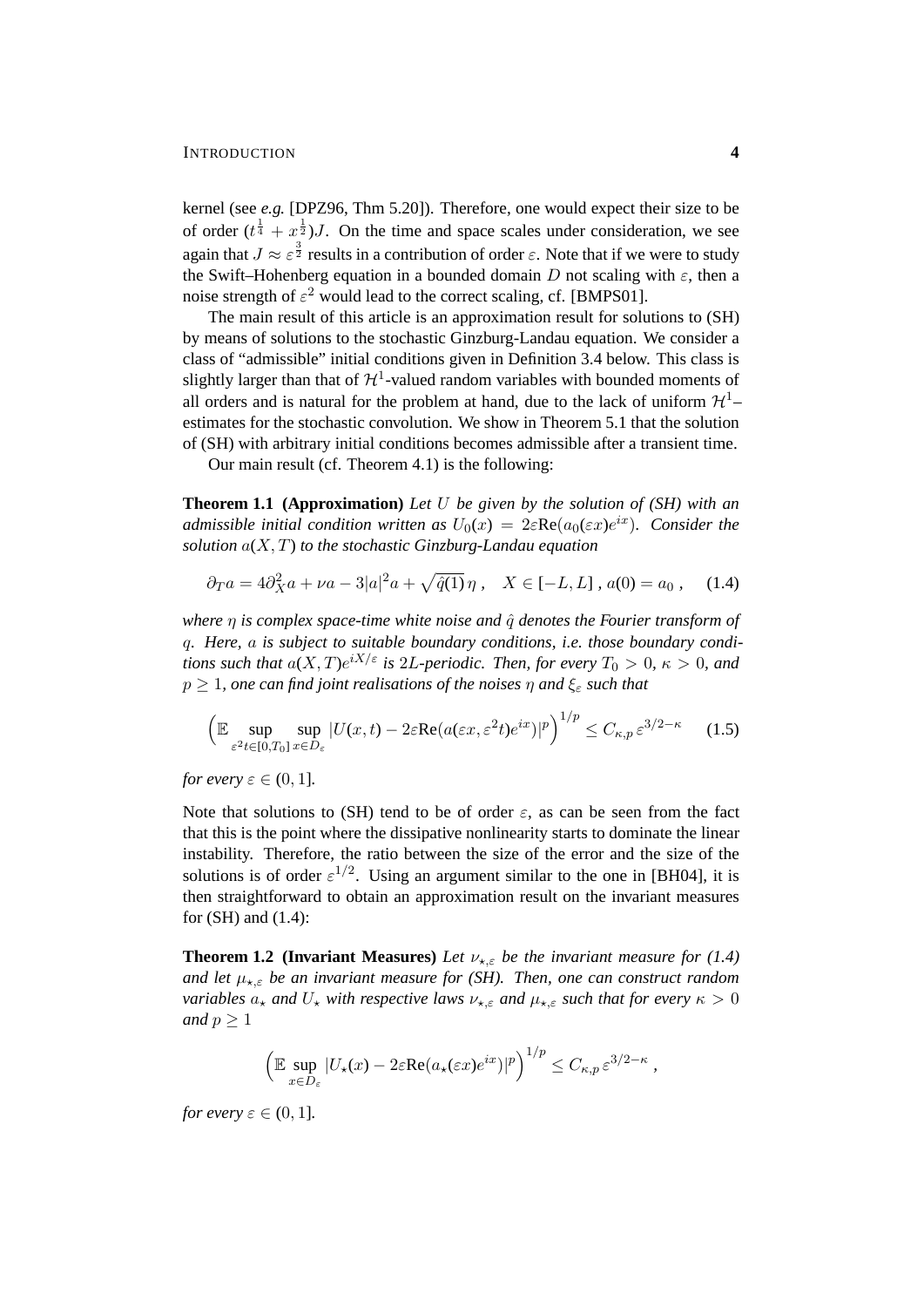#### FORMAL DERIVATION OF THE MAIN RESULT **5**

Let us remark that  $\nu_{\star,\varepsilon}$  is actually independent of  $\varepsilon$ , provided  $L \in \varepsilon \pi N$ .

**Remark 1.3** The correction  $\varepsilon^{-\kappa}$  appearing in Theorems 1.1 and 1.2 is a direct consequence of the error estimates on the linearised equations obtained in Section 7. One could in principle obtain logarithmic bounds using the Fernique-Talagrand theorem from the theory of Gaussian processes. It is not expected, however, that a bound  $\mathcal{O}(\varepsilon^{3/2})$  without any corrections holds.

Most of the present article is devoted to the proof of Theorem 1.1. We will then prove attractivity, Theorem 5.1 in Section 5 and Theorem 1.2 in Section 6, while Section 7 provides a very general approximation result for linear equations, that is used in the proof of Theorem 1.1.

The remainder of this paper is organised as follows. Section 2 is devoted to a formal justification of our results. The main step in the proof of Theorem 1.1 is then to define a *residual*, which measures how well a given process approximates solutions to (SH) via the variation of constants formula. Section 3 provides estimates for this residual that are used in Section 4 to prove the main approximation result. Section 5 justifies the assumptions on the initial conditions required for the proof of the approximation result, and Section 6 applies the result to the approximation of invariant measures. The final Section 7 provides the approximation result for linear equations in a fairly general setting.

### **Acknowledgements**

We are grateful to the anonymous referee for his constructive criticism of an earlier version of this paper.

## **2 Formal Derivation of the Main Result**

In order to simplify notations, we work from now on with the rescaled version  $u(x, t)$  of the solutions of (SH), defined through  $U(x, t) = \varepsilon u(\varepsilon x, \varepsilon^2 t)$ . Then, u satisfies the equation

$$
\partial_t u = -\varepsilon^{-2} (1 + \varepsilon^2 \partial_x^2)^2 u + \nu u - u^3 + \tilde{\xi}_{\varepsilon} \,, \tag{2.1}
$$

with periodic boundary conditions on the domain  $[-L, L]$ . Here, we defined the rescaled noise  $\tilde{\xi}_{\varepsilon}(x,t) = \varepsilon^{-3/2} \xi_{\varepsilon}(\varepsilon^{-1}x, \varepsilon^{-2}t)$ . This is obviously a real-valued Gaussian noise with covariance given by

$$
\mathbb{E}\tilde{\xi}_{\varepsilon}(x,t)\tilde{\xi}_{\varepsilon}(y,s)=\delta(t-s)\varepsilon^{-1}q_{\varepsilon}(\varepsilon^{-1}|x-y|).
$$

We define the operator  $\mathcal{L}_{\varepsilon} = -1 - \varepsilon^{-2} (1 + \varepsilon^2 \partial_x^2)^2$  subject to periodic boundary conditions on  $[-L, L]$  and we set  $\tilde{\nu} = 1 + \nu$ , so that (2.1) can be rewritten as

$$
\partial_t u = \mathcal{L}_{\varepsilon} u + \tilde{\nu} u - u^3 + \tilde{\xi}_{\varepsilon} . \tag{SH\varepsilon}
$$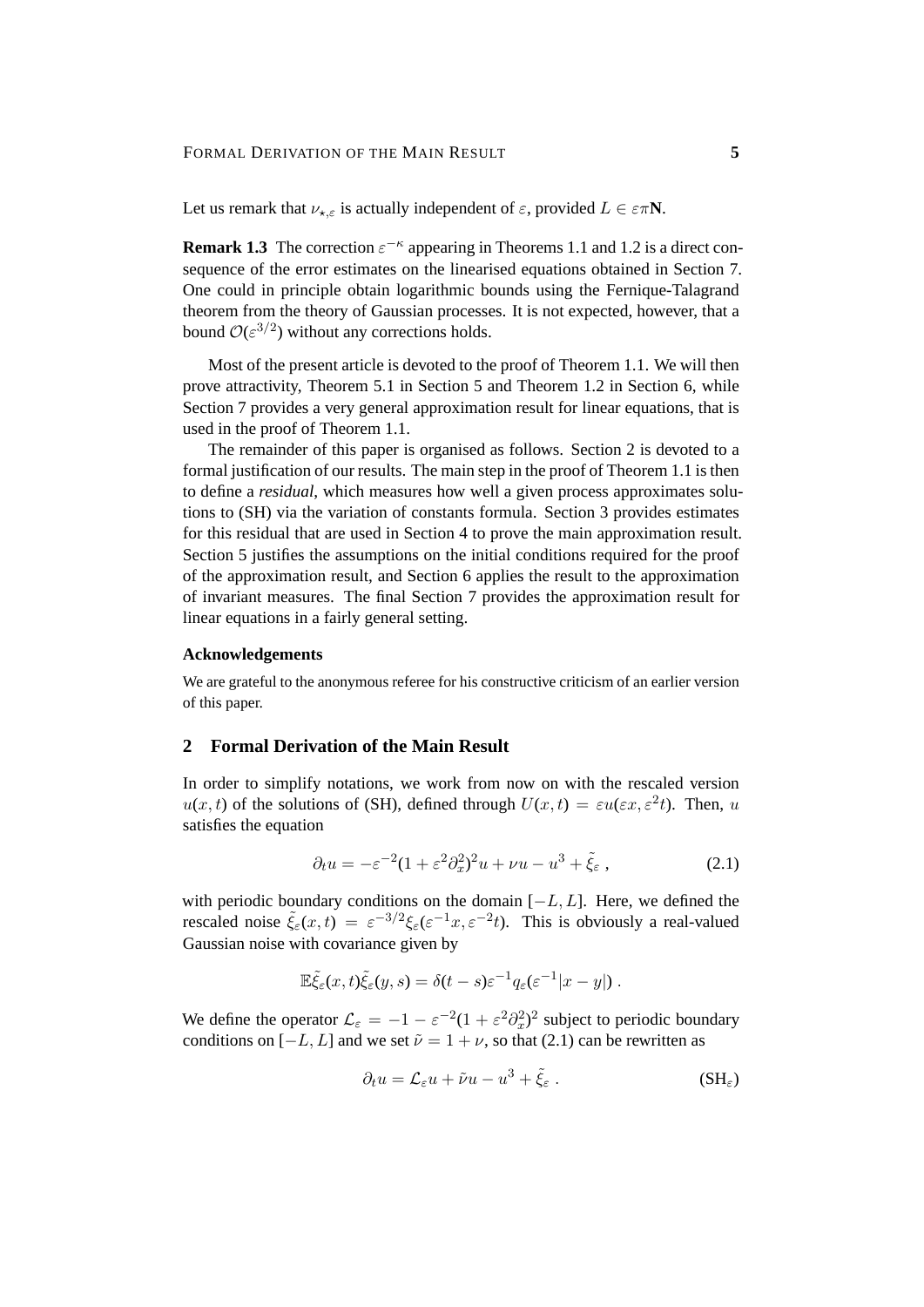In order to handle the fact that the dominating modes  $e^{\pm ix/\varepsilon}$  are not necessarily  $2L$ -periodic, we introduce the quantities

$$
N_{\varepsilon} = \left[\frac{L}{\varepsilon \pi}\right], \quad \delta_{\varepsilon} = \frac{1}{\varepsilon} - \frac{\pi}{L} N_{\varepsilon} , \quad \varrho_{\varepsilon} = N_{\varepsilon} \frac{\pi \varepsilon}{L} ,
$$

where  $[x] \in \mathbb{Z}$  is used to denote the nearest integer of a real number x with the conventions that  $\left[\frac{1}{2}\right] = \frac{1}{2}$  $\frac{1}{2}$  and  $[-x] = -[x]$ .

With these notations, we rewrite the amplitude equation in a slightly different way. Setting  $A(x,t) = a(x,t)e^{i\delta_{\varepsilon}x}$ , (1.4) is equivalent to

$$
\partial_t A = \Delta_{\varepsilon} A + \tilde{\nu} A - 3|A|^2 A + \sqrt{\hat{q}(1)}\eta \,, \quad \Delta_{\varepsilon} = -1 - 4(i\partial_x + \delta_{\varepsilon})^2 \,, \quad \text{(GL)}
$$

with *periodic* boundary conditions, where  $\eta$  is another version of complex spacetime white noise. This transformation is purely for convenience, since periodic boundary conditions are more familiar.

**Remark 2.1** Note that the limiting equation (GL) does still depend on  $\varepsilon$  through  $\delta_{\varepsilon}$ . This effect is a consequence of the fact that our domain is large but nevertheless bounded and was already noticed in [MSZ00]. It is obvious however that the "drift" term  $2i\delta_{\varepsilon}\partial_x$  in (GL) vanishes if we choose to let  $\varepsilon \to 0$  along the sequence  $L/(\pi \varepsilon) \in \mathbb{N}$ . Note furthermore that  $|\delta_{\varepsilon}|$  is bounded by  $\frac{\pi}{2L}$  independently of  $\varepsilon$ . As far as bounds are concerned, the reader is therefore encouraged to think of (GL) as being independent of  $\varepsilon$  and to think of  $\delta_{\varepsilon}$  as being 0.

Before we proceed further, we fix a few notations that will be used throughout this paper. We will consider solutions to  $(SH_{\varepsilon})$  and  $(GL)$  in various function spaces, but let us for the moment consider them in  $L^2([-L, L])$ . We thus denote by  $\mathcal{H}_u$  the L<sup>2</sup>-space of real-valued functions on  $[-L, L]$  which will contain the solutions to (SH<sub> $\varepsilon$ </sub>) and by  $\mathcal{H}_a$  the L<sup>2</sup>-space of complex-valued functions on [ $-L, L$ ] which will contain the solutions to (GL). We define the norm in  $\mathcal{H}_u$  as half of the usual  $L^2$ norm, *i.e.*

$$
||u||_u^2 = \frac{1}{2} \int_{-L}^{L} u^2(x) dx , \quad ||A||_a^2 = \int_{-L}^{L} |A(x)|^2 dx , \qquad (2.2)
$$

for all  $u \in \mathcal{H}_u$  and all  $A \in \mathcal{H}_a$ .

**Remark 2.2** The choice of adding a factor  $\frac{1}{2}$  in  $\|\cdot\|_u$  may seem unusual and confusing. However, this is the only way of making the operators  $\pi_{\varepsilon}$  and  $\iota_{\varepsilon}$  defined in (2.3) and (2.4) below a projection and an isometric embedding respectively. The reason for not changing (2.3) and (2.4) instead is one of legacy: this is indeed the notation used throughout all the existing literature. If we were to remove the factor 2 in (2.3), the term  $a|a|^2$  in (1.4) would have a prefactor 12 instead of 3, thus clashing with the existing literature on the subject.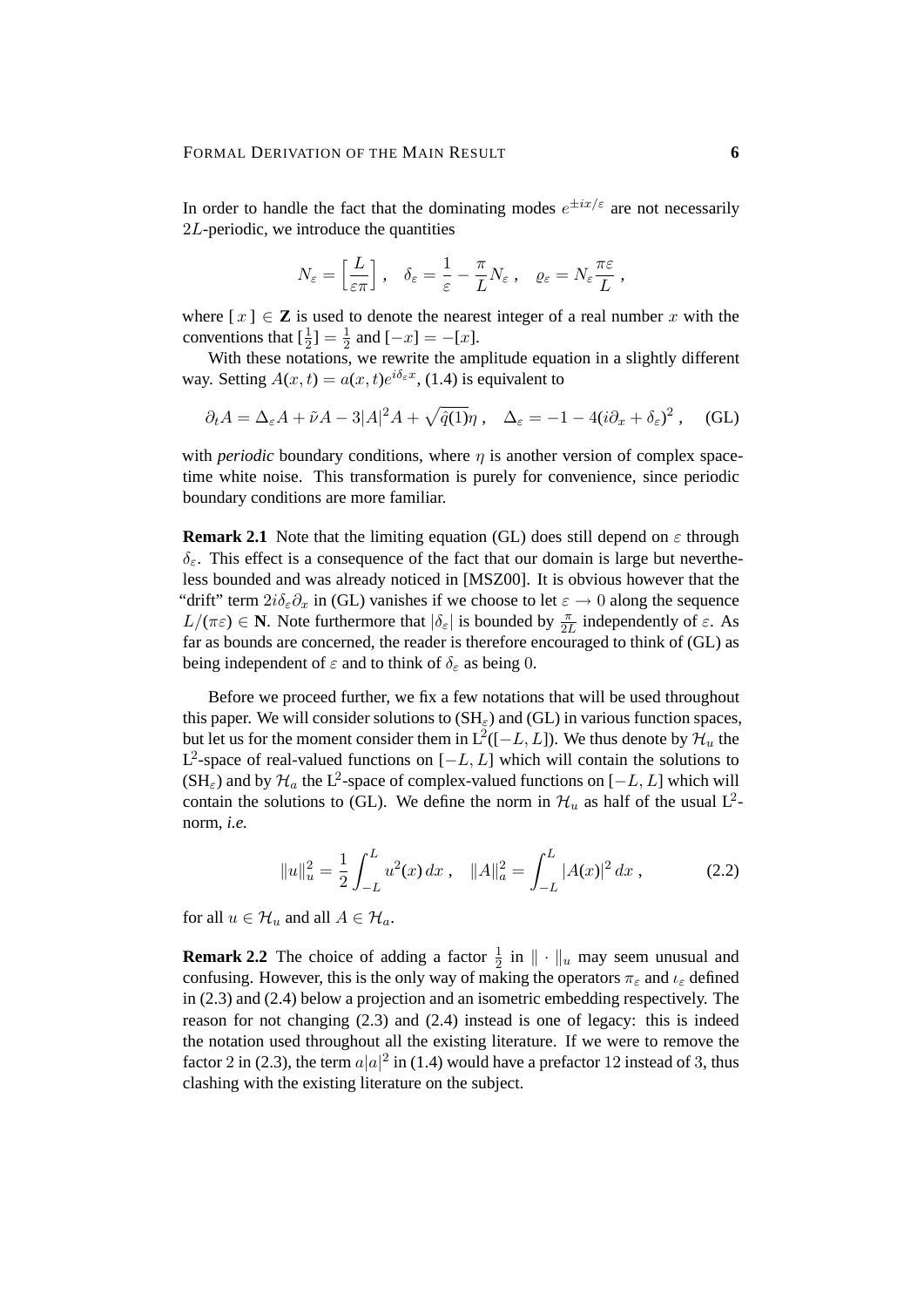

Figure 1: Action of  $\pi_{\varepsilon}$  and  $\iota_{\varepsilon}$ .

We introduce the projection  $\pi_{\varepsilon} : \mathcal{H}_a \to \mathcal{H}_u$  used in (1.5), *i.e.* 

 $(\pi_{\varepsilon}A)(x) = 2\text{Re}(A(x)e^{i\pi N_{\varepsilon}x/L})$ . (2.3)

We also define the injection  $\iota_{\varepsilon} : \mathcal{H}_u \to \mathcal{H}_a$  by

$$
(\iota_{\varepsilon} u)(x) = u_{+} \exp(-i\pi N_{\varepsilon} x/L) , \qquad (2.4)
$$

where, for  $u = \sum_{k \in \mathbf{Z}} u_k \exp(i \pi k/L)$ , we defined  $u_+ = \sum_{k>0} u_k \exp(i \pi k/L)$  + 1  $\frac{1}{2}u_0$ . Since *u* is real-valued, one has of course the equality  $u = u_+ + \overline{u_+}$ , where  $\overline{u_{+}}$  denotes the complex conjugate of  $u_{+}$ . Furthermore, one has the relations

$$
\pi_{\varepsilon} \circ \iota_{\varepsilon} = \iota_{\varepsilon}^* \circ \iota_{\varepsilon} = \text{Id} , \qquad (2.5)
$$

and the embedding  $\iota_{\varepsilon}$  is isometric. Here,  $\iota_{\varepsilon}^* : \mathcal{H}_u \to \mathcal{H}_a$  denotes the adjoint of  $\iota_{\varepsilon}$ . We also define the space  $\mathcal{H}_\iota \subset \mathcal{H}_a$  as the image of  $\iota_{\varepsilon}$ . Equation (2.5) implies in particular that  $\pi_{\varepsilon} = \iota_{\varepsilon}^*$ , if both operators are restricted to  $\mathcal{H}_{\iota}$ . Note also that  $\iota_{\varepsilon}$  is *not* a bounded operator between the corresponding  $L^{\infty}$  spaces, even though  $\pi_{\varepsilon}$  is.

**Remark 2.3** Intuitively, the action of  $\pi_{\varepsilon}$  in Fourier space is to first translate the spectrum to the right by  $\varepsilon^{-1}$  and then to add its reflection around the  $k = 0$  axis. The effect of  $\iota_{\varepsilon}$  is to first cut off the  $k < 0$  part and then translate the rest to the left by  $\varepsilon^{-1}$ . Figure 2 illustrates the successive actions of  $\pi_{\varepsilon}$  and  $\iota_{\varepsilon}$  on an arbitrary function in Fourier space.

With these notations in mind, we give a formal argument that shows why (GL) is expected to yield a good approximation for  $(SH_{\varepsilon})$ . First of all, note that even though  $\iota_{\varepsilon} \circ \pi_{\varepsilon}$  is not the identity, it is close to the identity when applied to a function which is such that its Fourier modes with wavenumber larger than  $\varepsilon^{-1}$  are small. This is indeed expected to be the case for the solutions  $A$  to (GL), since the heat semigroup  $e^{\Delta_{\varepsilon}t}$  strongly damps high frequencies.

Hence,  $\iota_{\varepsilon} \pi_{\varepsilon} A \approx A$ . Therefore, making the ansatz  $u = \pi_{\varepsilon} A$  and plugging it into ( $SH_{\varepsilon}$ ) yields

$$
\partial_t A \approx \iota_\varepsilon \mathcal{L}_\varepsilon \pi_\varepsilon A + \tilde{\nu} A - \iota_\varepsilon (\pi_\varepsilon A)^3 + \iota_\varepsilon \tilde{\xi}_\varepsilon.
$$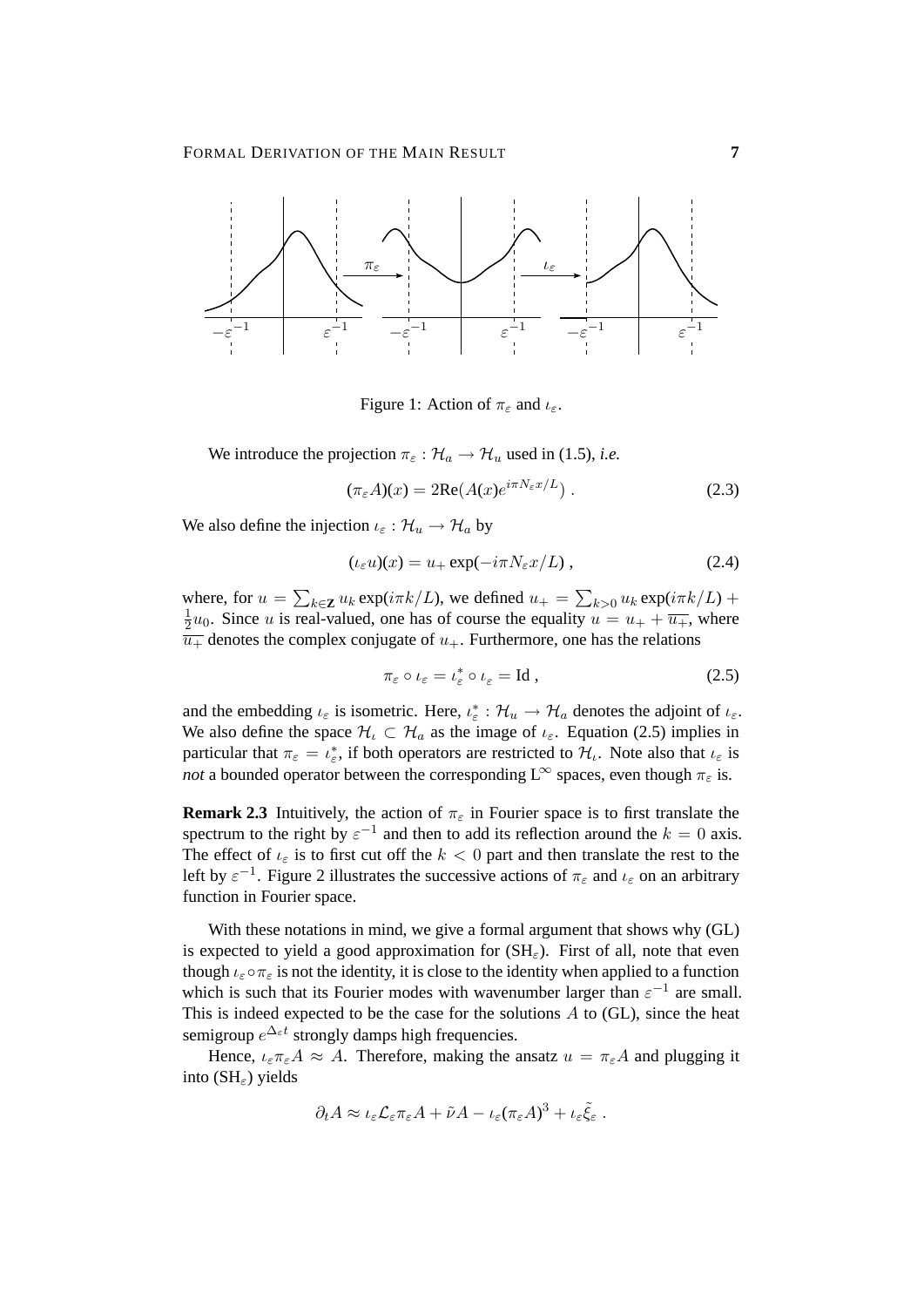

Figure 2: Spectra of the linear parts.

The left part of Figure 2 shows the spectrum of  $\tilde{\nu} + \mathcal{L}_{\varepsilon}$ . The right part shows the spectrum of  $\iota_{\varepsilon}(\tilde{\nu} + \mathcal{L}_{\varepsilon})\pi_{\varepsilon}$  (which is interpreted as a self-adjoint operator from  $\mathcal{H}_t$  to  $\mathcal{H}_t$ ) in grey and the spectrum of  $\Delta_{\varepsilon} + \tilde{\nu}$  in black. One sees that the two are becoming increasingly similar as  $\varepsilon \to 0$ , since the tip of the curve becomes increasingly well approximated by a parabola.

Expanding the term  $(\pi_{\varepsilon}A)^3$  we get

$$
(\pi_{\varepsilon}A)^3 = A^3 e^{3i\pi N_{\varepsilon}x/L} + 3A|A|^2 e^{i\pi N_{\varepsilon}x/L} + 3\bar{A}|A|^2 e^{-i\pi N_{\varepsilon}x/L} + \bar{A}^3 e^{-3i\pi N_{\varepsilon}x/L}.
$$

Therefore, one has

$$
\iota_{\varepsilon}(\pi_{\varepsilon}A)^3 \approx A^3 e^{3i\pi N_{\varepsilon}x/L} + 3A|A|^2.
$$

Since the term with high wavenumbers will be suppressed by the linear part, we can arguably approximate this by  $3A|A|^2$ , so that we have

$$
\partial_t A \approx \Delta_{\varepsilon} A + \tilde{\nu} A - 3|A|^2 A + \iota_{\varepsilon} \tilde{\xi}_{\varepsilon} \,. \tag{2.6}
$$

It remains to analyse the behaviour of  $\iota_{\varepsilon} \tilde{\xi}_{\varepsilon}$  in the limit of small values of  $\varepsilon$ . Note that we can expand  $\tilde{\xi}_{\varepsilon}$  in Fourier series, so that

$$
\tilde{\xi}_{\varepsilon}(x,t) \stackrel{\text{law}}{=} c_L \sum_{k \in \mathbf{Z}} \sqrt{\hat{q}_{\varepsilon}(\varepsilon k \pi/L)} \xi_k(t) e^{ik\pi x/L} ,
$$

where the  $\xi_k(t)$  denote complex independent white noises, with the restriction that  $\xi_{-k} = \overline{\xi_k}$ , and where we set  $c_L = 1/\sqrt{2L}$ . On a formal level, this yields for  $\iota_{\varepsilon} \tilde{\xi}_{\varepsilon}$ 

$$
\iota_{\varepsilon} \tilde{\xi}_{\varepsilon}(x,t) \stackrel{\text{law}}{\approx} \sum_{k=0}^{\infty} c_L \sqrt{\hat{q}(\varepsilon k\pi/L)} \xi_k(t) e^{i\pi(k-N_{\varepsilon})x/L}
$$

$$
\stackrel{\text{law}}{=} c_L \sum_{k=-N_{\varepsilon}}^{\infty} \sqrt{\hat{q}(\pi \varepsilon (N_{\varepsilon}+k)/L)} \xi_k(t) e^{i\pi kx/L}
$$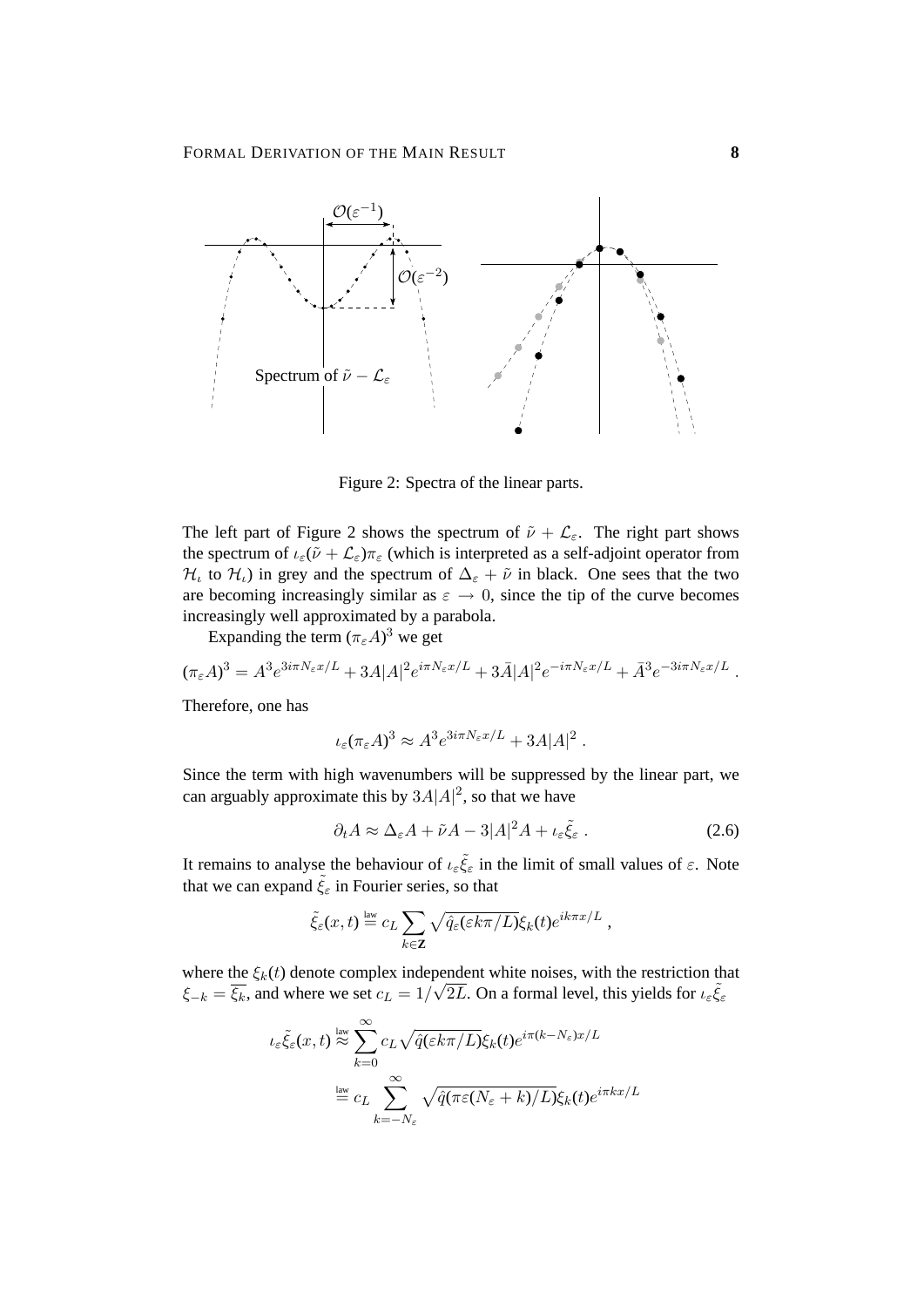#### FORMAL DERIVATION OF THE MAIN RESULT **9**

$$
\approx c_L \sum_{k \in \mathbf{Z}} \sqrt{\hat{q}(1)} \xi_k(t) e^{i\pi kx/L} \approx \sqrt{\hat{q}(1)} \eta(x, t) .
$$

In this equation, we justify the passage from the second to the third line by the fact that the linear part of (GL) damps high frequencies, so contributions from Fourier modes beyond  $k \approx \varepsilon^{-1}$  can be neglected. Furthermore,  $\pi \varepsilon (N_{\varepsilon} + k)/L \to 1$  for  $\varepsilon \to 0.$ 

Plugging the previous equation into (2.6), we obtain (GL). The aim of the present article is to make this formal calculation rigorous.

**Remark 2.4** The approach outlined above relies on the presence of a stable cubic (or higher order) nonlinearity. For the moment, we cannot treat quadratic nonlinearities like the one arising in convection problems. See however [Blö03b] for a result on bounded domains covering that situation or [Sch99] for a deterministic result in unbounded domains.

**Remark 2.5** Even though we restrict ourselves to the case of the stochastic Swift-Hohenberg equation, it is clear from the above formal calculation that one expects similar results to hold for a much wider class of equations. In fact, the linear result is proved for a quite general class of operators  $P(i\partial_x)$  (cf. Section 7). Furthermore, the main result of this paper, Theorem 1.1, is expected to hold for Stochastic PDE of the type

$$
\partial_t U = -P(i\partial_x) U + \varepsilon^2 \nu U - \mathcal{F}(U) + \varepsilon^{\frac{3}{2}} \xi_{\varepsilon} ,
$$

with periodic boundary conditions on  $D_{\varepsilon} = [-L\varepsilon^{-1}, L\varepsilon^{-1}]$ , for a large class of stable cubic (or higher order) nonlinearities  $\mathcal{F}(\cdot)$ .

Before we proceed with the proofs of the results stated in the introduction, let us introduce a few more notations that will be useful for the rest of this article.

#### **2.1 Notations, projections, and spaces**

We already introduced the L<sup>2</sup>-spaces  $\mathcal{H}_a$  and  $\mathcal{H}_u$ , as well as the operators  $\pi_{\varepsilon}$  and  $\iota_{\varepsilon}$ . We will denote by  $e_k(x) = e^{ik\pi x/L}/\sqrt{2L}$  the complex orthonormal Fourier basis in  $\mathcal{H}_a$ .

**Definition 2.6** We define the scale of (fractional) Sobolev spaces  $\mathcal{H}_a^{\alpha} \subset \mathcal{H}_a$  with  $\alpha \in \mathbf{R}$  as the closure of the set of 2L-periodic complex-valued trigonometric polynomials  $A = \sum A_k e_k$  under the norm  $||A||_{a,\alpha}^2 = \sum_k (1 + |k|)^{2\alpha} |A_k|^2$ . We also define the space  $\mathcal{H}_u^{\alpha}$  as those real-valued functions u such that  $\iota_{\varepsilon}u \in \mathcal{H}_a^{\alpha}$ . We endow these spaces with the natural norm  $||u||_{u,\alpha} = ||u_{\varepsilon}u||_{a,\alpha}$ .

We also denote by  $L_a^p$  (respectively  $L_u^p$ ) the complex (respectively real) space  $L^p([-L, L])$ , endowed with the usual norm. We similarly define the spaces  $\mathcal{C}_a^0$  and  $C_u^0$  of periodic continuous bounded functions. We will from time to time consider  $e_k$  as elements of  $\mathcal{H}_{a}^{\alpha}$ ,  $L_a^p$ , or the complexifications of  $\mathcal{H}_{u}^{\alpha}$  and  $L_u^p$ .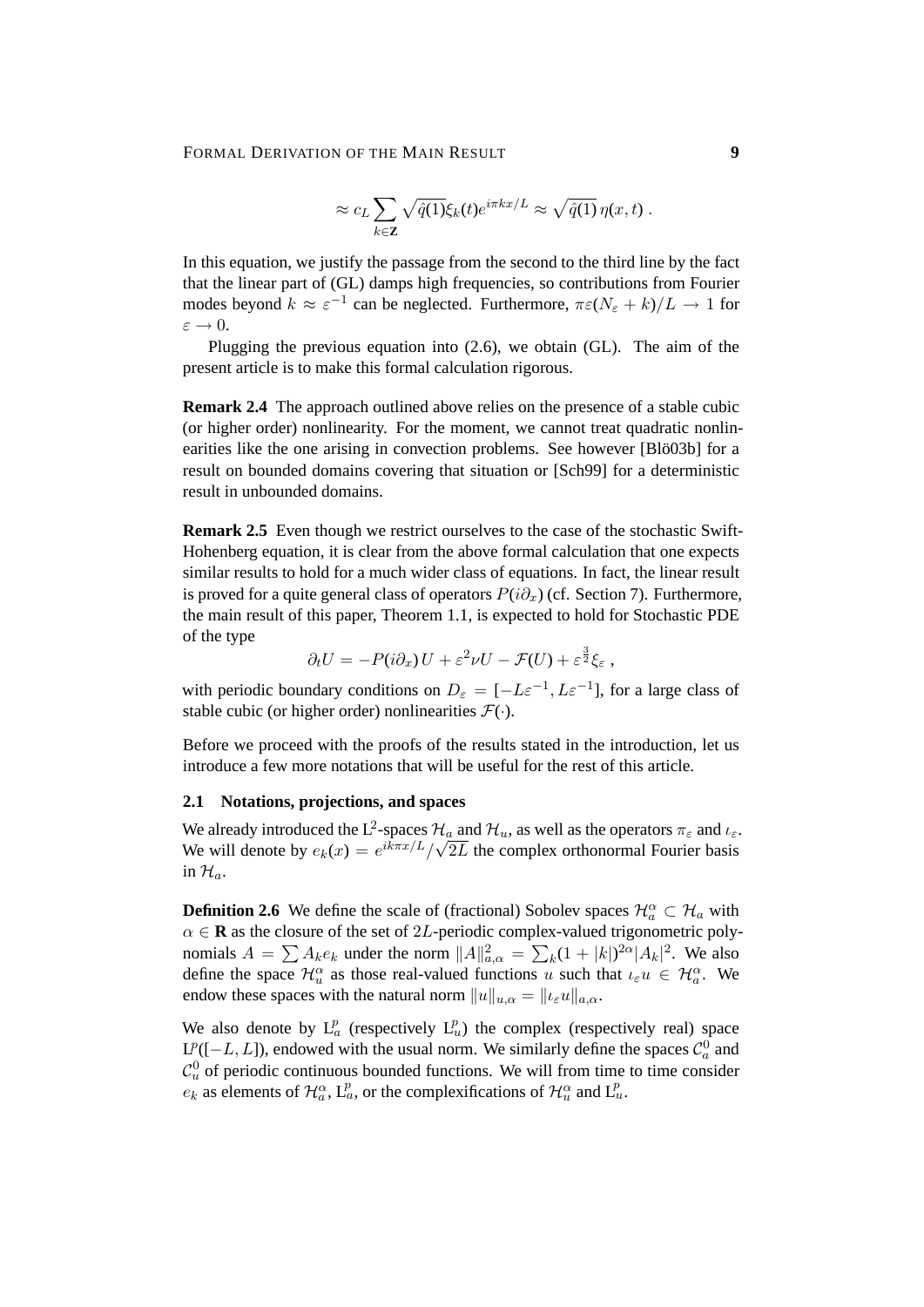Note that with this notation, we have

$$
\iota_{\varepsilon}\pi_{\varepsilon}e_k = \begin{cases} e_k & \text{if } k \ge -N_{\varepsilon}, \\ e_{-k-2N_{\varepsilon}} & \text{if } k < -N_{\varepsilon}. \end{cases}
$$

In particular, one has  $\|\pi_{\varepsilon}e_k\|_{u,\alpha} \leq \|e_k\|_{a,\alpha}$  for every  $\alpha \geq 0$ .

**Remark 2.7** Although the norm in  $\mathcal{H}_u^{\alpha}$  is equivalent to the standard  $\alpha$ -Sobolev norm, the equivalence constants depend on  $\varepsilon$ . In particular, the operators  $\iota_{\varepsilon}$ :  $\mathcal{H}_{u}^{\alpha} \to \mathcal{H}_{a}^{\alpha}$  and  $\pi_{\varepsilon} : \mathcal{H}_{a}^{\alpha} \to \mathcal{H}_{u}^{\alpha}$  are bounded by 1 with our choice of norms, which would not be the case if  $\mathcal{H}_{u}^{\alpha}$  was equipped with the standard norm instead.

**Remark 2.8** Since the injection  $\iota_{\varepsilon} : \mathcal{H}_u^1 \to \mathcal{H}_a^1$ , the inclusion  $\mathcal{H}_a^1 \hookrightarrow \mathcal{C}_a^0$ , as well as the projection  $\pi_{\varepsilon}: \mathcal{C}_a^0 \to \mathcal{C}_u^0$  are all bounded independently of  $\varepsilon$ , the inclusion  $\mathcal{H}^1_u \hookrightarrow \mathcal{C}^0_u$ , which is given by the composition of these three operators, is also bounded independently of  $\varepsilon$ .

Finally, we define, for some sufficiently small constant  $\delta > 0$ , the projections  $\Pi_{\delta/\varepsilon}$ and  $\Pi_{\delta/\varepsilon}^c$ by

$$
\Pi_{\delta/\varepsilon} \Big( \sum_{k \in \mathbf{Z}} \gamma_k e^{ik\pi x/L} \Big) = \sum_{|k| \le \delta/\varepsilon} \gamma_k e^{ik\pi x/L} \quad \text{and} \quad \Pi_{\delta/\varepsilon}^c = 1 - \Pi_{\delta/\varepsilon} \ . \tag{2.7}
$$

### **3 Bounds on the Residual**

Our first step in the proof of Theorem 1.1 is to control the residual (defined in Definition 3.3 below), which measures how well a given approximation satisfies the mild formulation of  $(SH_{\varepsilon})$ . Before we give the definition of a mild solution, we define the stochastic convolutions  $W_{\mathcal{L}_{\varepsilon}}(t)$  and  $W_{\Delta_{\varepsilon}}(t)$ , which are formally the solutions to the linear equations:

$$
W_{\mathcal{L}_{\varepsilon}}(t) = \sqrt{Q_{\varepsilon}} \int_0^t e^{(t-\tau)\mathcal{L}_{\varepsilon}} dW_{\xi}(t)
$$
 (3.1a)

$$
W_{\Delta_{\varepsilon}}(t) = \sqrt{\hat{q}(1)} \int_0^t e^{(t-\tau)\Delta_{\varepsilon}} dW_{\eta}(t) . \tag{3.1b}
$$

Here  $W_{\xi}(t)$  and  $W_n(t)$  denote standard cylindrical Wiener processes (*i.e.* spacetime white noises). Note that  $W_{\xi}$  is real valued, while  $W_{\eta}$  is complex valued.

The covariance operator  $Q_{\varepsilon}$  is given by the convolution with  $q_{\varepsilon}$  as mentioned in (1.1). We will assume throughout this section the following.

**Assumption 3.1** *The kernel*  $q_{\varepsilon}$  *can be chosen in a way such that there exists a*  $\emph{constant}$  C and a joint realisation of  $W_{\mathcal{L}_\varepsilon}$  and  $W_{\Delta_\varepsilon}$  such that

$$
\mathbb{E}\Big(\sup_{t\in[0,T]}\|W_{\mathcal{L}_{\varepsilon}}(t)-\pi_{\varepsilon}W_{\Delta_{\varepsilon}}(t)\|_{\mathcal{C}_{u}^{0}}^{p}\Big)\leq C\varepsilon^{\frac{p}{2}-\kappa}\,,
$$

*for every*  $\varepsilon \in (0, 1)$ *.*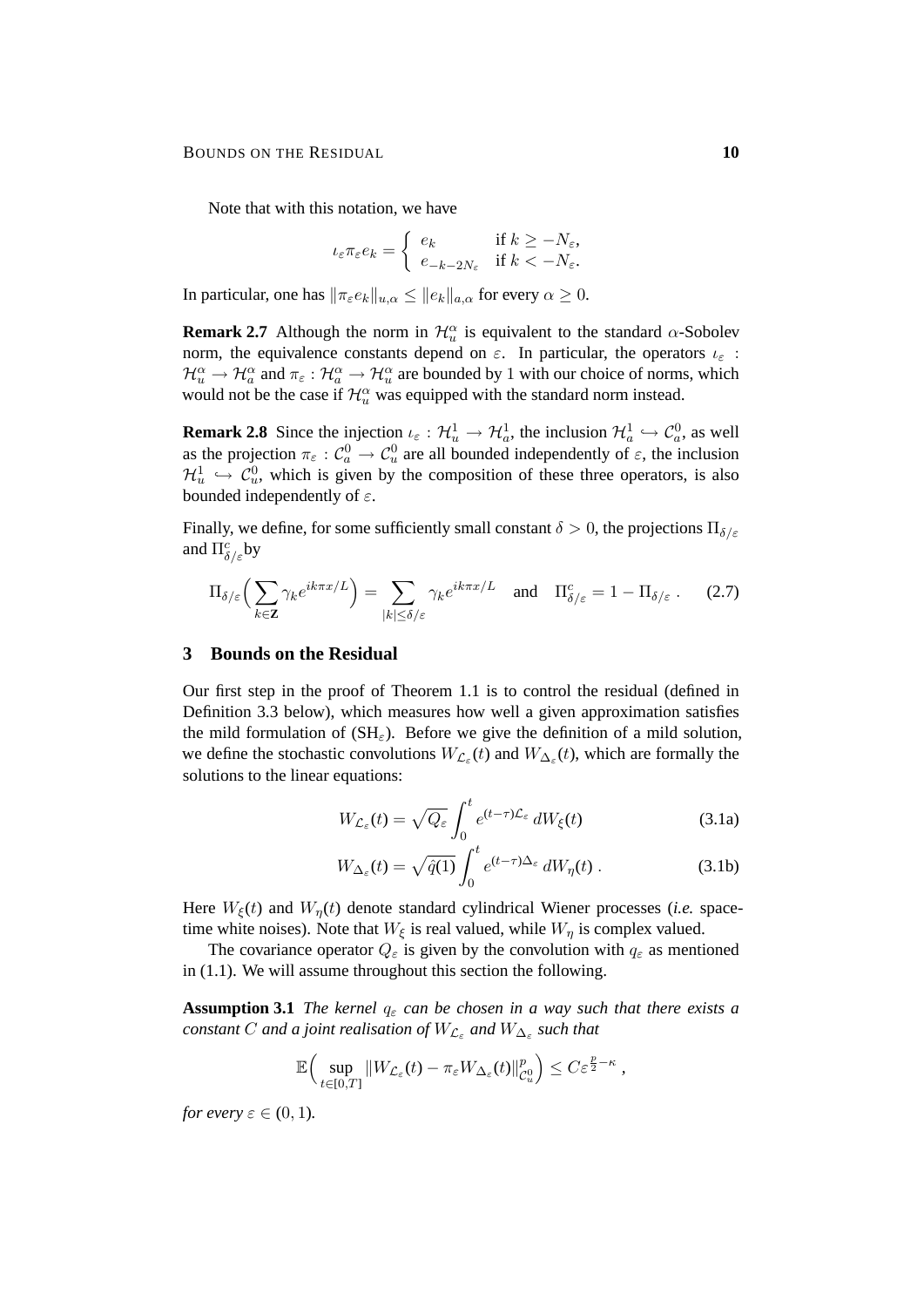**Remark 3.2** We will prove in Section 7 below that it is always possible to satisfy Assumption 3.1 provided  $q$  satisfies some weak regularity and decay conditions.

With these notations, a mild solution, see *e.g.* [DPZ92, p. 182 ], of the rescaled equation ( $SH_{\epsilon}$ ) is a process u with continuous paths such that:

$$
u(t) = e^{t\mathcal{L}_{\varepsilon}}u(0) + \int_0^t e^{(t-\tau)\mathcal{L}_{\varepsilon}}(\tilde{\nu}u(\tau) - u^3(\tau))d\tau + W_{\mathcal{L}_{\varepsilon}}(t), \qquad (3.2)
$$

almost surely. We also consider mild solutions A of (GL)

$$
A(t) = e^{t\Delta_{\varepsilon}} A(0) + \int_0^t e^{(t-\tau)\Delta_{\varepsilon}} (\tilde{\nu}A(\tau) - 3|A(\tau)|^2 A(\tau)) d\tau + W_{\Delta_{\varepsilon}}(t). \quad (3.3)
$$

This motivates the following definition:

**Definition 3.3** Let  $\psi$  be an  $\mathcal{H}_u$ -valued process. The *residual* Res( $\psi$ ) of  $\psi$  is the process given by

$$
\text{Res}(\psi)(t) = -\psi(t) + e^{t\mathcal{L}_{\varepsilon}}\psi(0) + \int_0^t e^{(t-\tau)\mathcal{L}_{\varepsilon}} (\tilde{\nu}\psi(\tau) - \psi^3(\tau))d\tau + W_{\mathcal{L}_{\varepsilon}}(t) , \tag{3.4}
$$

where  $W_{\mathcal{L}_{\varepsilon}}(t)$  is as in (3.1a).

It measures how well the process  $\psi$  approximates a mild solution of (SH<sub>ε</sub>). Let us now introduce the concept of admissible initial condition. Since we are dealing with a family of equations parametrised by  $\varepsilon \in (0, 1)$ , we actually consider a family of initial conditions. We emphasise on the  $\varepsilon$ -dependence here, but we will always consider it as implicit in the sequel.

**Definition 3.4** A family of random variables  $A^{\varepsilon}$  with values in  $\mathcal{H}_a$  (or equivalently a family  $\mu^{\epsilon}$  of probability measures on  $\mathcal{H}_{a}$ ) is called *admissible* if there exists a decomposition  $A^{\varepsilon} = W_0^{\varepsilon} + A_1^{\varepsilon}$ , a constant  $C_0$ , and a family of constants  $\{C_q\}_{q \ge 1}$ such that

- 1.  $A_1^{\varepsilon} \in \mathcal{H}_a^1$  almost surely and  $\mathbb{E} ||A_1^{\varepsilon}||_{a,1}^q \leq C_q$  for every  $q \geq 1$ ,
- 2. the  $W_0^{\varepsilon}$  are centred Gaussian random variables such that

$$
|\mathbb{E}\langle e_k, W_0^{\varepsilon}\rangle\langle e_\ell, W_0^{\varepsilon}\rangle| \le C_0 \frac{\delta_{k\ell}}{1+|k|^2},\tag{3.5}
$$

for all  $k, \ell \in \mathbf{Z}$ ,  $(\delta_{k\ell} = 1$  for  $k = \ell$  and 0 otherwise)

and such that these bounds are independent of  $\varepsilon$ . A family of random variables  $u^{\varepsilon}$ with values in  $\mathcal{H}_u$  is called admissible if  $\iota_{\varepsilon} u^{\varepsilon}$  is admissible.

**Remark 3.5** The definition above is consistent with the definition of  $\pi_{\varepsilon}$  in the sense that if  $A^{\varepsilon}$  is admissible, then  $\pi_{\varepsilon}A^{\varepsilon}$  is also admissible.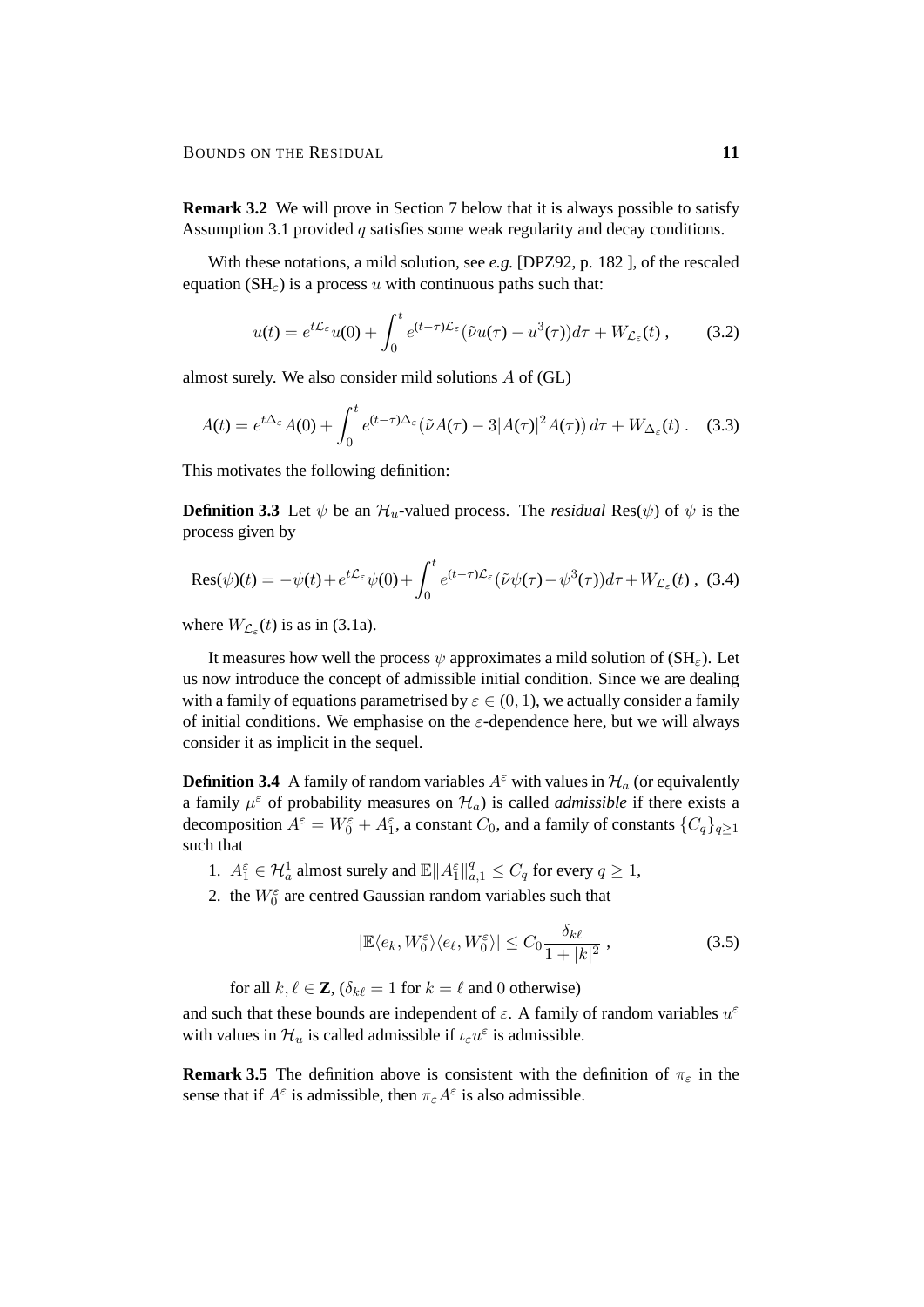**Remark 3.6** Note that (3.5) implies that the covariance operator of  $W_0^{\varepsilon}$  commutes with the Laplacian, so that  $W_0^{\varepsilon} \triangleq \sum_{k \in \mathbf{Z}} c_k^{\varepsilon} \xi_k e_k$ , where  $c_k^{\varepsilon} \leq C/(1+|k|)$  and the  $\xi_k$  are independent normal random variables with the restriction that  $\xi_{-k} = \xi_k$ . This implies by Lemma A.1 that  $\mathbb{E} \left\| W_0^{\varepsilon} \right\|_{\mathcal{C}}^{p}$  $\mathcal{C}^p_\alpha \leq C$  for every  $p \geq 1$ , as  $\|e_k\|_{L^\infty} \leq C$ and  $Lip(e_k) \leq C|k|$ .

We have the following result.

**Theorem 3.7 (Residual)** *Let Assumption 3.1 be satisfied. Then, for every*  $p \geq 1$ *,*  $T_0 > 0$ ,  $\kappa > 0$ , and admissible initial condition  $A(0)$ , there is a constant  $C_{\kappa,p} > 0$ *such that the mild solution* A *of (GL) with initial condition* A(0) *satisfies*

$$
\mathbb{E}\Big(\sup_{t\in[0,T_0]}\big\|\text{Res}(\pi_{\varepsilon}A)(t)\big\|_{\mathcal{C}_u^0}^p\Big)\leq C_{\kappa,p}\,\varepsilon^{\frac{p}{2}-\kappa}.\tag{3.6}
$$

For the proof of the theorem we need two technical lemmas. The first one provides us with estimates on the operator norm for the difference between the semigroup of the original equation and that of the amplitude equation.

**Lemma 3.8** *Let*  $H_t$  *be defined as* 

$$
H_t := e^{-\mathcal{L}_{\varepsilon}t} \pi_{\varepsilon} - \pi_{\varepsilon} e^{-\Delta_{\varepsilon}t} \tag{3.7}
$$

*Then for all*  $\alpha > 0$  *there exists a constant*  $C > 0$  *such that* 

$$
||H_t||_{\mathcal{L}(\mathcal{H}_a,\mathcal{H}_u^{\alpha})} \leq C\varepsilon t^{-\frac{\alpha+1}{2}} \quad \text{and} \quad ||H_t||_{\mathcal{L}(\mathcal{H}_a^1,\mathcal{C}_u^0)} \leq C\varepsilon^{1/2} \ . \tag{3.8}
$$

*Proof.* The operator  $H_t$  acts on  $e_k \in \mathcal{H}_a$  as

$$
H_t e_k = \lambda_k(t) \, \pi_\varepsilon e_k \,, \tag{3.9}
$$

where the  $\lambda_k(t)$ 's are given by

$$
\lambda_k(t) = ce^{-t\left(1+\varepsilon^{-2}\left(1-\frac{\varepsilon^2 \pi^2}{L^2}(k-N_\varepsilon)^2\right)^2\right)} - ce^{-t\left(1+4\left(\frac{k\pi}{L}-\delta_\varepsilon\right)^2\right)},\tag{3.10}
$$

with some constant c bounded by 1. By Taylor expansion around  $k = 0$ , we easily derive for some constants  $c$  and  $C$  the bound

$$
|\lambda_k(t)| \le \begin{cases} C & \text{for all } k \in \mathbb{Z}, \\ Ct\varepsilon(1+|k|)^3 e^{-ct(1+|k|)^2} & \text{for } |k| \le N_{\varepsilon}, \end{cases}
$$
(3.11)

Let now  $h = \sum_{k \in \mathbf{Z}} h_k e_k \in \mathcal{H}_a$ . We write

$$
||H_t h||_{u,\alpha} \leq ||H_t \Pi_{\delta/\varepsilon} h||_{u,\alpha} + ||H_t \Pi_{\delta/\varepsilon}^c h||_{u,\alpha}
$$

for  $\delta > 0$  sufficiently small so that  $\delta/\varepsilon \leq N_{\varepsilon}$ . It follows furthermore from standard analytic semigroup theory that  $H_t$  is bounded by  $C t^{-(\alpha+1)/2}$  as an operator from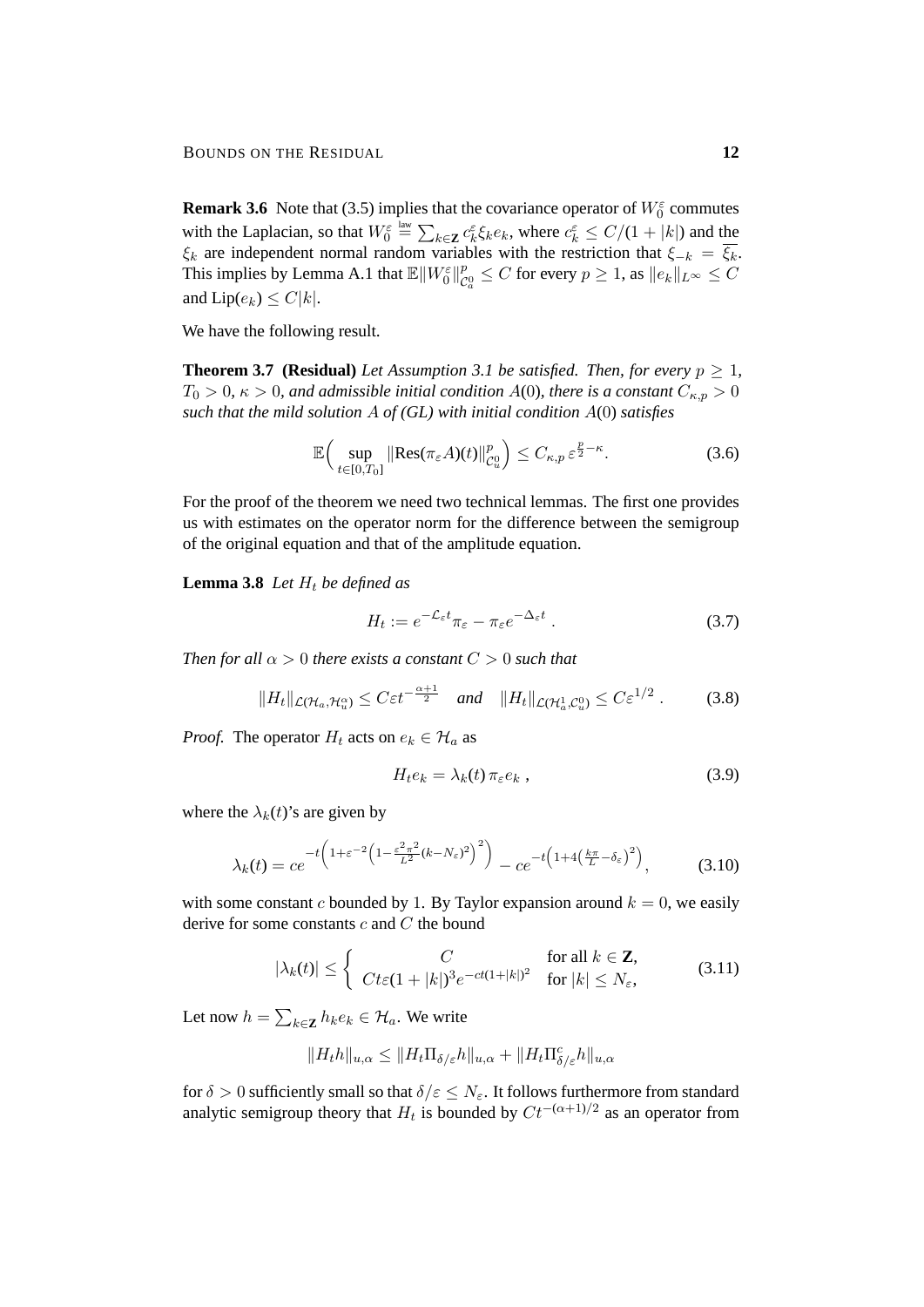$\mathcal{H}_a^{-1}$  into  $\mathcal{H}_u^{\alpha}$ . Since the operator  $\Pi_{\delta/\varepsilon}^c : \mathcal{H}_a \to \mathcal{H}_a^{-1}$  is bounded by  $C\varepsilon$ , it follows that one has indeed  $||H_t \Pi_{\delta/\varepsilon}^c h||_{u,\alpha} \leq C \varepsilon t^{-(\alpha+1)/2} ||h||_a$ . The term  $||H_t \Pi_{\delta/\varepsilon} h||_{u,\alpha}$ is in turn bounded by

$$
||H_t \Pi_{\delta/\varepsilon} h||_{u,\alpha}^2 \le C t^2 \varepsilon^2 \sum_{|k| \le \delta/\varepsilon} (1+|k|)^{6+2\alpha} e^{-ct(1+|k|)^2} |h_k|^2
$$
  

$$
\le C t^{-\alpha-1} \varepsilon^2 \sum_{|k| \le \delta/\varepsilon} (t(1+|k|)^2)^{3+\alpha} e^{-ct(1+|k|)^2} |h_k|^2
$$
  

$$
\le C t^{-\alpha-1} \varepsilon^2 ||h||_a^2,
$$

from which the first bound follows. To show the second bound, take  $h = \sum_{k} h_k e_k$ in  $\mathcal{H}_a^1$ . Now a crude estimate shows

$$
||H_t h||_{\mathcal{C}_u^0} \le C \sum_{k \in \mathbb{Z}} |\lambda_k(t)| \, |h_k| \le C \sqrt{\sum_{k \in \mathbb{Z}} \frac{|\lambda_k(t)|^2}{1 + |k|^2}} ||h||_{a,1} \,. \tag{3.12}
$$

It follows from (3.11) that

$$
|\lambda_k(t)|^2/(1+|k|^2) \le C \min\{\varepsilon^2, 1/(1+|k|^2)\},\tag{3.13}
$$

so that  $\sum_{k\in\mathbb{Z}}\frac{|\lambda_k(t)|^2}{1+|k|^2}$  $\frac{|\lambda_k(t)|^2}{1+|k|^2} \leq C\varepsilon$  by treating separately the case  $|k| \leq \varepsilon^{-1}$  and the case  $|k| > \varepsilon^{-1}.$ 

The second technical lemma bounds the difference between the linear part of the original equation and that of the amplitude equation, applied to an admissible initial condition. The idea is that, for an initial condition which admits the decomposition  $A = W_0 + A_1$ , one can use the  $\mathcal{H}_a^1$ -regularity to control the term involving  $A_1$  and Gaussianity to control the term involving  $W_0$ .

**Lemma 3.9** Let A be admissible in the sense of Definition 3.4 and let  $H_t$  be defined *by (3.7). Then for every*  $T_0 > 0 \le \kappa > 0$  *and*  $p \ge 1$  *there exist constants*  $C > 0$  *such that*

$$
\mathbb{E}\Big(\sup_{t\in[0,T_0]}\|H_t A\|_{\mathcal{C}_u^0}^p\Big)\leq C\varepsilon^{\frac{p}{2}-\kappa}.\tag{3.14}
$$

*Proof.* Since A is admissible, it can be written as  $A = W_0 + A_1$  with the same notations as in Definition 3.4. The bound on  $H<sub>t</sub>A<sub>1</sub>$  is an immediate consequence  $\sum_{k \in \mathbb{Z}} c_k^{\varepsilon} \xi_k e_k$  as in Remark 3.6, so that by (3.9) of Lemma 3.8 above, so we only consider the term involving  $W_0$ . We write  $W_0 =$ 

$$
H_t W_0 = \sum_{k \in \mathbf{Z}} c_k^{\varepsilon} \lambda_k(t) \xi_k \, \pi_{\varepsilon} e_k ,
$$

with  $\lambda_k$  as in (3.10). We use now Lemma A.1 with domain  $G = [-L, L] \times [0, T_0]$ and

$$
f_k(x,t) = c_k^{\varepsilon} \lambda_k(t) (\pi_{\varepsilon} e_k)(x) .
$$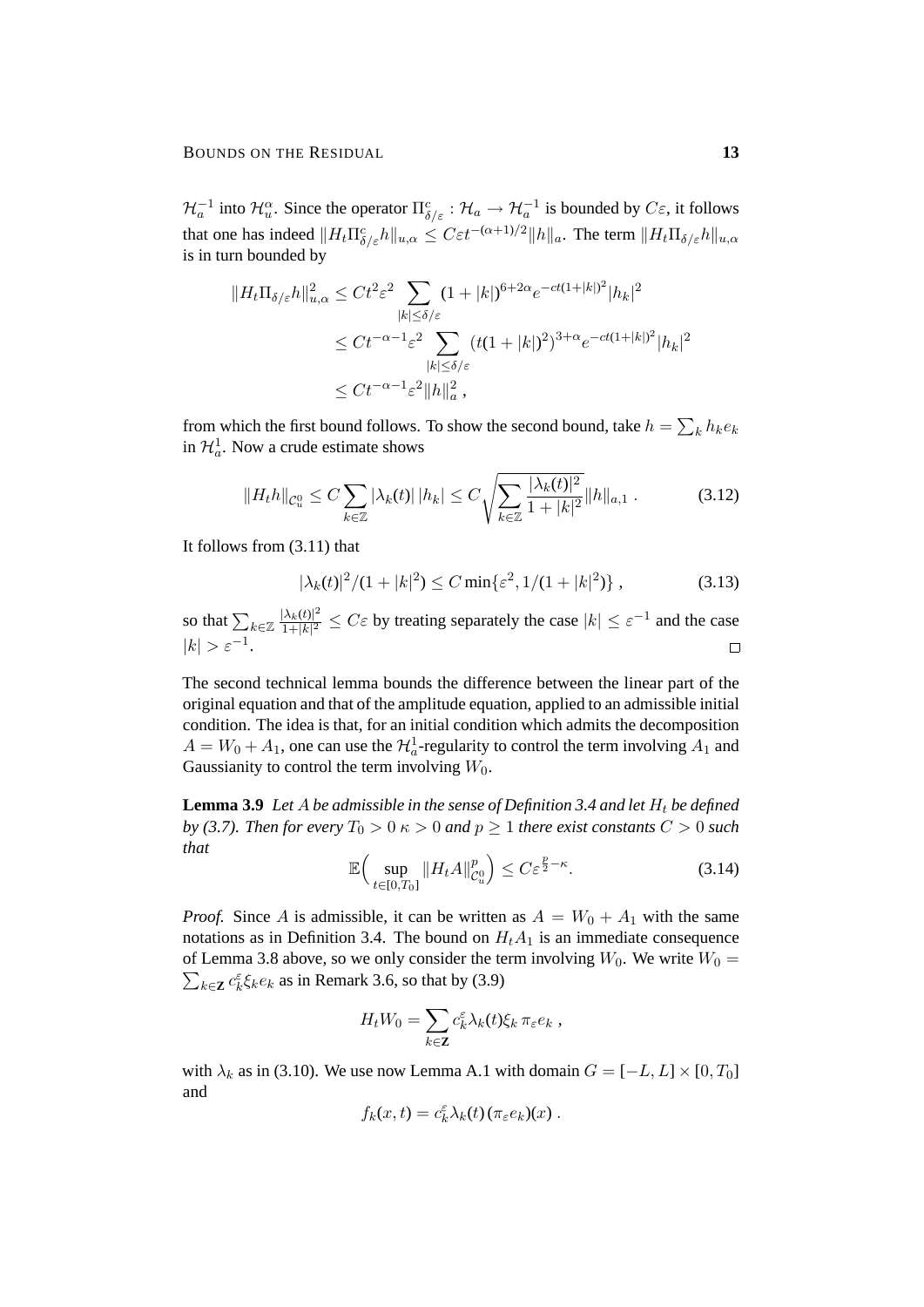From (3.13), we derive  $||f_k||_{L^{\infty}} \leq C \min\{\varepsilon, 1/(1+|k|)\}\.$  Furthermore, it is easy to see by a crude estimate on  $Lip(\lambda_k)$  that  $Lip(f_k) \leq C\varepsilon^{-4}(1+|k|)^4$  for some constant C, so that the required bound follows. Note that any bound on  $Lip(f_k)$ which is polynomial in  $\varepsilon^{-1}$  and |k| is sufficient.  $\Box$ 

*Proof of Theorem 3.7.* We start be reformulating the residual in a more convenient way. We add and subtract  $\int_0^t e^{(t-\tau)L_{\varepsilon}} (\pi_{\varepsilon} 3A|A|^2)(\tau) d\tau$  to obtain

$$
\begin{split} \text{Res}(\pi_{\varepsilon}A)(t) &= -(\pi_{\varepsilon}A)(t) + e^{t\mathcal{L}_{\varepsilon}}(\pi_{\varepsilon}A)(0) + W_{\mathcal{L}_{\varepsilon}}(t) \\ &+ \tilde{\nu} \int_{0}^{t} e^{(t-\tau)\mathcal{L}_{\varepsilon}} \left( \tilde{\nu}(\pi_{\varepsilon}A)(\tau) - ((\pi_{\varepsilon}A)(\tau))^3 \right) d\tau \\ &= H_t A(0) + \int_{0}^{t} H_{t-\tau} \left( \tilde{\nu}\varepsilon A(\tau) - (A(\tau))^3 \right) d\tau \\ &+ \int_{0}^{t} e^{(t-s)\mathcal{L}_{\varepsilon}} \left( (\pi_{\varepsilon}3|A|^2 A)(\tau) - ((\pi_{\varepsilon}A)(\tau))^3 \right) d\tau \\ &+ W_{\mathcal{L}_{\varepsilon}}(t) - \pi_{\varepsilon}W_{\Delta_{\varepsilon}}(t) \,, \end{split}
$$

where the operator  $H_t$  is defined in (3.7). We estimate each term in the above expression separately, starting with the one involving the initial conditions. Since we have assumed that  $A(0)$  is admissible, Lemma 3.9 applies and we obtain

$$
\mathbb{E}\sup_{t\in[0,T]}\|H_tA(0)\|_{\mathcal{C}_u^0}^p\leq C_p\varepsilon^{\frac{p}{2}-\kappa}.
$$

Furthermore, Assumption 3.1 ensures that  $W_{\mathcal{L}_{\varepsilon}}(t) - \pi_{\varepsilon}W_{\Delta_{\varepsilon}}(t)$  satisfies the requested bound.

We now use Lemma 3.8 for some  $\alpha \in (\frac{1}{2})$  $\frac{1}{2}$ , 1) together with the embedding of  $\mathcal{H}_a^{\alpha}$  in  $\mathcal{C}_a^0$  to deduce that:

$$
\left\| \int_0^t H_{t-\tau} \left( \tilde{\nu} \varepsilon A(\tau) - (A(\tau))^3 \right) d\tau \right\|_{\mathcal{C}_u^0} \leq C \int_0^t \| H_{t-\tau} \|_{\mathcal{L}(L_a^2, \mathcal{H}_a^{\alpha})} d\tau \sup_{0 \leq \tau \leq t} \| A(\tau) \|_{\mathcal{L}_a^6}^3
$$
  

$$
\leq C \varepsilon \int_0^t (t-\tau)^{-\frac{\alpha+1}{2}} d\tau \sup_{0 \leq \tau \leq t} \| A(\tau) \|_{\mathcal{L}_a^6}^3
$$
  

$$
\leq C \varepsilon \sup_{0 \leq \tau \leq t} \| A(\tau) \|_{\mathcal{L}_a^6}^3.
$$

Thus with the a–priori estimate on the solution of the amplitude equation from Proposition A.5

$$
\mathbb{E}\sup_{t\in[0,T]}\Big\|\int_0^t H_{t-\tau}\big((\nu+1)\varepsilon A(\tau)-(A(\tau))^3\big)d\tau\Big\|_{\mathcal{C}_u^0}^p\leq C_p\varepsilon^p.
$$

Let us turn to the remaining term. We have (writing  $\tilde{e}_{2N_{\varepsilon}} = e^{2i\pi N_{\varepsilon}x/L}$ )

$$
\int_0^t e^{(t-\tau)\mathcal{L}_{\varepsilon}} (3\pi_{\varepsilon}(|A|^2 A)(\tau) - (\pi_{\varepsilon} A(\tau))^3) d\tau = \int_0^t e^{(t-\tau)\mathcal{L}_{\varepsilon}} \pi_{\varepsilon} (A(\tau)^3 \tilde{e}_{2N_{\varepsilon}}) d\tau
$$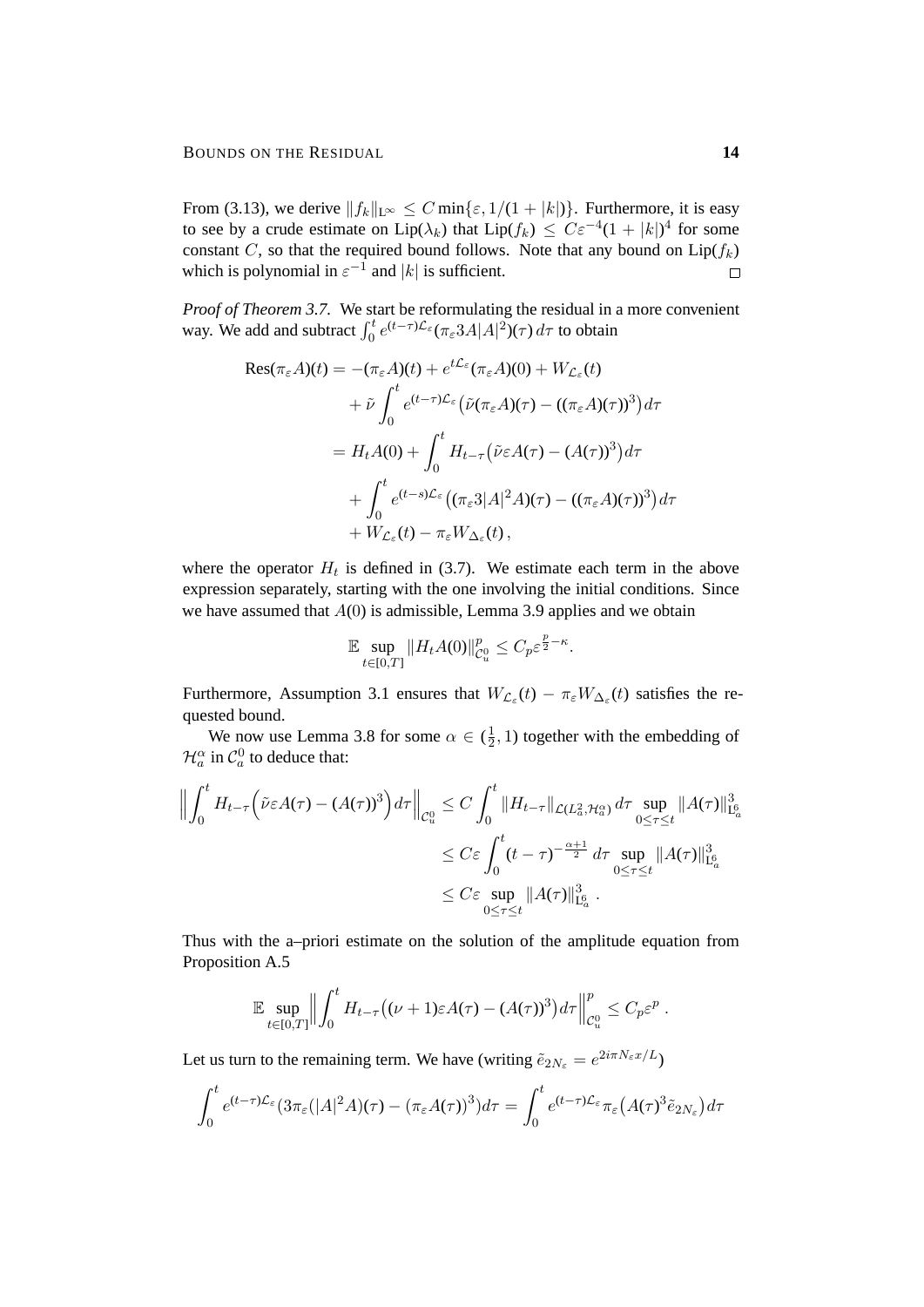BOUNDS ON THE RESIDUAL **15**

$$
= \int_0^t \pi_{\varepsilon} e^{(t-\tau)\Delta_{\varepsilon}} \left( A(\tau)^3 \tilde{e}_{2N_{\varepsilon}} \right) d\tau
$$

$$
+ \int_0^t H_{t-\tau} \left( A(\tau)^3 \tilde{e}_{2N_{\varepsilon}} \right) d\tau.
$$

$$
=: I_1(t) + I_2(t).
$$

Let us consider first  $I_2(t)$ . We use Lemma 3.8, together with the *a priori* estimate on A from Proposition A.5 to obtain:

$$
\mathbb{E}\sup_{t\in[0,T]}\|I_2(t)\|_{\mathcal{C}_u^0}^p\leq C_p\varepsilon^p.
$$

Now we turn to  $I_1(t)$ . By Theorem A.7, since we have assumed that the initial conditions are admissible, we know that  $A(t)$  is concentrated in Fourier space:

$$
\mathbb{E} \sup_{t \in [0,T_0]} \|\Pi_{\delta/\varepsilon}^c A(t)\|_{\mathcal{C}_a^0}^p \leq C \varepsilon^{\frac{p}{2}-\kappa}.
$$

Consequently we have  $A^3 = (\Pi_{\delta/\varepsilon} A)^3 + Z$ , where

$$
\mathbb{E}\sup_{t\in[0,T_0]}\|Z\|_{\mathcal{C}_a^0}^p \le C\varepsilon^{\frac{p}{2}-\kappa} \quad \text{and} \quad \mathbb{E}\sup_{t\in[0,T_0]}\|\Pi_{\delta/\varepsilon}A(t)\|_{\mathcal{C}_a^0}^p \le C. \tag{3.15}
$$

Furthermore, we know that  $(\Pi_{\delta/\varepsilon}A)^3e_{2N_{\varepsilon}}$  has non-vanishing Fourier coefficients only for wavenumbers between  $2N_{\varepsilon}-3\delta/\varepsilon$  and  $2N_{\varepsilon}-3\delta/\varepsilon$ . By choosing  $\delta < 2/3$ , say  $\delta = 1/3$ , we thus guarantee the existence of constants C and c independent of  $\varepsilon$  such that

$$
||e^{t\Delta_{\varepsilon}}(\Pi_{\delta/\varepsilon}A)^3 e_{2N_{\varepsilon}}||_{\mathcal{C}^0_a} \leq C\varepsilon^{-1}e^{-c\varepsilon^{-2}t} ||(\Pi_{\delta/\varepsilon}A)^3||_{\mathcal{C}^0_a}.
$$

Hence,

$$
\left\| \int_0^t \pi_{\varepsilon} e^{(t-\tau)\Delta_{\varepsilon}} \left( \left( \Pi_{\delta/\varepsilon} A(\tau) \right)^3 e^{\frac{2i\pi N_{\varepsilon} x}{L}} \right) d\tau \right\|_{C_u^0}
$$
  
\n
$$
\leq C \int_0^t e^{-c\varepsilon^{-2} (t-\tau)} \varepsilon^{-1} \| \Pi_{\delta/\varepsilon} A(\tau) \|_{C_a^0}^3 d\tau
$$
  
\n
$$
\leq C \varepsilon \sup_{t \in [0,T_0]} \| \Pi_{\delta/\varepsilon} A(t) \|_{C_a^0}^p .
$$
\n(3.16)

Since furthermore  $\|\pi_{\varepsilon}e^{t\Delta_{\varepsilon}}\|_{\mathcal{L}(C^0_a,C^0_u)} \leq C$  independently of  $\varepsilon$ , we obtain:

$$
\left\| \int_0^t \pi_{\varepsilon} e^{(t-\tau)\Delta_{\varepsilon}} \Big( (\Pi_{\delta/\varepsilon}^c A(\tau))^3 e^{\frac{2i\pi N_{\varepsilon}x}{L}} \Big) d\tau \right\|_{\mathcal{C}_u^0} \leq C \sup_{t \in [0,T_0]} \|\Pi_{\delta/\varepsilon}^c A(t)\|_{\mathcal{C}_a^0}^p .
$$
\n(3.17)

Combining (3.16), (3.17), and (3.15), we obtain

$$
\mathbb{E}\sup_{t\in[0,T]}\|I_1(t)\|_{\mathcal{C}_u^0}^p\leq C_p\varepsilon^{\frac{p}{2}}.
$$

Putting all the above estimates together we obtain (3.6) of Theorem 3.7.

 $\Box$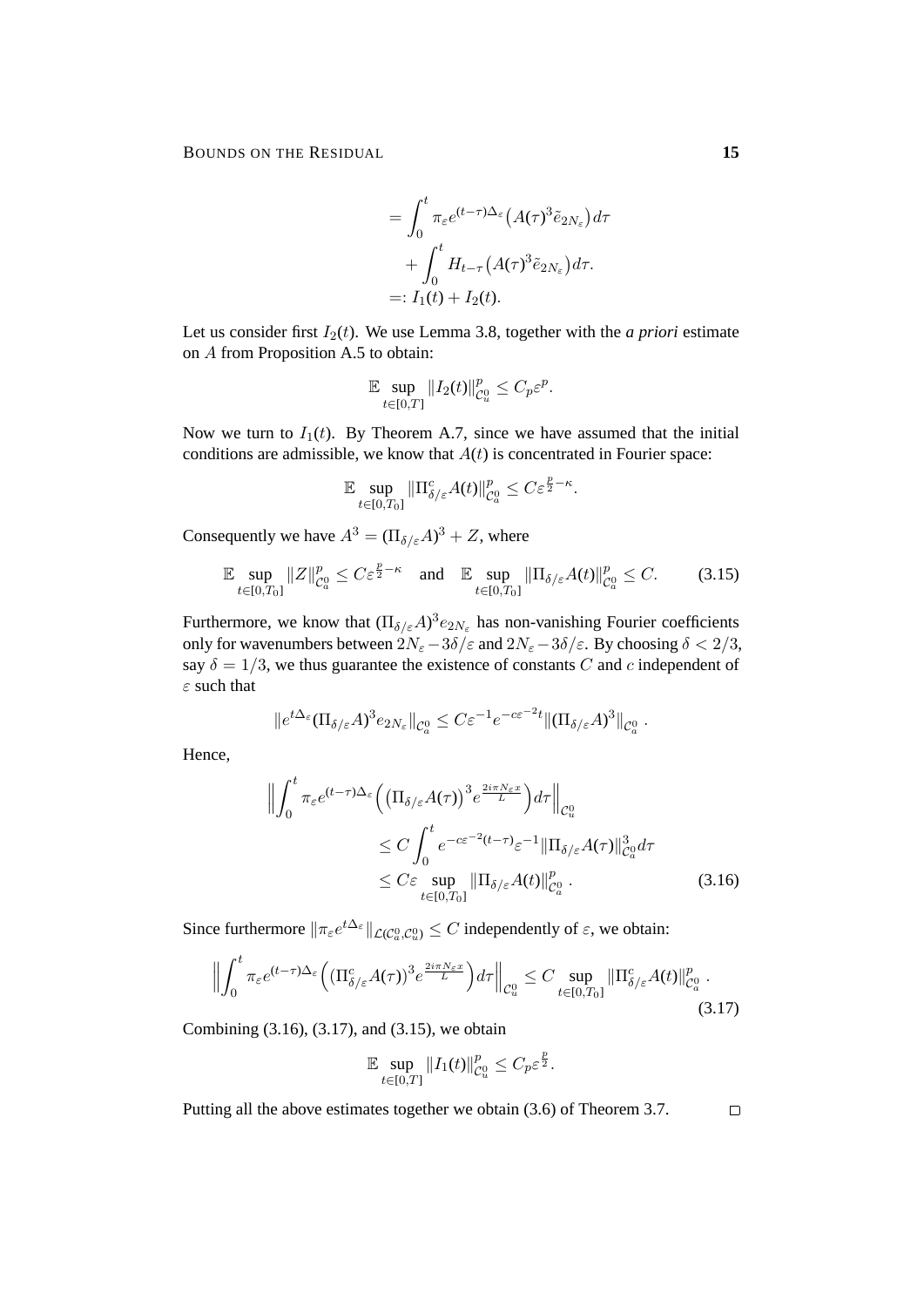#### **4 Main Approximation Result**

This section is devoted to the proof of the following approximation theorem.

**Theorem 4.1 (Approximation)** *Fix*  $T_0 > 0$ ,  $p \ge 1$ , and  $\kappa > 0$ . There exist joint *realisations of the Wiener processes*  $W_{\xi}$  *and*  $W_{\eta}$  *from* (3.1) such that, for every *admissible initial condition* A(0)*, there exists* C > 0 *such that*

$$
\mathbb{E}\Big(\sup_{t\in[0,T_0]}\big\|u(t)-\pi_{\varepsilon}A(t)\big\|_{\mathcal{C}_u^0}^p\Big)\leq C\varepsilon^{\frac{p}{2}-\kappa}.
$$
\n(4.1)

*where* A *is the solution of (3.3) with initial condition* A(0) *and* u *is the solution of (3.2) with initial condition*  $u(0) = \pi_{\epsilon}A(0)$ *.* 

Before we turn to the proof of this result, we make a few preliminary calculations. Let  $A(t)$  and  $u(t)$  be as in the statement of Theorem 4.1 and define

$$
R(t) = u(t) - \pi_{\varepsilon}A(t) .
$$

From (3.2) and Definition 3.3 we easily derive

$$
R(t) = \int_0^t e^{(t-\tau)\mathcal{L}_{\varepsilon}} [\tilde{\nu}R(\tau) - 3R(\tau)(\pi_{\varepsilon}A(\tau))^2 - 3R(\tau)^2 \pi_{\varepsilon}A(\tau) - R(\tau)^3] d\tau
$$

$$
+ Res(\pi_{\varepsilon}A)(t).
$$

Define

$$
\varphi(t) = \text{Res}(\psi)(t), \quad \psi(t) = \pi_{\varepsilon}A(t)
$$

and

$$
r(t) = R(t) - \varphi(t). \tag{4.2}
$$

Then  $r(t)$  satisfies the equation

$$
\partial_t r = \mathcal{L}_{\varepsilon} r + \tilde{\nu} (r + \varphi) - 3(r + \varphi) \psi^2 - 3(r + \varphi)^2 \psi - (r + \varphi)^3, \quad r(0) = 0. \tag{4.3}
$$

With these notations, we have the following *a priori* estimates in  $L^2$ .

**Lemma 4.2** *Under the assumptions of Theorem 4.1 there exists a constant*  $C > 0$ *such that*

$$
\mathbb{E}\left(\sup_{t\in[0,T_0]}\|r(t)\|_{u}^p\right)\leq C\varepsilon^{\frac{p}{2}-\kappa},\tag{4.4}
$$

*for* r(t) *defined in (4.2).*

*Proof.* As before, we are using  $\|\cdot\|_u$  to denote the norm in  $\mathcal{H}_u$  and we denote by  $\langle \cdot, \cdot \rangle_u$  the corresponding scalar product. Taking the scalar product of (4.3) with r we obtain

$$
\frac{d}{dt}||r||_u^2 = 2\langle \mathcal{L}_{\varepsilon}r, r \rangle_u + 2\tilde{\nu}\langle r + \varphi, r \rangle_u - 6\langle (r + \varphi)\psi^2, r \rangle_u
$$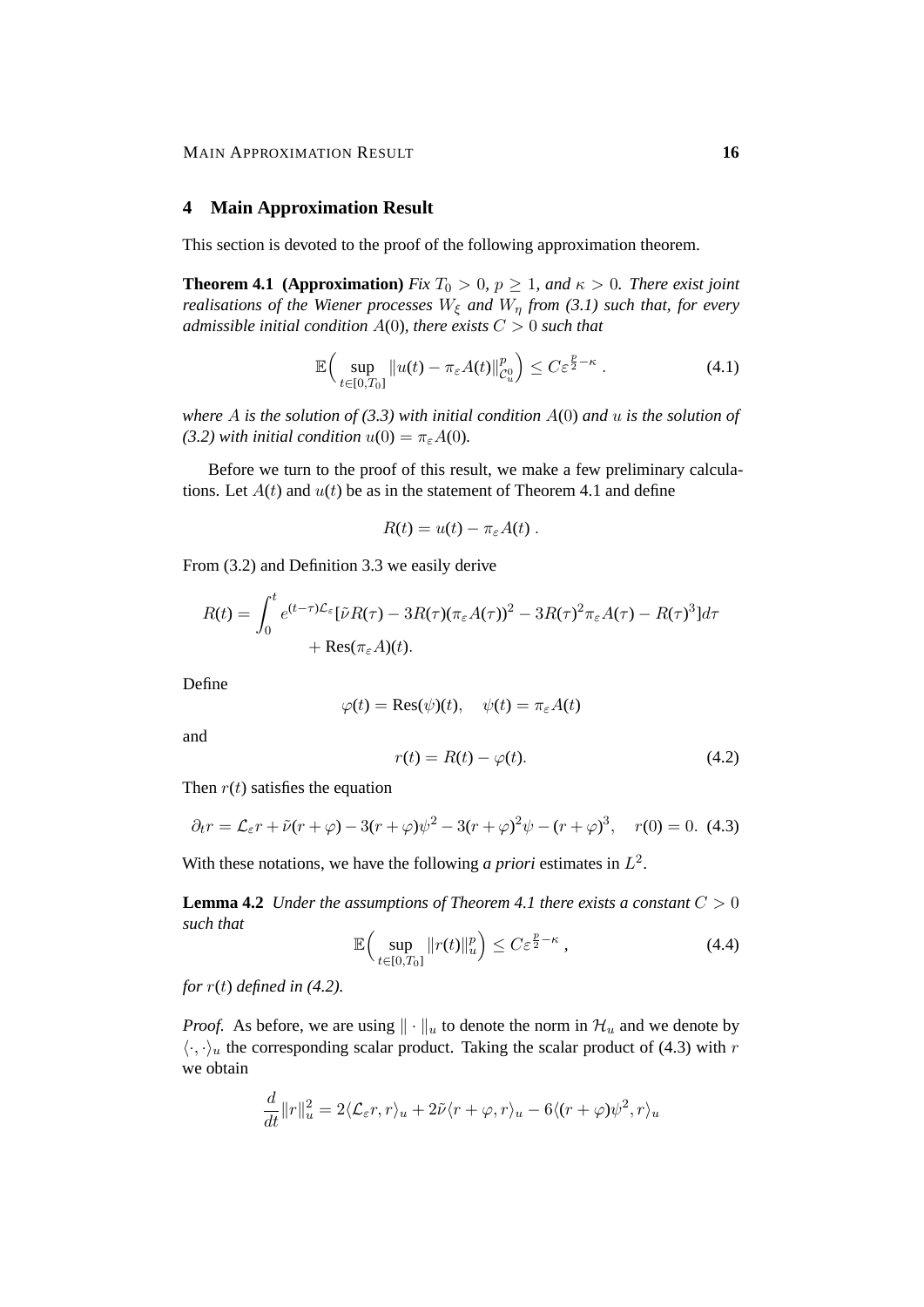$$
- 6\langle (r+\varphi)^2 \psi, r \rangle_u - 2\langle (r+\varphi)^3, r \rangle_u
$$
  
=:  $I_1 + I_2 + I_3 + I_4 + I_5$ .

Since  $\mathcal{L}_{\varepsilon}$  + 1 is by definition a non-positive selfadjoint operator, we have  $I_1 \leq$  $-2||r||_u^2$ . Moreover, the Cauchy-Schwarz inequality yields:

$$
I_2 \leq C ||r||_u^2 + C ||\varphi||_u^2.
$$

It follows from the Young and Cauchy-Schwarz inequalities that

$$
I_3 \leq -3 \int_{-L}^{L} r^2 \psi^2 dx + C ||r||_u^2 + C ||\varphi||_{\mathcal{C}_u^0}^2 ||\psi||_{\mathcal{C}_u^0}^4,
$$

and

$$
I_4 = -3 \int_{-L}^{L} r^3 \psi \, dx - 3 \int_{-L}^{L} r^2 \varphi \psi \, dx - 3 \int_{-L}^{L} r \varphi^2 \psi \, dx
$$
  

$$
\leq \frac{1}{8} ||r||_{L_u^4}^4 + C ||\psi||_{\mathcal{C}_u^0}^4 + C ||\varphi||_{\mathcal{C}_u^0}^2 ||\psi||_u^2.
$$

Finally, expanding  $I_5$  yields

$$
I_5 \leq -\frac{7}{8} ||r||_{L^4_u}^4 + C ||\varphi||_{\mathcal{C}_u^0}^4.
$$

Putting all these bounds together, we obtain:

$$
\partial_t ||r||_u^2 \leq C||r||_u^2 + C\Big(1 + ||\psi||_{\mathcal{C}_u^0}^4\Big) ||\varphi||_{\mathcal{C}_u^0}^2 \Big(1 + ||\varphi||_{\mathcal{C}_u^0}^2\Big).
$$

We apply now a comparison argument to deduce  $(r(0) = 0$  by definition)

$$
||r(t)||_{u}^{2} \leq C \int_{0}^{t} e^{C(t-\tau)} \Big( 1 + ||\psi||_{\mathcal{C}_{u}^{0}}^{4} \Big) ||\varphi||_{\mathcal{C}_{u}^{0}}^{2} \Big( 1 + ||\varphi||_{\mathcal{C}_{u}^{0}}^{2} \Big) (\tau) d\tau.
$$
 (4.5)

From Theorem 3.7 we derive with  $\varphi(t) = \text{Res}(\pi_{\varepsilon}A)(t)$ 

$$
\mathbb{E} \sup_{t \in [0,T_0]} \|\varphi(t)\|_{\mathcal{C}_u^0}^p \le C_p \varepsilon^{\frac{p}{2} - \kappa} \,. \tag{4.6}
$$

Furthermore, the *a priori* estimate on  $A(t)$ , Proposition A.5, together with the properties of  $\pi_{\varepsilon}$  yield for  $\psi(t) = \pi_{\varepsilon}A(t)$ 

$$
\mathbb{E} \sup_{t \in [0,T_0]} \|\psi(t)\|_{\mathcal{C}_u^0}^p \le C_p \,. \tag{4.7}
$$

Combining  $(4.5)$  with  $(4.6)$  and  $(4.7)$  we obtain  $(4.4)$  of Lemma 4.2.  $\Box$ 

To proceed further we first establish two interpolation inequalities. We start by defining the selfadjoint operator

$$
\mathcal{A} = \iota_{\varepsilon}^*(1 - \partial_x^2)\iota_{\varepsilon} \ . \tag{4.8}
$$

By Definition 2.6, the  $\mathcal{H}_u^{\alpha}$ -norm is given by  $||r||_{u,\alpha} = \langle r, \mathcal{A}^{\alpha}r \rangle$ . Furthermore, the following interpolation lemma holds.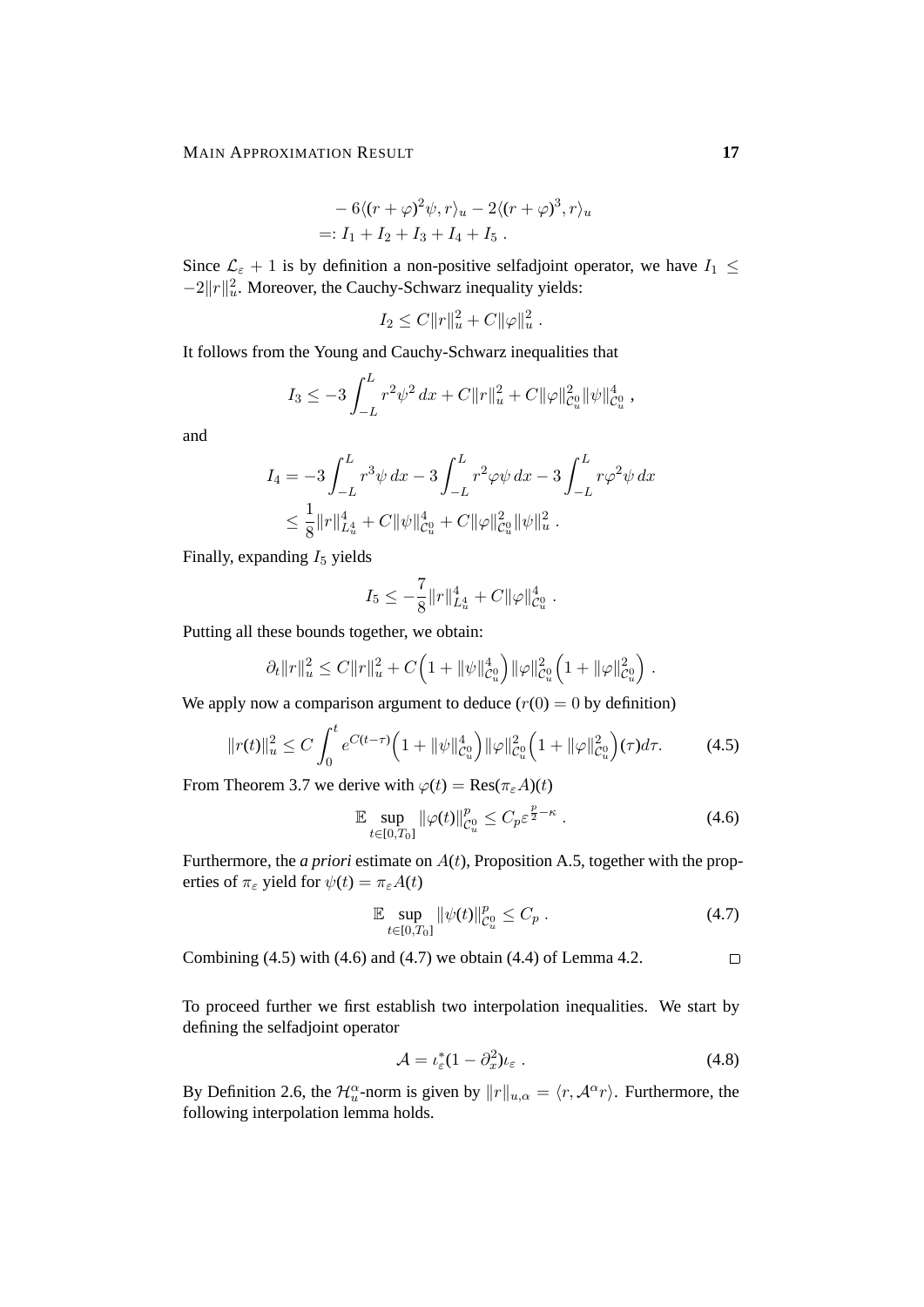**Lemma 4.3** *For*  $p \geq 2$  *there is a constant*  $C > 0$  *such that* 

$$
||u||_{L^p_u} \leq C||u||_{u,1}^{\frac{1}{2}-\frac{1}{p}}||u||_u^{\frac{1}{2}+\frac{1}{p}} \quad \text{and} \quad ||u||_{L^p_u} \leq C||u||_{u,2}^{\frac{1}{4}-\frac{1}{2p}}||u||_u^{\frac{3}{4}+\frac{1}{2p}}
$$

*for every*  $u \in \mathcal{H}_u^2$ .

*Proof.* The proof of the lemma follows from the standard interpolation inequalities, the definition of A and the properties of the operators  $\iota_{\varepsilon}$ ,  $\pi_{\varepsilon}$  (cf. (2.3) and (2.4)).  $\Box$ 

It is also straightforward to verify that  $\mathcal{L}_{\varepsilon}$  and A have a joint basis of eigenfunctions consisting of  $sin(\pi kx/L)$  and  $cos(\pi kx/L)$ . By comparing the eigenvalues it is easy to verify that

$$
\langle -\mathcal{L}_{\varepsilon}u, u \rangle_u \ge \langle \mathcal{A}u, u \rangle_u \quad \text{and thus} \quad ||u||_{u,1} \le ||(-\mathcal{L}_{\varepsilon})^{\frac{1}{2}}u||_u. \tag{4.9}
$$

Furthermore

$$
\langle -\mathcal{L}_{\varepsilon}u, \mathcal{A}u \rangle_u \ge ||\mathcal{A}u||_u^2 = ||u||_{u,2}^2. \tag{4.10}
$$

We now turn to the

1

*Proof of Theorem 4.1.* We take the scalar product of (4.3) with  $Ar$  to obtain

$$
\frac{1}{2}\partial_t ||r||_{u,1}^2 = \langle \mathcal{L}_{\varepsilon}r, \mathcal{A}r \rangle_u + \tilde{\nu} \langle r + \varphi, \mathcal{A}r \rangle_u - 3 \langle (r + \varphi)\psi^2, \mathcal{A}r \rangle_u
$$

$$
- 3 \langle (r + \varphi)^2 \psi, \mathcal{A}r \rangle_u - \langle (r + \varphi)^3, \mathcal{A}r \rangle_u
$$

$$
=: I_1 + I_2 + I_3 + I_4 + I_5.
$$

We then use (4.10) to get  $I_1 \n\t\leq -||r||^2_{u,2}$ . Moreover, using Cauchy-Schwarz and Young, one has the bounds

$$
I_2 \leq C ||r||_u^2 + C ||\varphi||_u^2 + \frac{1}{8} ||r||_{u,2}^2
$$

and

$$
I_3 \leq C ||r||_u^2 ||\psi||_{\mathcal{C}_u^0}^4 + C ||\varphi||_u^2 ||\psi||_{\mathcal{C}_u^0}^4 + \frac{1}{8} ||r||_{u,2}^2.
$$

In order to bound the term  $I_4$  we use Lemma 4.3 with  $p = 4$ :

$$
I_4 = \frac{1}{8} ||r||_{u,2}^2 + C ||\psi||_{\mathcal{C}_u^0}^{\frac{8}{3}} ||r||_u^{\frac{14}{3}} + C ||\psi||_{\mathcal{C}_u^0}^2 ||\varphi||_{\mathcal{C}_u^0}^4.
$$

Finally, we use Lemma 4.3 with  $p = 6$  to bound  $I_5$ :

$$
I_5 \leq \delta ||r||_{u,2}^2 + C_{\delta} ||\varphi||_{\mathcal{C}_u^0}^6 + C_{\delta} ||r||_u^{10}.
$$

Putting everything together we obtain:

$$
\partial_t ||r||_{u,1}^2 \le C ||r||_u^2 \Big( ||\psi||_{\mathcal{C}_u^0}^4 + ||\psi||_{\mathcal{C}_u^0}^3 ||r||_u^2 + ||\psi||_{\mathcal{C}_u^0}^2 ||r||_u^4 + ||r||_u^8 \Big) + C ||\varphi||_{\mathcal{C}_u^0}^2 \Big( 1 + ||\varphi||_{\mathcal{C}_u^0}^2 ||\psi||_{\mathcal{C}_u^0}^2 + ||\psi||_{\mathcal{C}_u^0}^4 + ||\varphi||_{\mathcal{C}_u^0}^4 \Big) . \tag{4.11}
$$

Estimate (4.1) follows now from (4.11), together with Lemma 4.2 and the *a priori* bounds on  $\varphi$  and  $\psi$  from (4.7) and (4.6).  $\Box$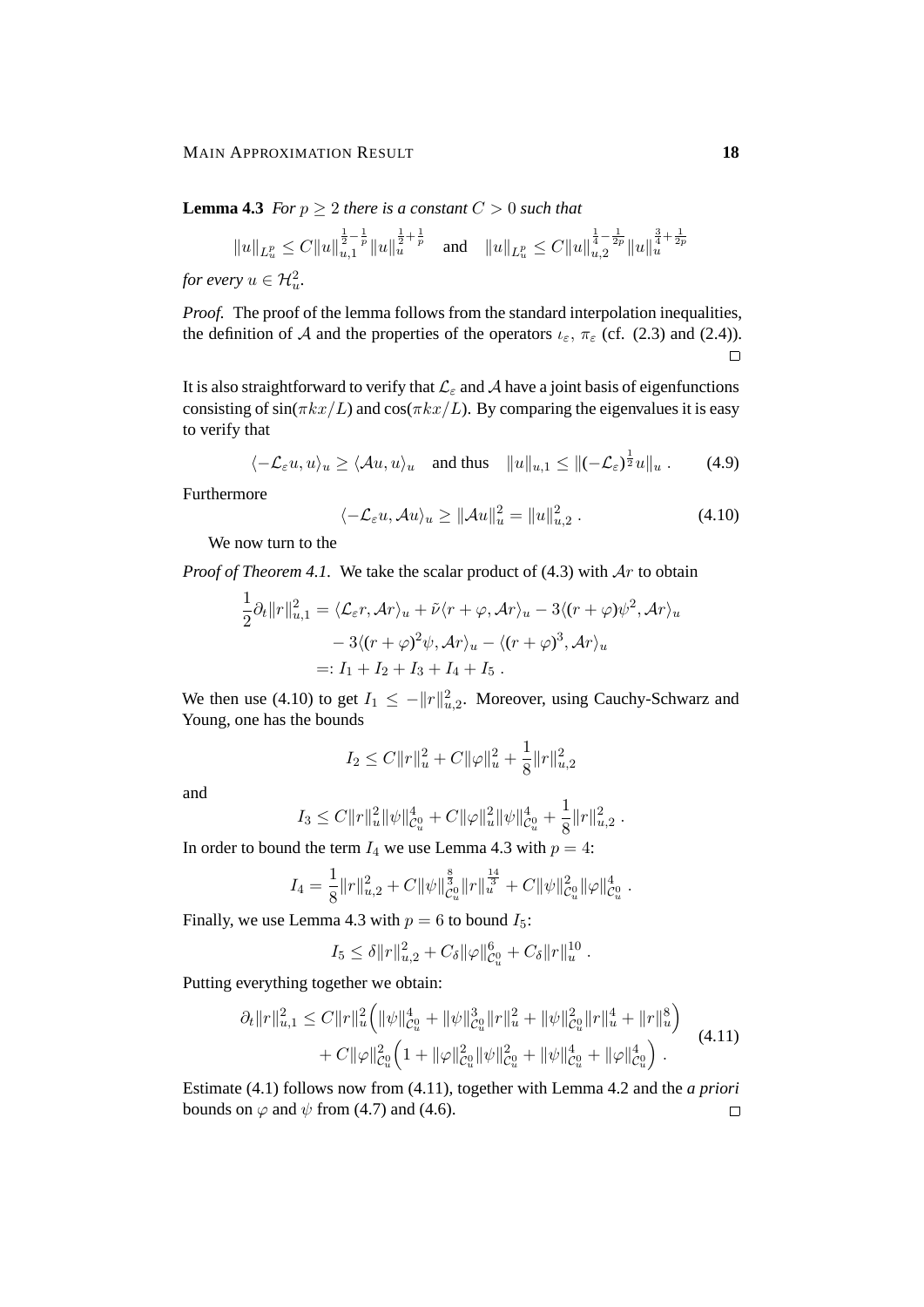#### **5 Attractivity**

This section provides attractivity results for the SPDE. We consider the rescaled equation (SH<sub> $\varepsilon$ </sub>), and we prove that regardless of the initial condition  $u(0)$  we start with, we will end up for sufficiently large  $t > 0$  with an admissible  $u(t)$ , thus giving admissible initial conditions for the amplitude equation. The main result of this section is contained in the following theorem.

**Theorem 5.1 (Attractivity)** *For all (random) initial conditions* u(0) *such that*  $u(0) \in \mathcal{H}_u$  almost surely and every  $t > 0$ , the mild solution  $u(t)$  of  $(SH_{\varepsilon})$  is ad*missible in the sense of Definition 3.4. Furthermore, given a*  $T_0 > 0$  *the family of constants*  ${C_q}_{q>0}$  *which appears in the definition of admissibility is independent of the initial conditions and the time t for*  $t > T_0$ *.* 

**Remark 5.2** In [Cer99] and [GM01] uniform bounds on the solutions after transient times were obtained that are independent of the initial condition. However, the statements given in these papers do not cover the situation presented here.

The rest of this section is devoted to the proof of this theorem. First we will prove standard a-priori estimates in  $L^2$ -spaces that rely on the strong nonlinear stability of the equation. Then we will provide regularisation results using the  $\mathcal{H}^1_u$ norm which allow us to get to the  $\mathcal{C}_u^0$  space and we end with the admissibility of the solution. Note that the solution u will never be in  $\mathcal{H}^1$ , therefore we have to consider suitable transformations.

Let  $u(t)$  denote the mild solution of  $(SH_{\varepsilon})$ , *i.e.* a solution of (3.2). Denote as in (3.1a) by  $W_{\mathcal{L}_{\varepsilon}}$  the stochastic convolution for the operator  $\mathcal{L}_{\varepsilon}$  and define  $v :=$  $u - W_{\mathcal{L}_{\varepsilon}}$ . Then v satisfies the equation

$$
\partial_t v = \mathcal{L}_{\varepsilon} v + \tilde{\nu} (v + W_{\mathcal{L}_{\varepsilon}}) - (v + W_{\mathcal{L}_{\varepsilon}})^3, \tag{5.1}
$$

with the same initial conditions as u. We start by obtaining an  $L^2$  estimate on u. Before we do this let us discuss some estimates for the stochastic convolution. Using first Proposition 7.1 we obtain

$$
\mathbb{E} \sup_{t \in [0,T_0]} \|W_{\mathcal{L}_{\varepsilon}}(t)\|_{\mathcal{C}_u^0}^{2p} \leq C \mathbb{E} \sup_{t \in [0,T_0]} \|W_{\Delta_{\varepsilon}}(t)\|_{\mathcal{C}_u^0}^{2p} + C \varepsilon^{p/2 - \kappa}.
$$

Hence, using the modification of Lemma A.3 or Proposition A.5 with  $c = 0$ ,

$$
\mathbb{E} \sup_{t \in [0,T_0]} \|W_{\mathcal{L}_{\varepsilon}}(t)\|_{\mathcal{C}_u^0}^{2p} \le C \ . \tag{5.2}
$$

**Lemma 5.3** *Let*  $u(t)$  *be the solution of (3.2). Fix arbitrary*  $T_0 > 0$ *. Then there exists a constant*  $C > 0$  *independent of*  $u(0)$  *such that* 

$$
\sup_{t\geq T_0}\mathbb{E}||u(t)||_u^p\leq C.
$$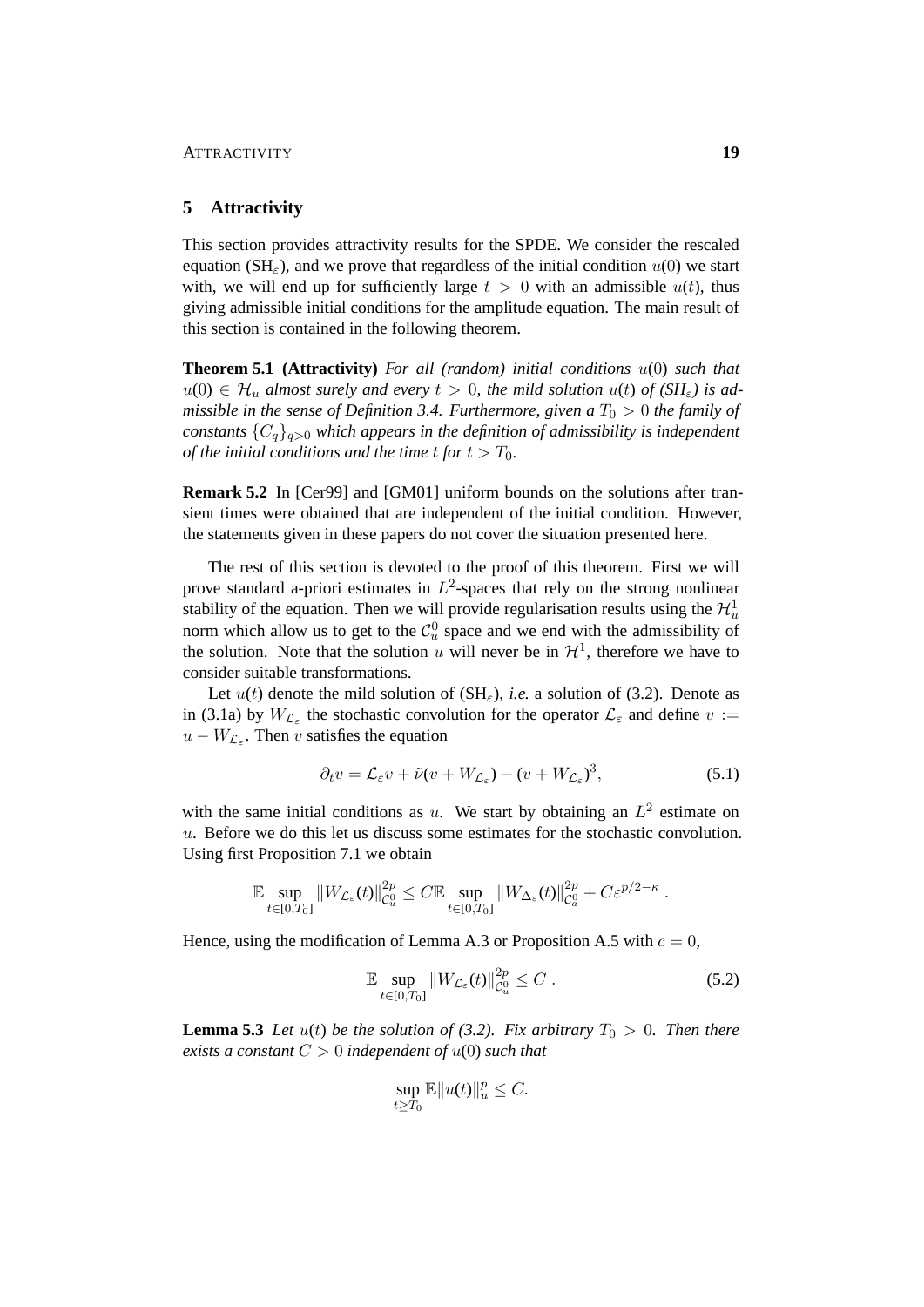#### ATTRACTIVITY **20**

Assume further that  $\mathbb{E} \| u(0) \|_u^p \leq c_0$ . Then, given  $T_0 > 0$  there exists a constant  $C$ *such that*

$$
\sup_{t\geq 0}\mathbb{E}||u(t)||_{u}^{p}\leq C, \quad \text{and} \quad \mathbb{E}\sup_{t\in[0,T_{0}]}||u(t)||_{u}^{p}\leq C.
$$

*Proof.* We multiply (5.1) with v, integrate over  $[-L, L]$ , use the dissipativity of  $\mathcal{L}_{\varepsilon}$ in  $\mathcal{H}_u$ , together with the fact that

$$
-\langle v, (v + W_{\mathcal{L}_{\varepsilon}})^{3} \rangle_{u} \le -(1 - \delta) \|v\|_{u}^{4} + \delta \|v\|_{u}^{2} + C_{\delta} \|W_{\mathcal{L}_{\varepsilon}}\|_{u}^{4}
$$

for every  $\delta > 0$ , which we choose to be sufficiently small, to obtain

$$
\partial_t \|v\|_u^2 \leq -C_1 \|v\|_u^4 + C_2 \Big(1 + \|W_{\mathcal{L}_{\varepsilon}}\|_{\mathcal{C}_u^0}^4\Big),
$$

for some positive constants  $C_1$  and  $C_2$ . A comparison theorem for ODE yields for  $t \in [0, T_0]$ 

$$
||v(t)||_{u}^{2} \leq \max \left\{ C(1 + \sup_{t \in [0, T_{0}]} ||W_{\mathcal{L}_{\varepsilon}}||_{\mathcal{C}_{u}}^{2}); \frac{1}{C_{1}t/2 + 1/||v(0)||_{u}^{2}} \right\}
$$
  
 
$$
\leq C \left( 1 + \sup_{t \in [0, T_{2}]} ||W_{\mathcal{L}_{\varepsilon}}||_{\mathcal{C}_{u}}^{2} + \frac{1}{t} \right).
$$
 (5.3)

Note furthermore, that

$$
\partial_t \|v\|_u^2 \le -c\|v\|_u^2 + C\Big(1 + \|W_{\mathcal{L}_{\varepsilon}}\|_{\mathcal{C}_u^0}^4\Big) .
$$

Again a comparison argument for ODEs yields for any  $T_0 > 0$ 

$$
||v(t)||_{u}^{2} \leq e^{c(t-T_{0})}||v(T_{0})||_{u}^{2} + C \int_{T_{0}}^{t} e^{-c(t-s)} \left(1 + ||W_{\mathcal{L}_{\varepsilon}}(s)||_{\mathcal{C}_{u}^{0}}^{4}\right) ds \qquad (5.4)
$$

The claims of the lemma follow now easily from (5.3) and (5.4), the fact that  $u = v + W_{\mathcal{L}_{\varepsilon}}$ , and the estimates on the stochastic convolution from (5.2).  $\Box$ 

**Lemma 5.4** *Fix*  $\delta > 0$ *,*  $p > 0$ *, and*  $T_0 > 0$ *. Then there is a constant* C *such that* for all mild the solutions  $u$  of (SH<sub>ε</sub>) (i.e. (3.2)) with  $\mathbb{E} \| u(0) \|_u^{5p} \leq \delta$  the following *estimate holds*

$$
\sup_{t \ge T_0} \mathbb{E} \|u(t)\|_{\mathcal{C}_u^0}^p \le C \,. \tag{5.5}
$$

*Proof.* Define

$$
w(t) := u(t) - e^{t\mathcal{L}_{\varepsilon}}u(0) - W_{\mathcal{L}_{\varepsilon}} =: u(t) - \varphi(t)
$$

Now w fulfils

$$
\partial_t w = \mathcal{L}_{\varepsilon} w + \tilde{\nu}(w + \varphi) - (w + \varphi)^3, \quad w(0) = 0 \tag{5.6}
$$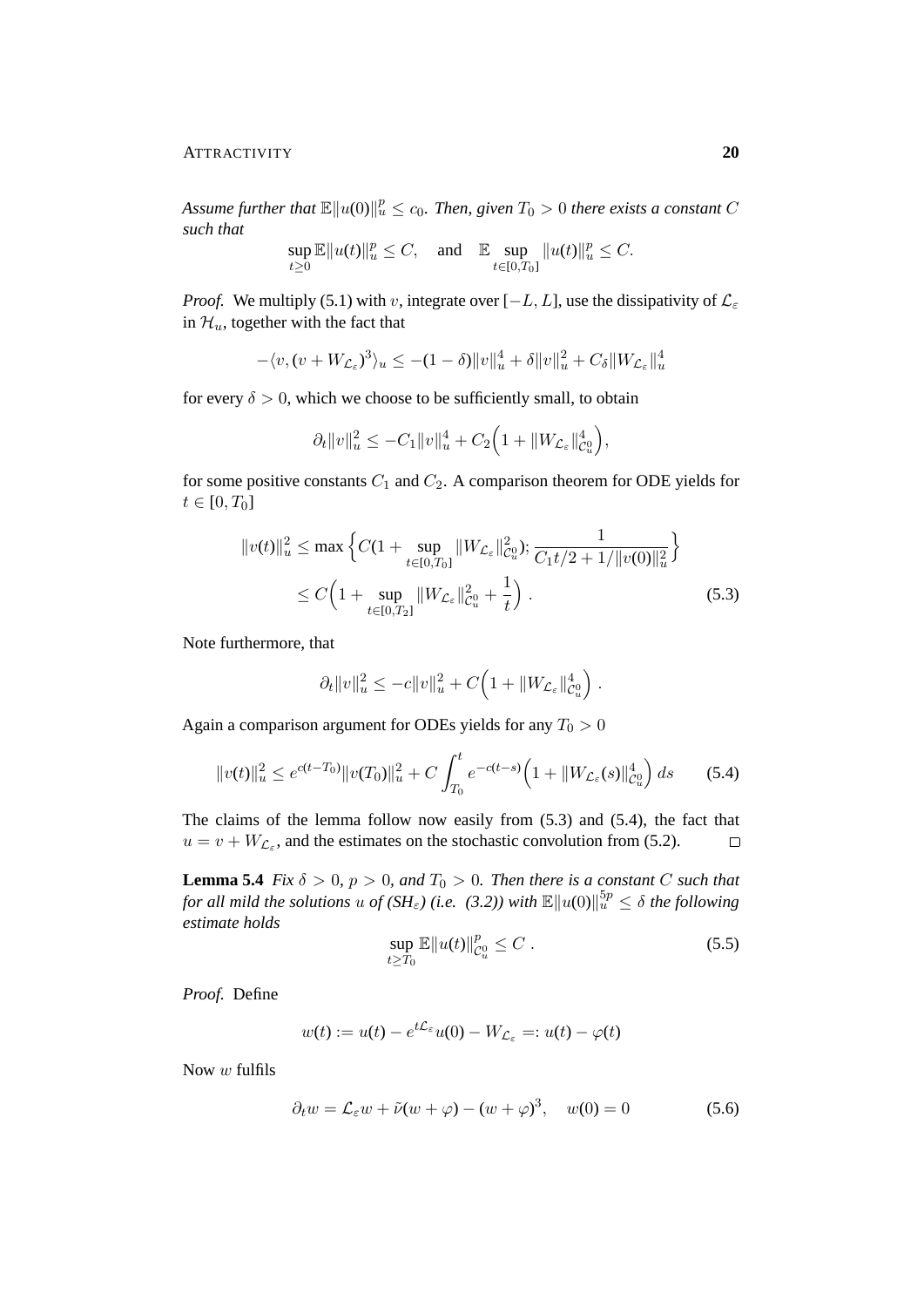#### ATTRACTIVITY **21**

Consider A defined in (4.8) and multiply (5.6) with  $Aw$ , integrate over  $[-L, L]$ , use Lemma 4.3 with  $p = 6$  as well as  $||v||_{u,1} \le ||v||_{u,2}$  to obtain:

$$
\partial_t \|w\|_{u,1}^2 \le -C_1 \|w\|_{u,1}^2 + C_2 \Big( \|w\|_u^2 + \|w\|_u^{10} + \|\varphi\|_u^2 + \|\varphi\|_{L^6_u}^6 \Big)
$$

A comparison theorem for ODE now yields:

$$
||w(t)||_{u,1}^2 \le C_2 \int_0^t e^{-C_1(t-\tau)} (1+||w||_u^{10} + ||\varphi||_{L_u^6}^6)(\tau) d\tau. \tag{5.7}
$$

Using (4.9) and Lemma 4.3 we deduce that  $||u||_{L^6_u} \leq C ||(-\mathcal{L}_{\varepsilon})^{1/2} u||_u^{1/3} ||u||_u^{2/3}$ . Hence,

$$
||e^{t\mathcal{L}_{\varepsilon}}u_0||_{L^6_u}^3 \le Ct^{-1/2}||u_0||_u^3.
$$
\n(5.8)

Taking the  $\mathcal{L}^{p/2}$ -norm in probability space, we deduce from (5.7) using (5.8) and the embedding of  $\mathcal{H}^1_u$  into  $\mathcal{C}^0_u$  from Remark 2.8

$$
\left(\mathbb{E}||w(t)||_{C_{u}^{0}}^{p}\right)^{2/p} \leq C\left(1+\sup_{t\geq 0} \left(\mathbb{E}||w(t)||_{C_{u}^{0}}^{5p}\right)^{2/p} + \sup_{t\geq 0} \left(\mathbb{E}||W_{\mathcal{L}_{\varepsilon}}||_{L_{u}^{6}}^{3p}\right)^{2/p}\right) + C\int_{0}^{t} \tau^{-1/2} e^{-C_{1}\tau} d\tau \left(\mathbb{E}||u(0)||_{u}^{3p}\right)^{2/p} \leq C\tag{5.9}
$$

for all  $t > 0$ , where we used the  $L^2$ -bounds from Lemma 5.3. Note that this is the reason, why we need the  $5p$ -th moment of the initial condition  $u(0)$ . On the other hand, the bound on the stochastic convolution together with standard properties of analytic semigroups enable us to bound  $\varphi(t)$ , for t sufficiently large:

$$
\|\varphi(t)\|_{\mathcal{C}_u^0} \leq C \|e^{t\mathcal{L}_{\varepsilon}}u(0)\|_{u,1} + \|W_{\mathcal{L}_{\varepsilon}}\|_{\mathcal{C}_u^0} \leq Ct^{-1/2} \|u(0)\|_u + \|W_{\mathcal{L}_{\varepsilon}}\|_{\mathcal{C}_u^0}.
$$

Estimate (5.5) now follows from the above estimate, Lemma 5.3, the definition of  $w$  and estimate (5.9).  $\Box$ 

*Proof of Theorem 5.1.* First, Lemma 5.3 together with Lemma 5.4 establishes the existence of a time  $T_0 > 0$  such that  $\mathbb{E} \| u(t) \|_{\mathcal{C}}^p$  $\mathit{l}_{\mathcal{C}_{u_\epsilon}^{0}}^{p} \leq C$  for all  $t \geq T_0.$  Furthermore, combining  $(5.7)$  and  $(5.9)$  we immediately get that

$$
\mathbb{E} \|w(t)\|_{u,1}^p \le C.
$$

Thus, under the assumptions of the previous lemma and using the properties of the stochastic convolution  $W_{\mathcal{L}_{\varepsilon}}(t)$  we conclude that for every  $t > 0$   $u(t)$  can be decomposed as

$$
u(t) = w(t) + Z(t) + e^{t\mathcal{L}_{\varepsilon}}u(0) ,
$$

where  $w(t) \in \mathcal{H}_u^1$  and  $Z(t)$  is a centred Gaussian process in  $\mathcal{C}_u^0$ . Moreover,  $e^{t\mathcal{L}_{\varepsilon}}u(0)$ is in  $\mathcal{H}_u^1$  for any  $t > 0$ , too. We use now the decomposition

$$
u(T_0 + \tau) = \tilde{w}(\tau) + \tilde{Z}(\tau) + e^{\tau \mathcal{L}_{\varepsilon}} u(T_0) ,
$$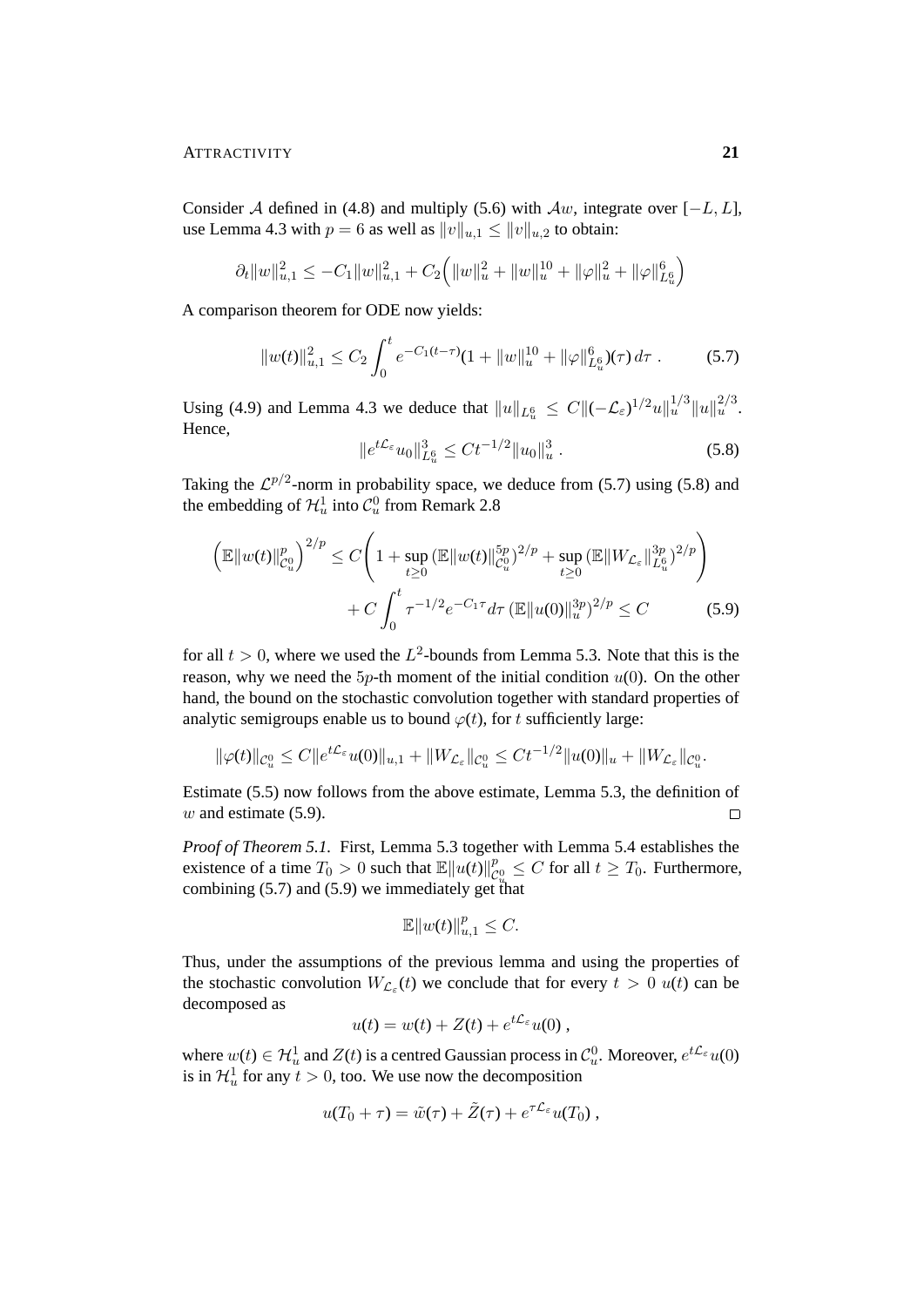where we consider  $u(t)$  as the solution starting at sufficiently large  $T_0 > 0$  with initial conditions  $u(T_0)$ . For  $\tau > 0$  sufficiently large the process  $\iota_{\varepsilon} \widetilde{Z}(\tau) := \iota_{\varepsilon} W_{\mathcal{L}_{\varepsilon}}(\tau)$ (in law) is clearly as in 2. of Definition 3.4. For 1. define  $W_0(\tau) := \tilde{w}(\tau) +$  $e^{\tau \mathcal{L}_{\varepsilon}} u(T_0)$ . We obtain from Lemma 5.4 and the analog of (5.9) for  $\tilde{w}$  that

$$
\mathbb{E} \|W_0(\tau)\|_{u,1}^p \le C_p + C\tau^{-p/2} \mathbb{E} \|u(T_0)\|_{u}^p \le C.
$$

Hence, the decomposition  $u(t) = W_0(t - T_0) + \tilde{Z}(t - T_0)$  shows the admissibility of  $u(t)$ , where the constants are independent of  $t > 2T_0$ .  $\Box$ 

#### **6 Approximation of the Invariant Measure**

First, we denote by  $\mathcal{P}_t^{\varepsilon}$  the semigroup (acting on finite Borel measures) associated to (SH<sub> $\varepsilon$ </sub>) and by  $\mathcal{Q}_t^{\varepsilon}$  the semigroup associated to (GL). Note that  $\mathcal{Q}_t^{\varepsilon}$  depends on  $\varepsilon$ , but it is for instance independent of  $\varepsilon$  for  $L \in \varepsilon \pi N$ .

Recall also that the Wasserstein distance  $\|\cdot\|_W$  between two measures on some metric space  $M$  with metric d is given by

$$
\|\mu_1 - \mu_2\|_{W} = \inf_{\mu \in C(\mu_1, \mu_2)} \int_{\mathcal{M}^2} \min\{1, d(f, g)\} \, \mu(df, dg) \, .
$$

where  $\mathcal{C}(\mu_1, \mu_2)$  denotes the set of all measures on  $\mathcal{M}^2$  with j-th marginal  $\mu_i$ . See for example [Rac91] for detailed properties of this distance.

In the sequel, we will use the notation  $||\mu_1-\mu_2||_{W,p}$  for the Wasserstein distance corresponding to the L<sup>p</sup>-norm  $d(f, g) = ||f - g||_{L^p}$  for  $p \in [1, \infty]$ . The main result on the invariant measures is

**Theorem 6.1** *Let*  $\mu_{\star,\varepsilon}$  *be an invariant measure for (SH<sub>* $\varepsilon$ *</sub>) and let*  $\nu_{\star,\varepsilon}$  *be the (unique) invariant measure for (GL). Then, for every*  $\kappa > 0$ *, there exists*  $C > 0$  *such that one has*

$$
\|\mu_{\star,\varepsilon} - \pi_{\varepsilon}^* \nu_{\star,\varepsilon}\|_{W,\infty} \le C \varepsilon^{1/2 - \kappa}
$$

*for every*  $\varepsilon \in (0, 1]$ *.* 

Note that  $\nu_{\star,\varepsilon}$  is actually independent of  $\varepsilon$  provided  $L \in \varepsilon \pi N$ . As usual, the measure  $\pi_{\varepsilon}^* \nu$  denotes the distribution of  $\pi_{\varepsilon}$  under the measure  $\nu$ .

*Proof.* Fix  $\kappa > 0$  for the whole proof. From the triangle inequality and the definition of an invariant measure, we obtain

$$
\|\mu_{\star,\varepsilon} - \pi_{\varepsilon}^* \nu_{\star,\varepsilon}\|_{W,\infty} \leq \|\mathcal{P}_t^{\varepsilon} \mu_{\star,\varepsilon} - \pi_{\varepsilon}^* \mathcal{Q}_t^{\varepsilon} \nu_{\varepsilon}^* \mu_{\star,\varepsilon}\|_{W,\infty} + \|\pi_{\varepsilon}^* \mathcal{Q}_t^{\varepsilon} \nu_{\star,\varepsilon} - \pi_{\varepsilon}^* \mathcal{Q}_t^{\varepsilon} \nu_{\varepsilon}^* \mu_{\star,\varepsilon}\|_{W,\infty}.
$$
\n(6.1)

Concerning the first term, it follows from Theorem 4.1 that the family of measures  $\mu_{\star,\varepsilon}$  is admissible and that

$$
\|\mathcal{P}_t^{\varepsilon}\mu_{\star,\varepsilon}-\pi_{\varepsilon}^*\mathcal{Q}_t^{\varepsilon}\iota_{\varepsilon}^*\mu_{\star,\varepsilon}\|_{W,\infty}\leq C\varepsilon^{1/2-\kappa}.
$$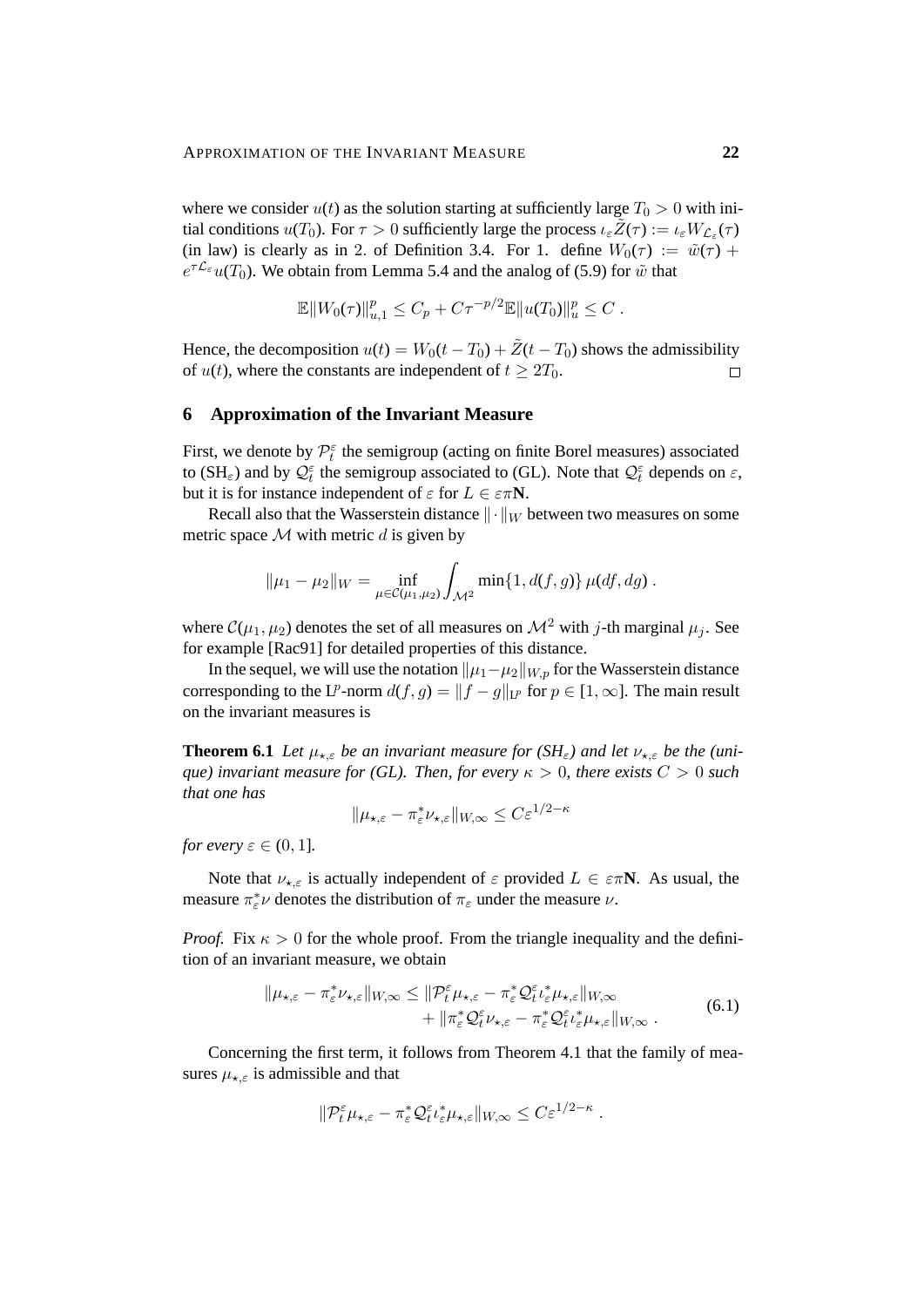In order to bound the second term in  $(6.1)$ , we use the exponential convergence of  $\mathcal{Q}_t^{\varepsilon}$  towards a unique invariant measure. This is a well-known result for SPDEs driven by space-time white noise (cf. *e.g.* Theorem 2.4 of [GM01]), but we need the explicit dependence of the constants on the initial measures. The precise bound required for our proof is given in Lemma 6.2 below.

By Lemma 6.2, there exists  $t > 0$  such that

$$
\|\mathcal{Q}_t^{\varepsilon}\mu_{\star,0}-\mathcal{Q}_t^{\varepsilon}\iota_{\varepsilon}^*\mu_{\star,\varepsilon}\|_{W,\infty}\leq \frac{1}{2\sqrt{L}}\|\iota_{\varepsilon}^*\mu_{\star,\varepsilon}-\nu_{\star,\varepsilon}\|_{W,2},
$$

so that the boundedness in L<sup>∞</sup> of  $\pi_{\epsilon}$  implies

$$
\|\mu_{\star,\varepsilon}-\pi_{\varepsilon}^*\nu_{\star,\varepsilon}\|_{W,\infty}\leq \frac{1}{2\sqrt{L}}\|\iota_{\varepsilon}^*\mu_{\star,\varepsilon}-\nu_{\star,\varepsilon}\|_{W,2}+C\varepsilon^{1/2-\kappa}.
$$

Since the L<sup>2</sup>-norm is bounded by  $\sqrt{L}$  times the L<sup>∞</sup>-norm, this in turn is smaller than

$$
\frac{1}{2} \|\mu_{\star,\varepsilon} - \pi_{\varepsilon}^* \nu_{\star,\varepsilon} \|_{W,\infty} + \frac{1}{2\sqrt{L}} \| \iota_{\varepsilon}^* \pi_{\varepsilon}^* \nu_{\star,\varepsilon} - \nu_{\star,\varepsilon} \|_{W,2} + C \varepsilon^{1/2-\kappa}.
$$

It follows from standard energy-type estimates that

$$
\mathbb{E}\int_{\mathcal{H}_a^{\alpha}}\|A\|_{\alpha}\,\nu_{\star,\varepsilon}(dA)
$$

for every  $\alpha < 1/2$ , where the constants  $C_{\alpha}$  can be chosen independently of  $\varepsilon$ . This estimate is a straightforward extension of the results presented in Section A.2.

One therefore has  $||\iota_{\varepsilon}^* \pi_{\varepsilon}^* \nu_{\star,\varepsilon} - \nu_{\star,\varepsilon}||_{W,2} \leq C_{\kappa} \varepsilon^{1/2-\kappa}$ . Plugging these bounds back into (6.1) shows that

$$
\|\mu_{\star,\varepsilon} - \pi_{\varepsilon}^* \nu_{\star,\varepsilon}\|_{W,\infty} \leq \frac{1}{2} \|\mu_{\star,\varepsilon} - \pi_{\varepsilon}^* \nu_{\star,\varepsilon}\|_{W,\infty} + C_{\kappa} \varepsilon^{1/2 - \kappa}
$$

and therefore concludes the proof of Theorem 6.1.

Besides the approximation result, the main ingredient for the above reasoning is:

**Lemma 6.2** *For every*  $\delta > 0$ *, there exists a time*  $T = T(\delta)$  *independent of*  $\varepsilon$  *such that*

$$
\|\mathcal{Q}^{\varepsilon}_{T}\mu-\mathcal{Q}^{\varepsilon}_{T}\nu\|_{W,\infty}\leq \delta \|\mu-\nu\|_{W,2}\;.
$$

*Proof.* It follows from the Bismut-Elworthy-Li formula combined with standard *a priori* bounds on  $\mathcal{Q}_t^{\varepsilon}$  [EL94, DPZ96, Cer99] that

$$
\|\mathcal{Q}_t^{\varepsilon}\mu-\mathcal{Q}_t^{\varepsilon}\nu\|_{TV}\leq C(1+t^{-1/2})\|\mu-\nu\|_{W,2},
$$

with a constant C independent of  $\varepsilon$ .

 $\Box$ 

,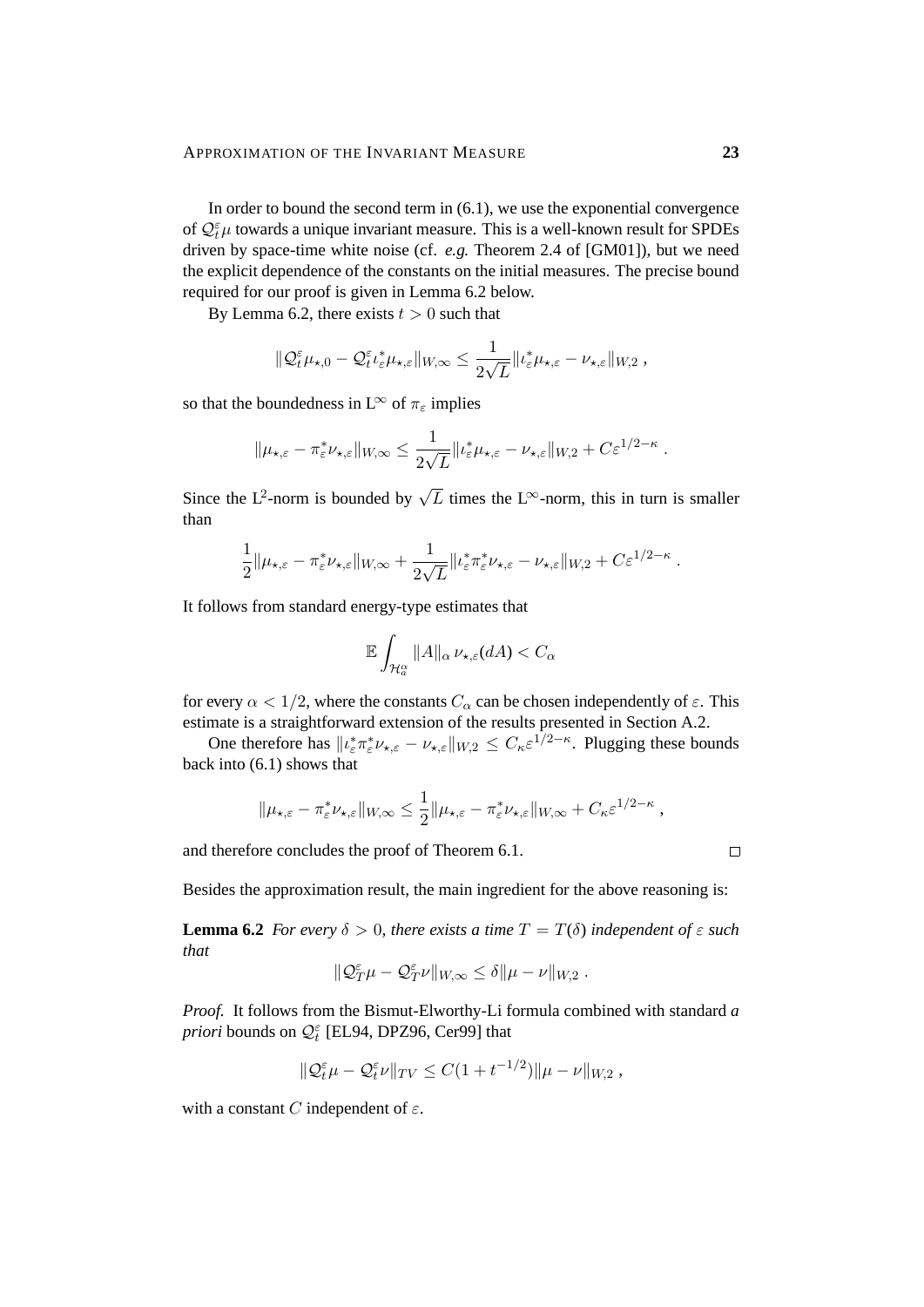On the other hand, [GM01] there exist constants C and  $\gamma$  such that

$$
\|\mathcal{Q}_t^{\varepsilon}\mu - \mathcal{Q}_t^{\varepsilon}\nu\|_{TV} \le C e^{-\gamma t} \|\mu - \nu\|_{TV} \tag{6.2}
$$

These constants may in principle depend on  $\varepsilon$ . By retracing the constructive argument of Theorem 5.5 in [Hai02] with the binding function

$$
G(x, y) = -C(y - x)(1 + ||y - x||_u^{-1/2}),
$$

one can however easily show that the constants in (6.2) can be chosen independently of  $\varepsilon$ .  $\Box$ 

## **7 Approximation of the Stochastic Convolution**

In this section, we give  $L^{\infty}$  bounds in time and in space on the difference between the stochastic convolutions of the original equation and of the amplitude equation. The main result of this section is

**Theorem 7.1** *Let*  $W_{\mathcal{L}_{\varepsilon}}$  *and*  $W_{\Delta_{\varepsilon}}$  *be defined as in (3.1), and let the correlation* functions  $q_{\varepsilon}$  with Fourier coefficients  $q^\varepsilon_k$  satisfy Assumptions 7.3 and 7.4 below. For *every*  $T > 0$ ,  $\kappa > 0$ , and  $p \ge 1$  *there exists a constant* C *and a joint realisation of*  $W_{\mathcal{L}_{\varepsilon}}$  and  $W_{\Delta_{\varepsilon}}$  such that

$$
\mathbb{E}\Big(\sup_{t\in[0,T]}\|W_{\mathcal{L}_{\varepsilon}}(t)-\pi_{\varepsilon}W_{\Delta_{\varepsilon}}(t)\|_{\mathcal{C}_{u}^{0}}^{p}\Big)\leq C\varepsilon^{\frac{p}{2}-\kappa}\,,
$$

*for every*  $\varepsilon \in (0,1)$ *.* 

We will actually prove a more general result, see Proposition 7.8 below, which has Theorem 7.1 as an immediate corollary. The general result allows the linear operator  $\mathcal{L}_{\varepsilon}$  to be essentially an arbitrary real differential operator instead of restricting it to the operator  $-1 - \varepsilon^{-2}(1 + \varepsilon^2 \partial_x^2)^2$ . Our main technical tool is a series expansion of the stochastic convolution together with Lemma A.1, which will be proved in Section A.1 below. The expansion with respect to space is performed using Fourier series. For the expansion in time we do not use Karhunen-Loeve expansion directly, since we do not necessarily need an orthonormal basis to apply Lemma A.1. Our choice of an appropriate basis will simplify the coefficients in the series expansion significantly (cf. Lemma A.2). We start by introducing the assumptions required for the differential operator  $P(i\partial_x)$ .

**Assumption 7.2** Let P denote an even function  $P : \mathbf{R} \to \mathbf{R}$  satisfying the follow*ing properties:*

- *P1* P *is three times continuously differentiable.*
- *P2*  $P(\zeta) > 0$  *for all*  $\zeta \in \mathbf{R}$  *and*  $P(0) > 0$ *.*
- *P3 The set*  $\{\zeta | P(\zeta) = 0\}$  *is finite and will be denoted by*  $\{\pm \zeta_1, \ldots, \pm \zeta_m\}$ *. Note that*  $\xi_i \neq 0$ *.*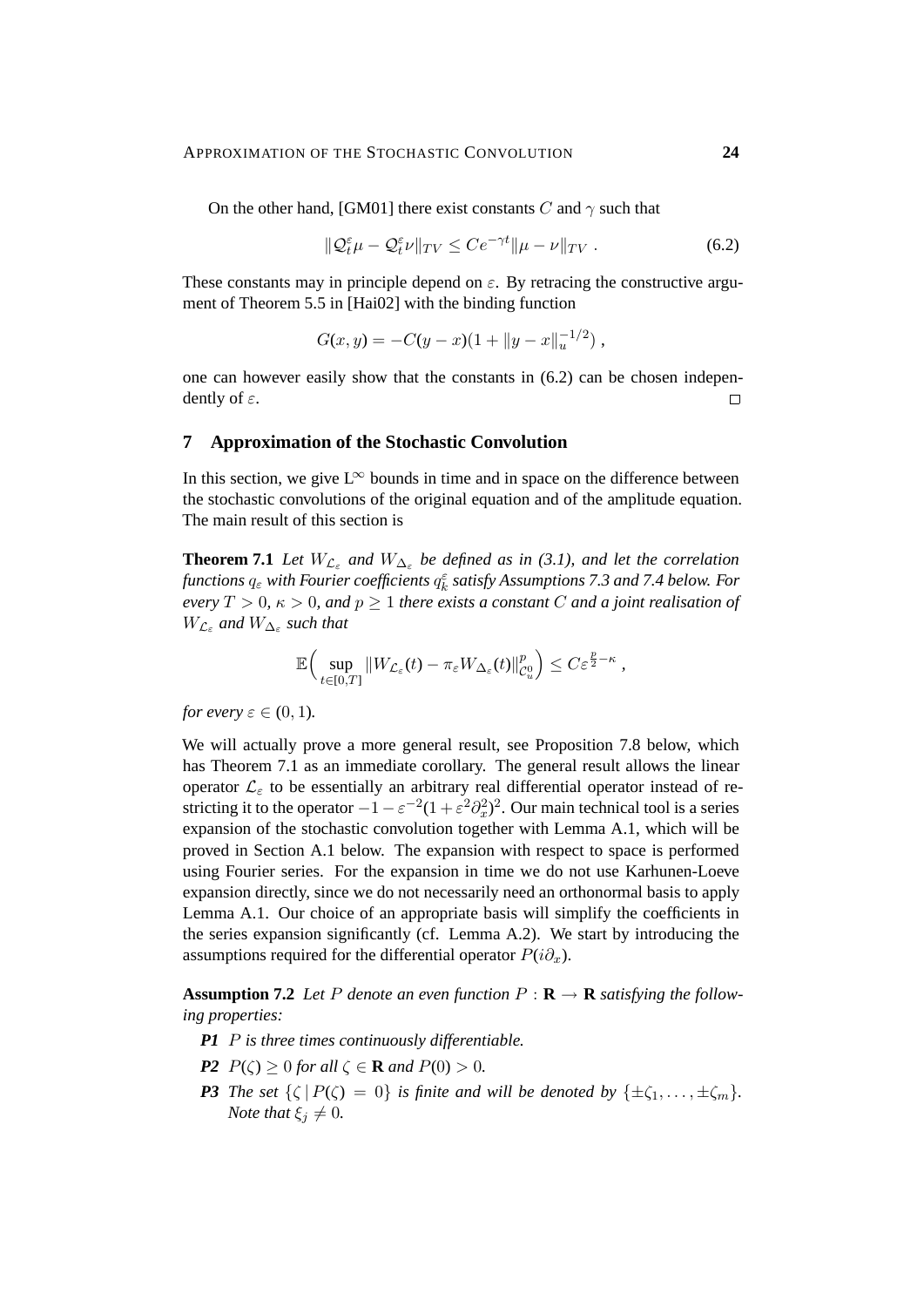\n- **P4** 
$$
P''(\zeta_j) > 0
$$
 for  $j = 1, \ldots, m$ .
\n- **P5** *There exists*  $R > 0$  *such that*  $P(\zeta) \geq |\zeta|^2$  for all  $\zeta$  with  $|\zeta| \geq R$ .
\n

Note that choosing P even ensures that  $P(i\partial_x)$  is a real operator, but our results also hold for non-even  $P$ , up to trivial notational complications.

We now make precise the assumptions on the noise that drives our equation. Consider an even real-valued distribution  $q$  such that its Fourier transform satisfies  $\hat{q} > 0$ . Then,  $q(x)\delta(t)$  is the correlation function for a real distribution-valued Gaussian process  $\xi(x, t)$  with  $x, t \in \mathbb{R}^2$ , *i.e.* a process such that  $\mathbb{E}\xi(s, x)\xi(t, y) =$  $\delta(t - s)q(x - y)$ . We restrict ourself to correlation functions in the following class:

**Assumption 7.3** *The distribution* q *is such that*  $\hat{q} \in L^{\infty}(\mathbf{R})$  *and*  $\hat{q}$  *is globally Lipschitz continuous.*

At this point, a small technical difficulty arises from the fact that we want to replace ξ by a  $2L/\varepsilon$ -periodic translation invariant noise process  $\xi_{\varepsilon}$  which is close to  $\xi$  in the bulk of this interval. Denote by  $q^{\varepsilon}$  the  $2L/\varepsilon$ -periodic correlation function of  $\xi_{\varepsilon}$ and by  $q_k^{\varepsilon}$  its Fourier coefficients, *i.e.* 

$$
q_k^{\varepsilon} = \int_{-L/\varepsilon}^{L/\varepsilon} q^{\varepsilon}(x) e^{-i\frac{k\pi\varepsilon}{L}x} dx . \tag{7.1}
$$

One natural choice is to take for  $q^{\epsilon}$  the periodic continuation of the restriction of q to  $[-L/\varepsilon, L/\varepsilon]$ . This does however not guarantee that  $q^{\varepsilon}$  is again positive definite. Another natural choice is to define  $q^{\varepsilon}$  via its Fourier coefficients by

$$
q_k^{\varepsilon} = \int_{-\infty}^{\infty} q(x) e^{-i\frac{k\pi\varepsilon}{L}x} dx , \qquad (7.2)
$$

which corresponds to taking  $q^{\varepsilon}(x) = \sum_{n \in \mathbb{Z}} q(x + 2nL/\varepsilon)$ . This guarantees that  $q^{\varepsilon}$ is automatically positive definite, but it requires some summability of  $q$ . Note that for noise with bounded correlation length (*i.e.* support of q uniformly bounded) (7.1) and (7.2) coincide for  $\varepsilon > 0$  sufficiently small.

We choose not to restrict ourselves to one or the other choice, but to impose only a rate of convergence of the coefficients  $q_k^{\varepsilon}$  towards  $\hat{q}(k\pi \varepsilon/L)$ :

**Assumption 7.4** *Let* q *be as in Assumption 7.3. Suppose there is a non-negative approximating sequence* q ε k *that satisfies*

$$
\sup_{k \in \mathbf{N}_0} |\sqrt{q_k^{\varepsilon}} - \sqrt{\hat{q}(k\pi \varepsilon/L)}| \leq C\varepsilon,
$$

*for all sufficiently small*  $\varepsilon > 0$ *.* 

**Example 7.5** *A simple example of noise fulfilling Assumptions 7.3 and 7.4 is given by space-time white noise. Here*  $\hat{q}(k) = 1$  *and the natural approximating sequence is*  $q_k^{\varepsilon} = 1$  *for all k.*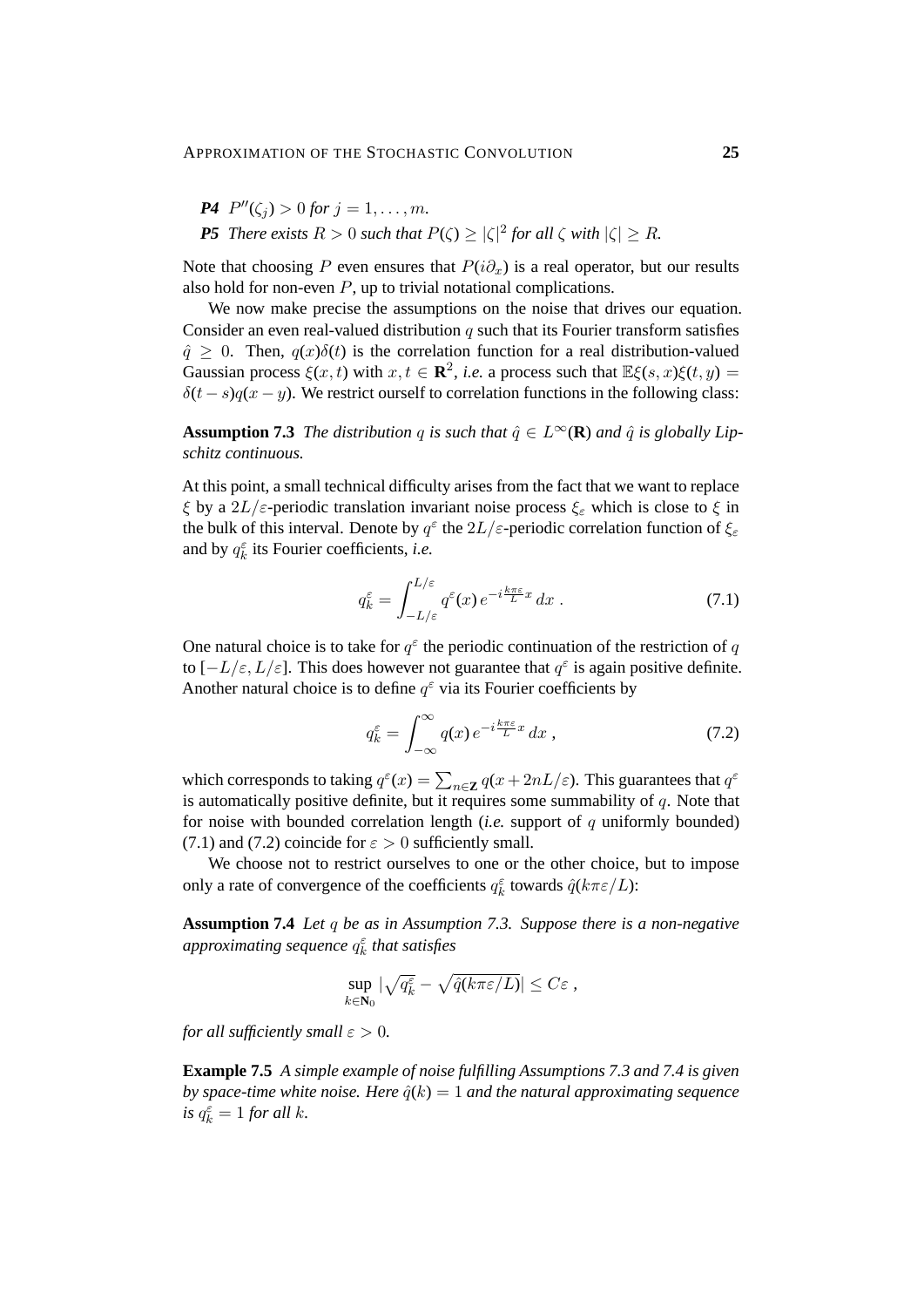A more general class of examples is given by the following lemma.

**Lemma 7.6** Let q be positive definite and such that  $x \mapsto (1 + |x|^2)q(x)$  is in L<sup>1</sup>. Define  $q_k^{\varepsilon}$  either by (7.2) or by (7.1) (in the latter case, we assume additionally that *the resulting*  $q^{\varepsilon}$  are positive definite). Then Assumptions 7.3 and 7.4 are satisfied.

*Proof.* This follows from elementary properties of Fourier transforms.  $\Box$ 

Let us now turn to the stochastic convolution, which is the solution to the linear equation

$$
dW_{\mathcal{L}_{\varepsilon}}(x,t) = \mathcal{L}_{\varepsilon}W_{\mathcal{L}_{\varepsilon}}(x,t) dt + \sqrt{Q_{\varepsilon}} dW(x,t) , \qquad (7.3)
$$

where

$$
\mathcal{L}_{\varepsilon}=-1-\varepsilon^{-2}P(\varepsilon i\partial_x)\,,
$$

W is a standard cylindrical Wiener process on  $L^2([-L, L])$ , and the covariance operator  $Q_{\varepsilon}$  is given by the following definition.

**Definition 7.7** Let Assumption 7.4 be true. Define  $q^{\varepsilon}$  as the function such that  $q_k^{\varepsilon}$ are its Fourier coefficients (cf. (7.1)). Then define  $Q_{\varepsilon}$  as the rescaled convolution with  $q^{\varepsilon}$ , *i.e.* 

$$
(Q_{\varepsilon} f)(x) = \frac{1}{\varepsilon} \int_{-L}^{L} f(y) q^{\varepsilon} \left( \frac{x - y}{\varepsilon} \right) dy.
$$

Let us expand  $W_{\mathcal{L}_{\varepsilon}}$  into a complex Fourier series. Denote as usual by  $e_k(x) =$  $e^{ik\pi x/L}/\sqrt{2L}$  the complex orthonormal Fourier basis on [-L, L]. Define furthermore  $P^{\varepsilon}$  by

$$
P^{\varepsilon}(k) = \frac{1}{\varepsilon^2} P\left(\frac{k\varepsilon\pi}{L}\right) + 1
$$

Since  $Q_{\varepsilon}$  commutes with  $\mathcal{L}_{\varepsilon}$ , we can write the stochastic convolution as

$$
W_{\mathcal{L}_{\varepsilon}}(x,t) = \sqrt{Q_{\varepsilon}} \int_0^t e^{\mathcal{L}_{\varepsilon}(t-s)} dW(x,s)
$$
  
= 
$$
\sum_{k=-\infty}^{\infty} \sqrt{q_k^{\varepsilon}} e_k(x) \int_0^t \exp(-P^{\varepsilon}(k)(t-s)) dw_k(s),
$$

where the  $\{w_k\}_{k\in\mathbb{Z}}$  are complex standard Wiener processes that are independent, except for the relation  $w_{-k} = \overline{w_k}$ . We approximate  $W_{\mathcal{L}_{\varepsilon}}(x, t)$  by expanding P in a Taylor series up to order two around its zeroes. We thus define the approximating polynomials  $P_j^{\varepsilon}$  by

$$
P_j^{\varepsilon}(k) = \frac{P''(\zeta_j)\pi^2}{2L^2}\left(k - \frac{L\zeta_j}{\varepsilon\pi}\right)^2 + 1.
$$

With this notation, the approximation  $\Phi(x, t)$  is defined by

$$
\Phi(x,t) = 2\text{Re}\sum_{j=1}^{m} \sqrt{\hat{q}(\zeta_j)} \sum_{k=-\infty}^{\infty} e_k(x) \int_0^t \exp(-P_j^{\varepsilon}(k)(t-s)) d\tilde{w}_{k,j}(s) , \tag{7.4}
$$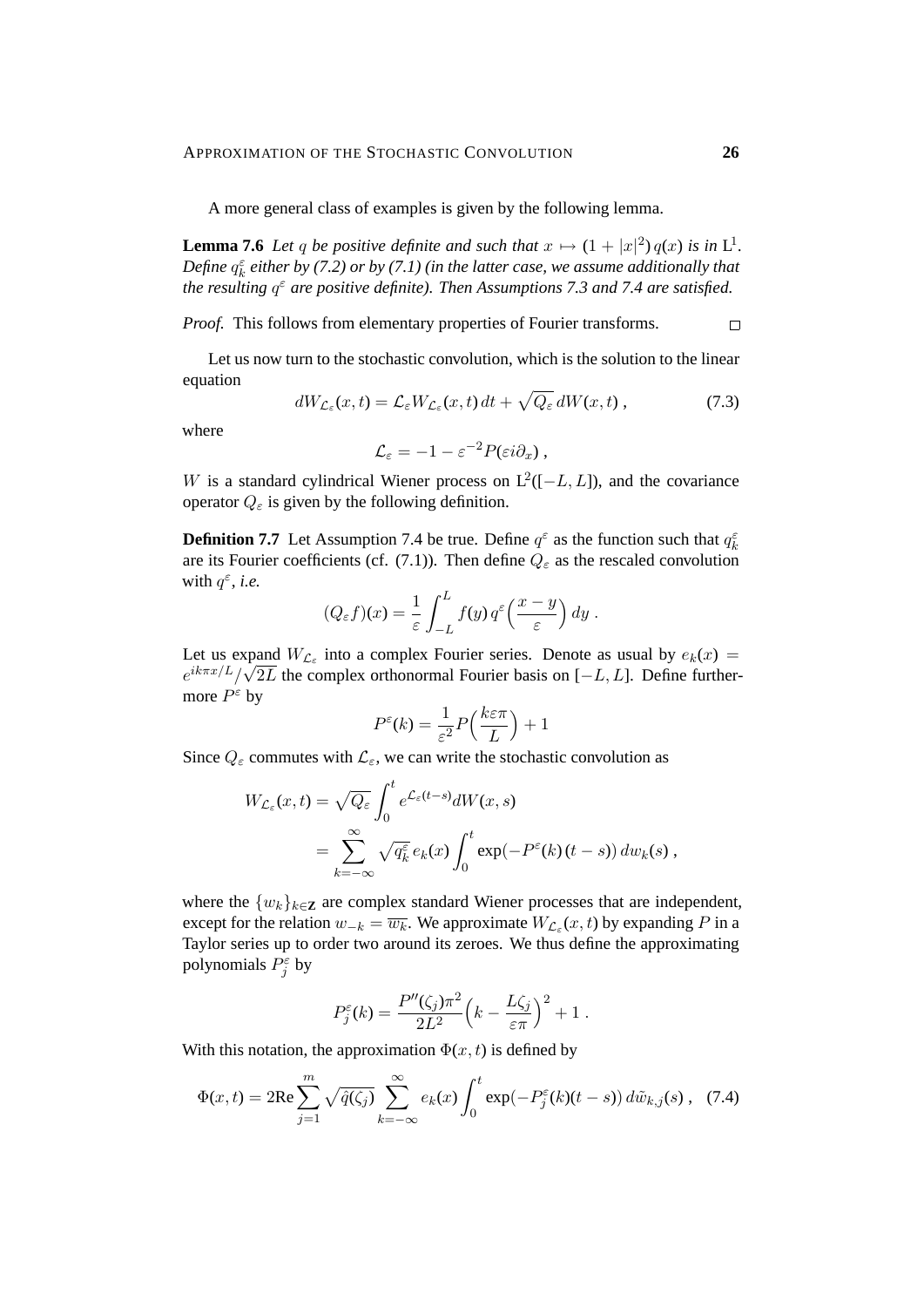where the  $\tilde{w}_{k,j}$ 's are complex i.i.d. complex standard Wiener processes. At this point, let us discuss a rewriting of  $\Phi$  which makes the link with the notations used in the rest of this article. We decompose  $\frac{L\zeta_j}{\varepsilon\pi}$  into an integer part and a fractional part, so we write it as

$$
\frac{L\zeta_j}{\varepsilon\pi} = \delta_j + k_j \;, \qquad \delta_j \in \left[-\frac{1}{2},\frac{1}{2}\right] \;, \qquad k_j = \left[\frac{L\zeta_j}{\varepsilon\pi}\right] \in \mathbf{Z}.
$$

As before [z] denotes the nearest integer to  $z \ge 0$ , with the convention that  $[\frac{1}{2}] = 1$ . For  $z < 0$ , we define  $[z] = -[-z]$ . Extend for  $m > 1$  the definition of the Hilbert space  $\mathcal{H}_a = L^2([-L, L], \mathbb{C}^m)$  and the definition of the projection

$$
\pi_{\varepsilon} : \mathcal{H}_a \mapsto \mathcal{H}_u
$$

$$
A \to 2\text{Re} \sum_{j=1}^m A_j(x) e^{\frac{i\pi k_j}{L}x}
$$

With this notation, we can write  $\Phi$  as  $\Phi(t) = \pi_{\varepsilon} \Phi^a(t)$ , where the j-th component of  $\Phi^a$  solves the equation

$$
d\Phi_j^a(t) = \Delta_j \Phi_j^a(t) dt + \sqrt{\hat{q}(\zeta_j)} \eta_j(t) . \qquad (7.5)
$$

.

.

Here, the  $\eta_j$ 's are independent complex-valued space-time white noises and the Laplacian-type operator  $\Delta_i$  is given by

$$
\Delta_j = -\frac{P''(\zeta_j)}{2} \Big(i\partial_x + \frac{\pi \delta_j}{L}\Big)^2.
$$

Now we can prove the following approximation result.

**Proposition 7.8** *Let Assumptions 7.2, 7.3 and 7.4 hold and consider*  $\Phi$  *and*  $W_{\mathcal{L}_{\mathcal{L}}}$ *as defined in (7.3) and (7.5). Then for every*  $T > 0$ ,  $\kappa > 0$  *and every*  $p \ge 1$ *, there exists a constant* C *and joint realisations of the noises* W *and* η<sup>i</sup> *such that*

$$
\mathbb{E}\Big(\sup_{x\in[-L,L]}\sup_{t\in[0,T]}|\Phi(x,t)-W_{\mathcal{L}_{\varepsilon}}(x,t)|^p\Big)\leq C\varepsilon^{p/2-\kappa}
$$

**Remark 7.9** This result can not be generalised to dimensions higher than one, since the stochastic convolution of the Laplace operator with space-time white noise is then not even in  $L^2$ . It the zeros of P are degenerate, *i.e.* P behaves like  $(k - \zeta_j)^{2d}$  for some  $d \in \{2, 3, \ldots\}$  then we would obtain an amplitude equation with higher order differential operator, and we can proceed to higher dimension. The other option would be to use fractional noise in space, which is more regular that space-time white noise. Using the scaling invariance of fractional noise, we would obtain fractional noise in the amplitude equation.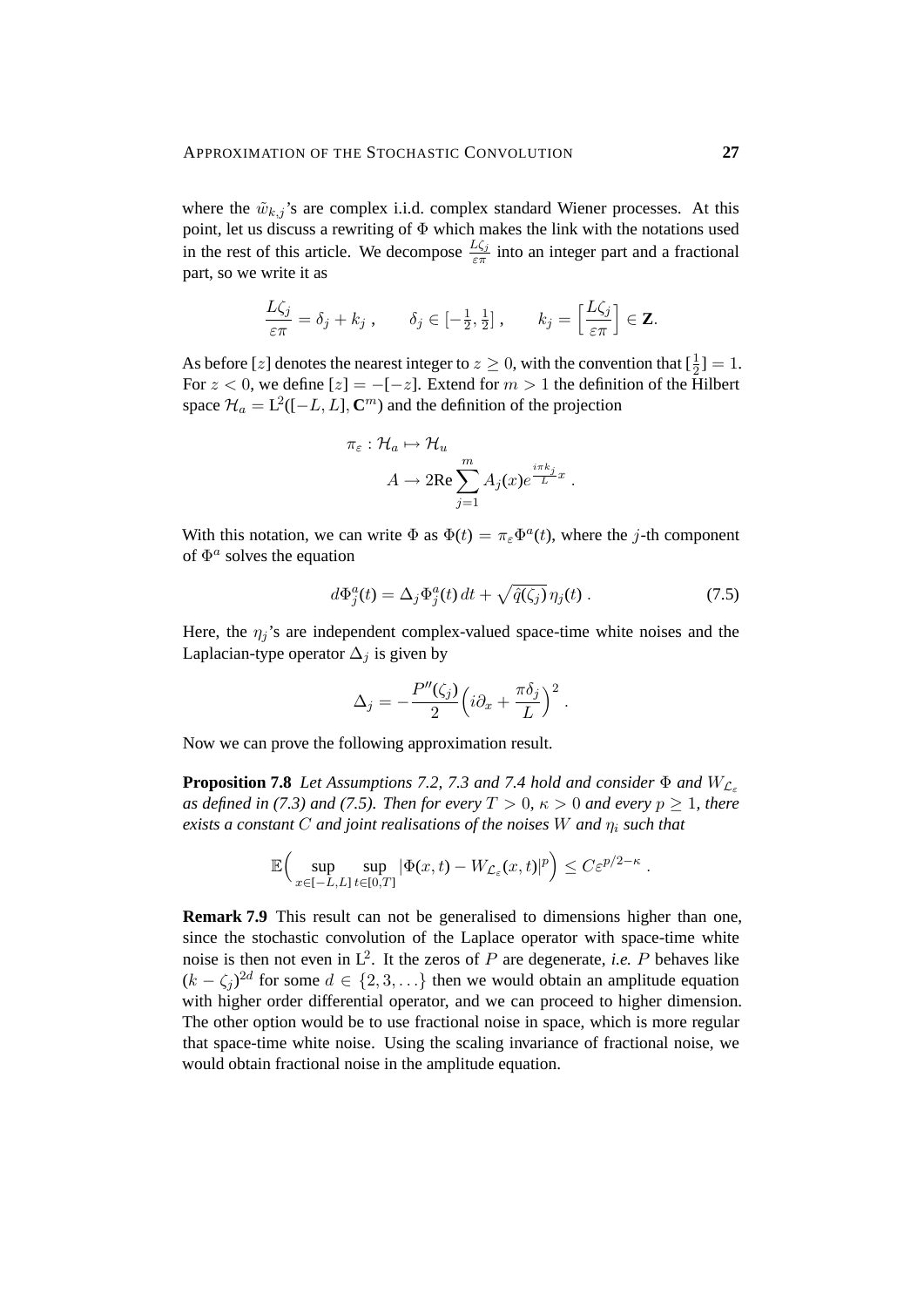*Proof.* It will be convenient for the remainder of the proof to distinguish between the positive roots  $\zeta_j$  and the negative roots  $-\zeta_j$  of P, so we define  $\zeta_{-j} = -\zeta_j$ . We start by writing  $\Phi = \sum_{j=1}^{m} (\Phi^{(j)} + \Phi^{(-j)})$  with

$$
\Phi^{(j)}(x) = \begin{cases} \Phi_j^a(x) e^{\frac{i\pi k_j}{L}x} & \text{for } j > 0, \\ \overline{\Phi_j^a(x)} e^{-\frac{i\pi k_j}{L}x} & \text{for } j < 0. \end{cases}
$$
\n(7.6)

For  $r > 0$  sufficiently small and R as in **P5**, we decompose **Z** into several regions:

$$
K_1^{(j)} = \left\{ k \in \mathbf{Z} \mid \left| \frac{k \varepsilon \pi}{L} - \zeta_j \right| < r \right\}, \quad K_1 = K_1^{(0)} = \bigcup_{j=1}^m (K_1^{(j)} \cup K_1^{(-j)}),
$$
\n
$$
K_2 = \left\{ k \in \mathbf{Z} \mid \left| \frac{k \varepsilon \pi}{L} \right| < R \right\}, \qquad K_3 = \mathbf{Z} \setminus K_2 \,.
$$

We suppose that  $r > 0$  is sufficiently small such that the  $\{K_1^{(j)}\}$  $\{y_i^{(j)}\}_{j=\pm 1,\dots,\pm m}$  are disjoint and such that  $0 \notin K_1$ . The splitting into  $K^2$  and  $K^3$  is mainly for technical reasons. We denote by  $\Pi_1^{(j)}$  $1<sup>(1)</sup>$ ,  $\Pi_2$ , etc. the corresponding orthogonal projection operators in  $L^2([-L, L])$ . We also define

$$
\gamma_k = \gamma_k^{(0)} = \frac{1}{\varepsilon^2} P\left(\frac{k\varepsilon\pi}{L}\right) + 1,
$$
  

$$
\gamma_k^{(j)} = \frac{P''(\zeta_j)\pi^2}{2L^2} \left(k - \frac{L\zeta_j}{\varepsilon\pi}\right)^2 + 1 \quad \text{for } j = \pm 1, ..., \pm m
$$

It is a straightforward calculation, using Taylor expansion and Assumption 7.2, that there exist constants c and C independent of  $\varepsilon$  and L such that one has the following properties for  $j = \pm 1, \ldots, \pm m$ :

$$
|\gamma_k - \gamma_k^{(j)}| \le \frac{C\varepsilon}{L^3} \Big| k - \frac{\zeta_j L}{\pi \varepsilon} \Big|^3 \,, \qquad k \in K_1^{(j)} \,, \tag{7.7a}
$$

$$
|\gamma_k^{(j)}| \ge 1 + \frac{c}{L^2} \left| k - \frac{\zeta_j L}{\pi \varepsilon} \right|^2, \quad k \in K_1^{(j)}\,,\tag{7.7b}
$$

$$
|\gamma_k^{(j)}| \ge \frac{c}{\varepsilon^2}, \qquad k \in K_2 \setminus K_1^{(j)}, \qquad (7.7c)
$$

$$
|\gamma_k^{(j)}| \ge ck^2/L^2 , \qquad k \in K_3 . \tag{7.7d}
$$

In view of the series expansion of Lemma A.2, we also define

$$
a_{n,k}^{(j)} = C \sqrt{\frac{1 - (-1)^n e^{-\gamma_k^{(j)}} T}{(\gamma_k^{(j)})^2 T^2 + \pi^2 n^2}},
$$
\n(7.8)

where the constant C depends only on T. We define  $a_{n,k}$  in the same way with  $\gamma_k^{(j)}$ k replaced by  $\gamma_k$ . With these definitions at hand, we can use Lemma A.2 to write  $\Phi^{(j)}$  as

$$
\Phi^{(j)}(t,x) = \sqrt{\hat{q}(\zeta_j)} \sum_{k=-\infty}^{\infty} \sum_{n \in \mathbf{Z}} a_{n,k}^{(j)} \xi_{n,k}^{(j)} e_{n,k}^{(j)}(x,t) ,
$$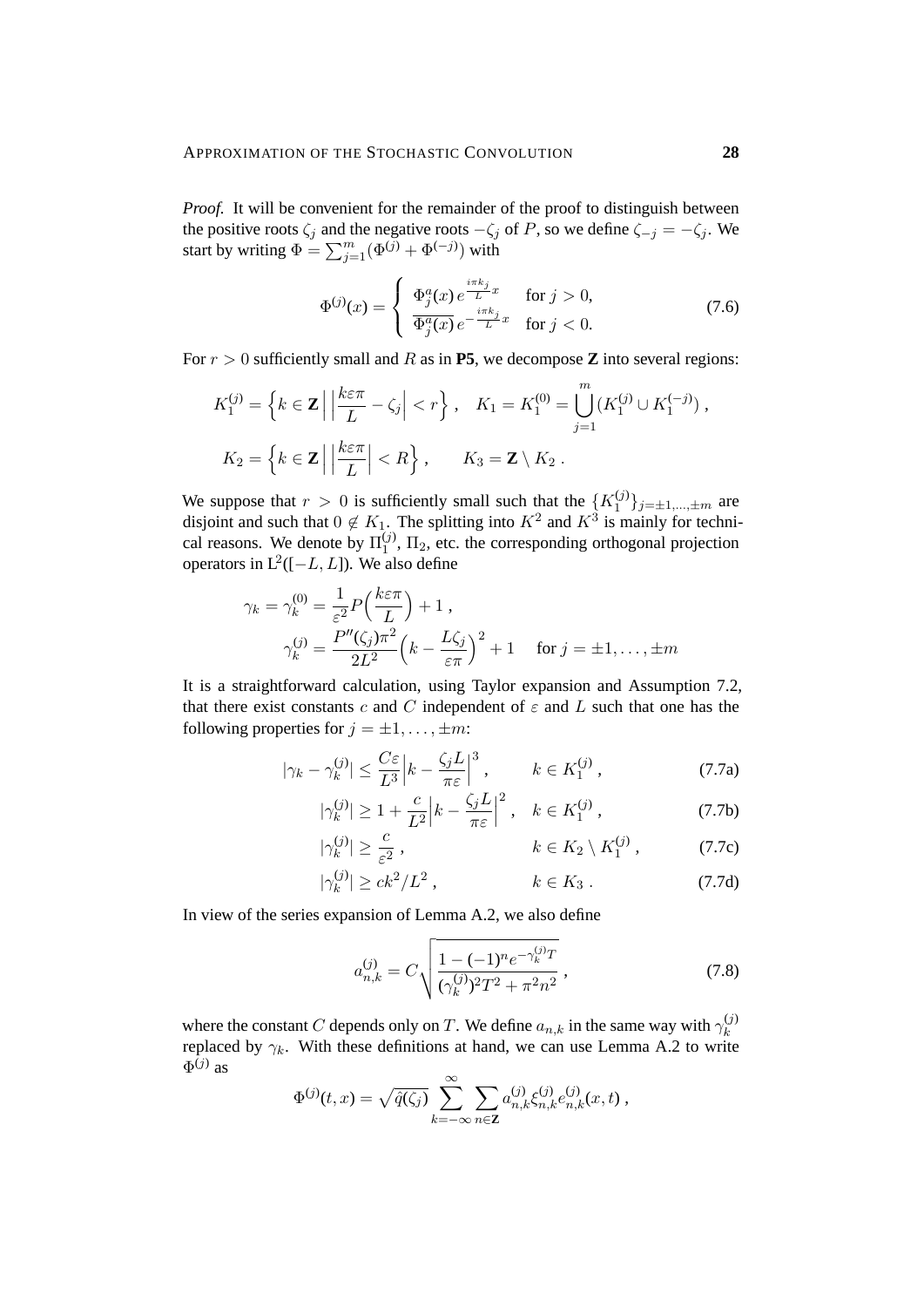where we defined

$$
e_{n,k}^{(j)}(x,t) = e_k(x) \left(e^{\frac{i\pi n}{T}t} - e^{-\gamma_k^{(j)}t}\right),
$$

and where the  $\{\xi_{n,k}^{(j)} : n \in \mathbb{Z}\}\$  are independent complex-valued Gaussian random variables. Note that  $e_{-n}^{(-j)}$  $\binom{(-j)}{-n,-k}(x,t) = e^{(j)}_{n,k}(x,t)$ , so that (7.6) implies the relation  $\xi_{-n,-k}^{(-j)} = \xi_{n,k}^{(j)}$ . The process  $W_{\mathcal{L}_{\varepsilon}}(t,x)$  can be expanded in a similar way as

$$
W_{\mathcal{L}_{\varepsilon}}(t,x) = \sum_{k=-\infty}^{\infty} \sqrt{q_k^{\varepsilon}} \sum_{n \in \mathbf{Z}} a_{n,k} \xi_{n,k} e_{n,k}(x,t) , \qquad (7.9)
$$

with

$$
e_{n,k}(x,t) = e_k(x) \left(e^{\frac{i\pi n}{T}t} - e^{-\gamma_k t}\right),
$$

where  $\{\xi_{n,k} : n \in \mathbb{Z}, k \in \mathbb{Z}\}\$  are i.i.d standard complex-valued Gaussian random variables, with the exception that  $\xi_{-n,-k} = \overline{\xi_{n,k}}$ . Note that this implies that  $\xi_{0,0}$ is real-valued. In order to be able to compare  $W_{\mathcal{L}_{\varepsilon}}$  and  $\Phi$ , we now specify how we choose the random variables  $\xi_{n,k}$  to relate to the random variables  $\xi_{n,k}^{(j)}$ . For  $j = \pm 1, \ldots, \pm m$  we define  $\xi_{n,k}^{(j)} := \xi_{n,k}$  for all  $k \in K_1^{(j)}$  $1^{(1)}$ . Note that this is consistent with the relations  $\xi_{-n,-k}^{(-j)} = \xi_{n,k}^{(j)}$  and  $\xi_{-n,-k} = \overline{\xi_{n,k}}$ , and with the fact that  $K_1^{(-j)} = -K_1^{(j)}$ <sup>(j)</sup>. We will see later in the proof that the definition of  $\xi_{n,k}^{(j)}$  for  $k \notin$  $K_1^{(j)}$  $1<sup>(j)</sup>$  does not really matter, so we choose them to be independent of all the other variables, except for the relation  $\xi_{-n,-k}^{(-j)} = \xi_{n,k}^{(j)}$ . The the proof of the proposition is split into several steps. First we bound the difference of  $\frac{1}{2}\Pi_1^{(j)}\Phi^{(j)}$  and  $\Pi_1^{(j)}W_{\mathcal{L}_{\varepsilon}}$ . Then we show that all remaining terms  $(1 - \Pi_1^{(j)})$  $\Phi_1^{(j)}$ ) $\Phi_2^{(j)}$  and  $(1 - \Pi_1^{(0)}$  $_{1}^{(0)}$ ) $W_{\mathcal{L}_{\varepsilon}}$  are small.

**Step 1** We first prove that for  $j = \pm 1, \ldots, \pm m$ 

$$
\mathbb{E}\sup_{x\in[-L,L]}\sup_{t\in[0,T]}\left|\Pi_1^{(j)}\Phi^{(j)}(x,t)-\Pi_1^{(j)}W_{\mathcal{L}_{\varepsilon}}(x,t)\right|^p\leq C\varepsilon^{p/2-\kappa}.
$$
 (7.10)

We thus want to apply Lemma A.1 to

$$
I(t,x) := \sum_{k \in K_1^{(j)}} \sum_{n \in \mathbf{Z}} \xi_{n,k} (\sqrt{\hat{q}(\zeta_j)} a_{n,k}^{(j)} e_{n,k}^{(j)}(x,t) - \sqrt{q_k^{\varepsilon}} a_{n,k} e_{n,k}(x,t))
$$

Define

$$
f_{n,k}(x,t) = \sqrt{\hat{q}(\zeta_j)} a_{n,k}^{(j)} e_{n,k}^{(j)}(x,t) - \sqrt{q_k^{\varepsilon}} a_{n,k} e_{n,k}(x,t).
$$

Note first that  $\text{Lip}(f_{n,k}) \leq C(1+|k|+|n|+|\gamma_k|)$  and similarly for  $\text{Lip}(f_{n,k}^{(j)})$ . Therefore, the uniform bounds on  $\hat{q}$  and  $q_k^{\varepsilon}$ , together with the definition of  $a_{n,\gamma}$ imply that there exists a constant C such that  $Lip(f_{n,k})$  is bounded by  $C(|k|+1)$ for all  $k \in K_1^j$  $\mathcal{I}_1^j$  and  $n \in \mathbb{N}$ , where the constant only depends on T. Note that the Lipschitz constant is taken with respect to x and t. For  $k \in K_1^{(j)}$  we have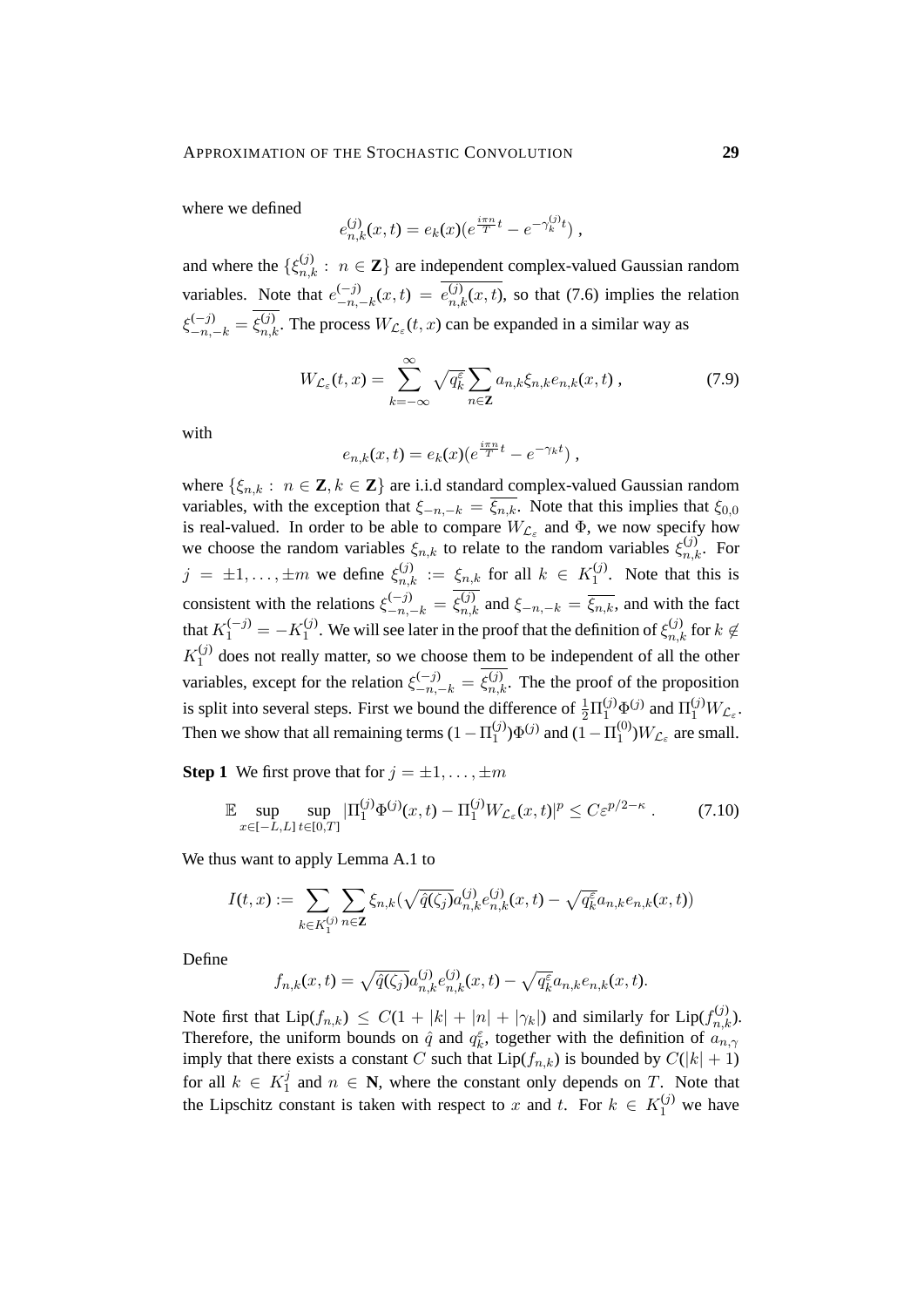$|k| \le C/\varepsilon$ , and hence Lip( $f_{n,k}$ )  $\le C\varepsilon^{-1}$ . Now Lemma A.1 implies (7.10) if we can show that for every  $\kappa > 0$  one has

$$
\sum_{k \in K_1^{(j)}} \sum_{n \in \mathbf{Z}} \|f_{k,n}\|_{\infty}^{2-\kappa} \le C_{\kappa} \varepsilon^{1-\kappa} ,\qquad(7.11)
$$

where the  $L^{\infty}$ -norm is again taken with respect to t and x. To verify (7.11) we estimate  $||f_{k,n}||_{\infty}$  by

$$
||f_{k,n}||_{\infty} \leq |\sqrt{\hat{q}(\zeta_j)} - \sqrt{q_k^{\varepsilon}}||a_{n,k}||e_{n,k}||_{\infty} + |\sqrt{\hat{q}(\zeta_j)}||a_{n,k}^{(j)}||e_{n,k}^{(j)} - e_{n,k}||_{\infty}
$$
  
+  $|\sqrt{\hat{q}(\zeta_j)}||a_{n,k}^{(j)} - a_{n,k}||e_{n,k}||_{\infty}$   
=:  $I_1(n,k) + I_2(n,k) + I_3(n,k)$ ,

and we bound the three terms separately. First by assumption  $\|\hat{q}\|_{\infty} \leq C$ . Furthermore,  $a_{n,k} \leq C/(1+|n|)$  and  $||e_{k,n}||_{\infty} \leq C$  for all  $k \in K_1^{(j)}$  $\frac{1}{1}$  and  $n \in \mathbb{N}$ , and analogous for the terms involving j. Again by assumption  $|\sqrt{\hat{q}(k_j)} - \sqrt{q_k^{\varepsilon}}| \le C\varepsilon$ for all  $k \in K_1^{(j)}$  $1^{(9)}$ , so that  $I_1(n, k)$  is bounded by

$$
|I_1(n,k)| \le \frac{C\varepsilon}{1+|n|} \,. \tag{7.12}
$$

.

And hence,  $\sum_{k,n} |I_1(n,k)|^{2-\kappa} \leq C \varepsilon^{1-\kappa}$ . For every  $t > 0$  and every  $\gamma' > \gamma > 0$ 

$$
|e^{-\gamma t}-e^{-\gamma' t}| \leq Ct|\gamma-\gamma'|e^{-\gamma t}.
$$

Combining this with (7.7a) one has  $||e_{n,k}^{(j)} - e_{n,k}||_{\infty} \leq C \varepsilon |k - \frac{\zeta_j L}{\pi \varepsilon}$  $\frac{\zeta_j L}{\pi \varepsilon}$  for  $k \in K_1^{(j)}$  $\frac{(1)}{1}$ . Using

$$
\sum_{n=-\infty}^{\infty} (a_{n,k})^{2-\kappa} \le C \sum_{n=-\infty}^{\infty} (\gamma_k + |n|)^{\kappa-2} \le C/(\gamma_k(1+\gamma_k)),
$$

we derive  $\sum_{n=0}^{\infty} I_2(n,k)^{2-\kappa} \leq C \varepsilon^{2-\kappa}$ . Which gives the claim. Concerning  $I_3$ , a straightforward estimate using (7.7a) shows that

$$
|I_3(n,k)| \le C|a_{n,k} - a_{n,k}^{(j)}| = C\varepsilon \frac{1 + \left|k - \frac{\zeta_j L}{\pi\varepsilon}\right|}{\gamma_k + |n|}
$$

Using  $\sum_{n=-\infty}^{\infty} (\gamma_k + |n|)^{\kappa-2} \le C/(\gamma_k(1+\gamma_k))$  we derive  $\sum_{n=-\infty}^{\infty} I_3(n,k)^{2-\kappa} \le$  $\overline{C}$  $\frac{C}{\gamma_k} \varepsilon^{2-\kappa}$ , where we can use (7.7b). Combining all three estimates, bound (7.11) follows now easily.

**Step 2** We now prove that

$$
\mathbb{E}\sup_{x\in[-L,L]}\sup_{t\in[0,T]}\left|\Pi_3\Phi^{(j)}(x,t)\right|^p\leq C\varepsilon^{p/2-\kappa},\tag{7.13}
$$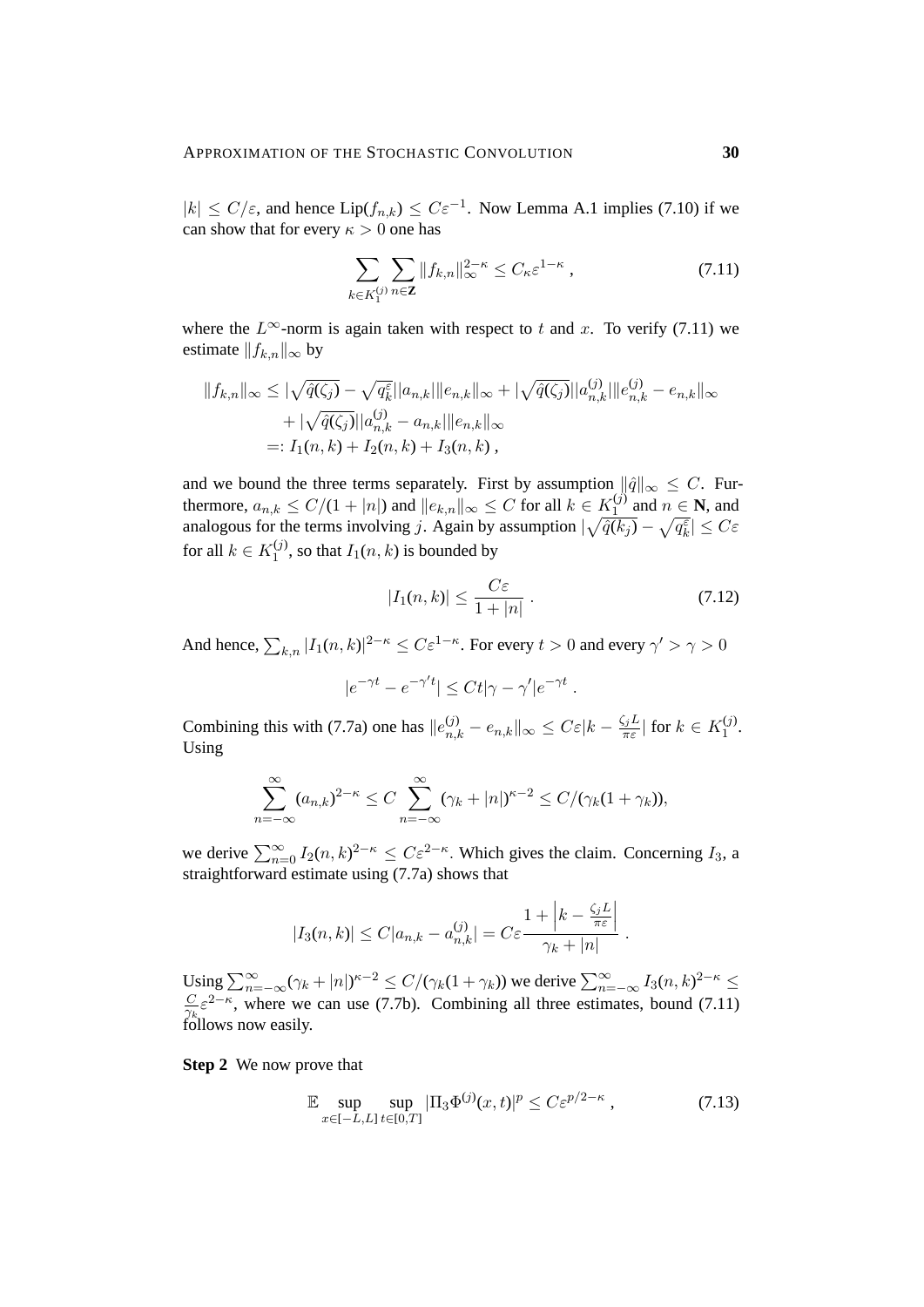and

$$
\mathbb{E} \sup_{x \in [-L, L]} \sup_{t \in [0, T]} |\Pi_3 W_{\mathcal{L}_\varepsilon}(x, t)|^p \le C \varepsilon^{p/2 - \kappa} \,. \tag{7.14}
$$

Both bounds are obtained in the same way, so we only show how to prove (7.14). Using the bound on  $q_k^{\varepsilon}$ , (7.8) and (7.7d) for  $a_{n,k}$ , and the definition of  $e_{n,k}$ , we readily obtain the bounds

$$
\|q_k^{\varepsilon} a_{n,k} e_{n,k}\|_{\infty} \leq \frac{C}{k^2 + |n|}, \qquad \text{Lip}(q_k^{\varepsilon} a_{n,k} e_{n,k}) \leq Ck.
$$

Now (7.14) follows immediately from Lemma A.1, noticing that

$$
\sum_{n\in\mathbf{Z}}^{\infty} (k^2+|n|)^{-\delta}\leq C|k|^{2-2\delta}\,,\quad \text{for } |k|\geq 1 \text{ and } \delta>1.
$$

Furthermore,  $K_3$  only contains elements k larger than  $C\varepsilon^{-1}$ .

**Step 3** For  $j = 0, ..., m$  we denote by  $\Pi_{21}^{(j)}$  the projector associated to the set  $K_2 \setminus K_1^{(j)}$  $1^{(1)}$ . We show that

$$
\mathbb{E} \sup_{x \in [-L,L]} \sup_{t \in [0,T]} |\Pi_{21}^{(0)} W_{\mathcal{L}_{\varepsilon}}(x,t)|^p \leq C \varepsilon^{p/2 - \kappa} ,
$$

and in a completely similar way we derive

$$
\mathbb{E}\sup_{x\in[-L,L]}\sup_{t\in[0,T]}|\Pi_{21}^{(j)}\Phi^{(j)}(x,t)|^p\leq C\varepsilon^{p/2-\kappa}.
$$

By (7.8) and (7.7c) we get

$$
||q_k^{\varepsilon} a_{n,k} e_{n,k}||_{\infty} \leq \frac{C}{\varepsilon^{-2} + |n|} , \qquad \text{Lip}(q_k^{\varepsilon} a_{n,k} e_{n,k}) \leq C \varepsilon^{-1} .
$$

The estimate follows then again from Lemma A.1, noticing that  $K_2 - K_1$  contains less than  $\mathcal{O}(\varepsilon^{-1})$  elements.

Summing up the estimates from all the previous steps concludes the proof.  $\Box$ 

### **Appendix A Technical Estimates**

## **A.1 Series expansion for stochastic convolutions**

This section provides technical results on series expansion and their regularity of stochastic convolutions, which are necessary for the proofs.

**Lemma A.1** *Let*  $\{\eta_k\}_{k\in I}$  *be i.i.d. standard Gaussian random variables (real or complex) with*  $k \in I$  *an arbitrary countable index set. Moreover let*  $\{f_k\}_{k \in I}$  ⊂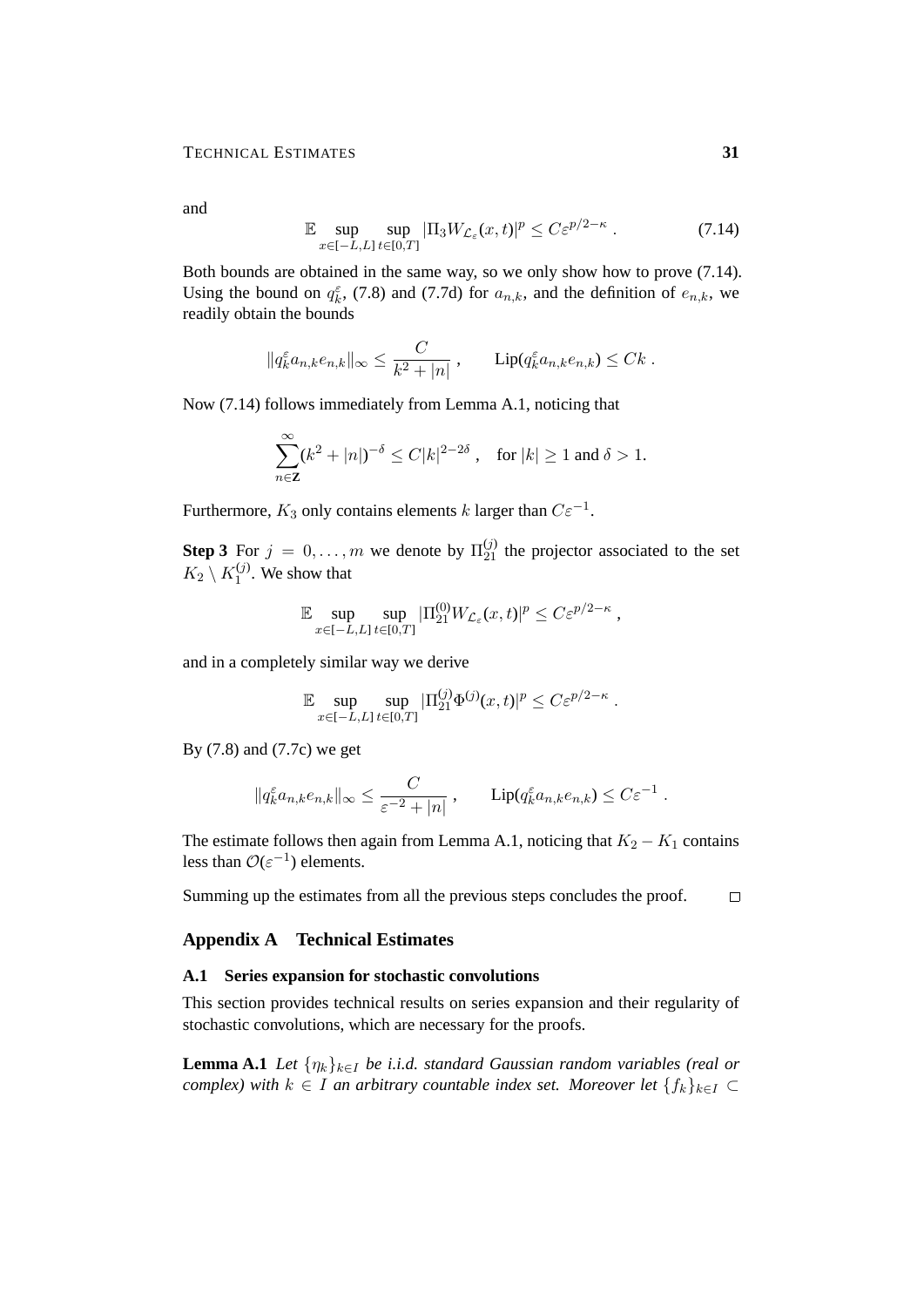$W^{1,\infty}(G,\mathbb{C})$  where the domain  $G \subset \mathbb{R}^d$  has sufficiently smooth boundary (e.g. *piecewise*  $C^1$ ). Suppose there is some  $\delta \in (0, 2)$  such that

$$
S_1^2=\sum_{k\in I}\|f_k\|_{L^\infty}^2<\infty\quad\text{and}\quad S_2^2=\sum_{k\in I}\|f_k\|_{L^\infty}^{2-\delta}{\rm Lip}(f_k)^\delta<\infty
$$

Define  $f(\zeta) = \sum_{k \in I} \eta_k f_k(\zeta)$ . Then, with probability one,  $f(\zeta)$  converges abso*lutely for any*  $\zeta \in G$  *and, for any*  $p > 0$ *, there is a constant depending only on* p*,* δ*, and* G *such that*

$$
\mathbb{E}||f||_{C^{0}(G)}^{p} \leq C(S_{1}^{p}+S_{2}^{p}).
$$

*Proof.* From the assumptions we immediately derive that  $f(x)$  and  $f(x) - f(y)$  are a centred Gaussian for any  $x, y \in G$ . Moreover, the corresponding series converge absolutely. Using that the  $\eta_k$  are i.i.d., we obtain

$$
\mathbb{E}|f(x) - f(y)|^2 = \sum_{k \in I} |f_k(x) - f_k(y)|^2
$$
  
\n
$$
\leq \sum_{k \in I} \min\{2\|f_k\|_{L^{\infty}}^2, \text{Lip}(f_k)^2 |x - y|^2\}
$$
  
\n
$$
\leq 2 \sum_{k \in I} \|f_k\|_{L^{\infty}}^{2-\delta} \text{Lip}(f_k)^{\delta} |x - y|^{\delta}
$$
  
\n
$$
= 2S_2^2 |x - y|^{\delta}, \tag{A.1}
$$

where we used that  $\min\{a, bx^2\} \leq a^{1-\delta/2} b^{\delta/2} |x|^{\delta}$  for any  $a, b \geq 0$ . Furthermore,

$$
\mathbb{E}|f(x)|^2 \le \sum_{k \in I} \|f_k\|_{L^\infty}^2 = S_1^2.
$$
 (A.2)

Consider  $p > 1$  sufficiently large and  $\alpha > 0$  sufficiently small. Using Sobolev embedding (cf. [Ada75, Theorem 7.57]) and the definition of the norm of the fractional Sobolev space in [Ada75, Theorem 7.48] we derive for  $\alpha p > d$  that

$$
\mathbb{E}||f||_{C^{0}(G)}^{p} \leq C\mathbb{E}||f||_{W^{\alpha,p}(G)}^{p}
$$
\n
$$
\leq C\mathbb{E}\int_{G}\int_{G}\frac{|f(x)-f(y)|^{p}}{|x-y|^{d+\alpha p}}dxdy + C\mathbb{E}\int_{G}|f(x)|^{p}dx
$$
\n
$$
\leq C\int_{G}\int_{G}\frac{(\mathbb{E}|f(x)-f(y)|^{2})^{p/2}}{|x-y|^{d+\alpha p}}dxdy + C\int_{G}(\mathbb{E}|f(x)|^{2})^{p/2}dx,
$$

where we used that  $f(x)$  and  $f(x) - f(y)$  are Gaussian. Note that the constants depend on  $p$ . Using  $(A.1)$  and  $(A.2)$ , we immediately see that

$$
\mathbb{E}||f||_{C^0(G)}^p \leq CS_1^p + CS_2^p
$$

provided  $\alpha \in (0, \delta/2)$ . Note finally that we needed  $p > d/\alpha$  to have the Sobolev embedding available. The case of  $p \le d/\alpha$  follows easily using Hölder inequality.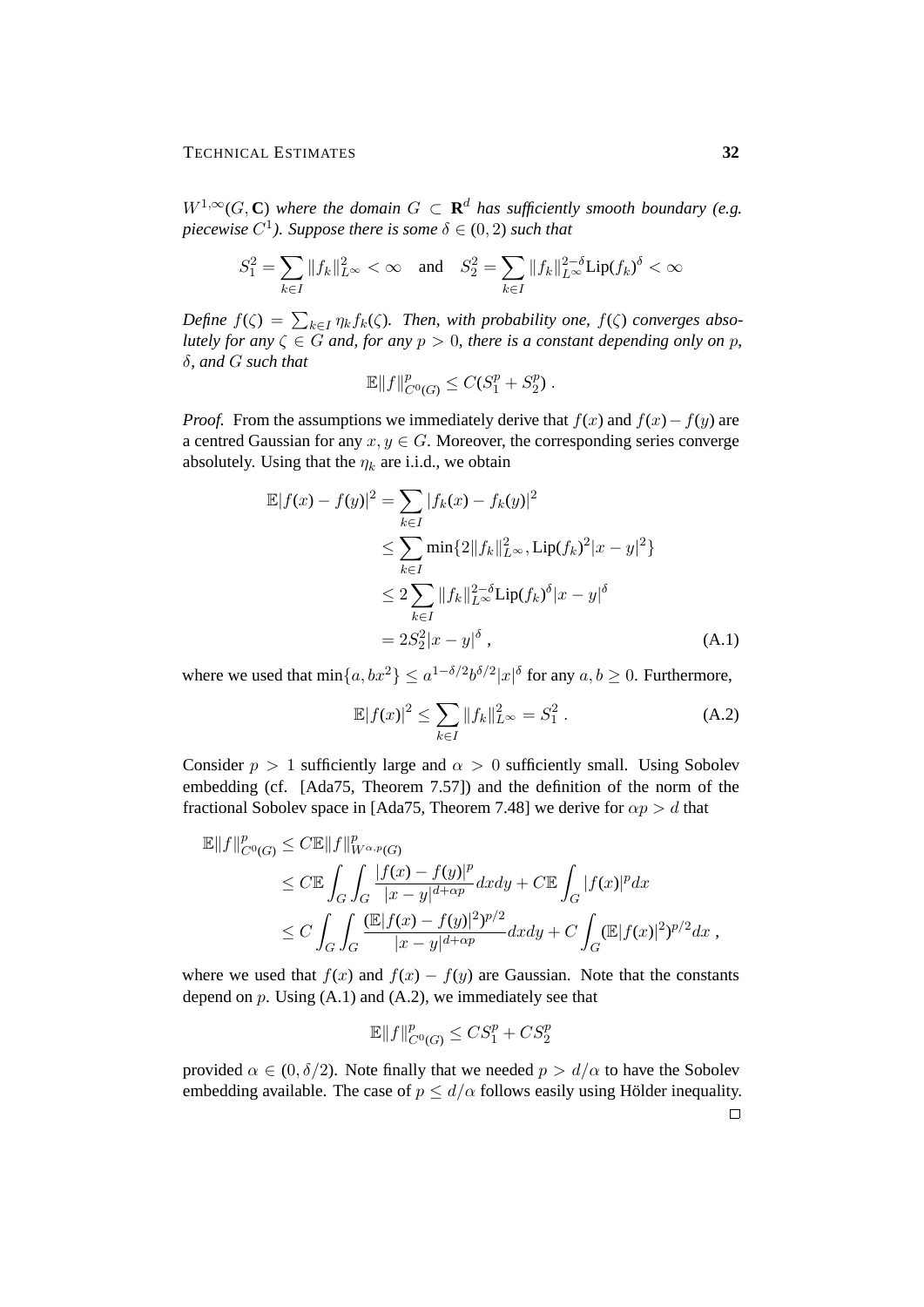**Lemma A.2** *Let*  $\gamma \in \mathbf{R}$  *and let* 

$$
a(t) = \int_0^t e^{-\gamma(t-s)} dw(s) ,
$$

*with* w *a standard complex Wiener process, i.e.*  $\mathbb{E}w(t)w(s) = 0$  *and*  $\mathbb{E}w(t)\overline{w(s)} = 0$  $min{t, s}$ *. Then, for*  $t \in [0, T]$ *, a(t) has the following representation:* 

$$
a(t) = \sum_{n \in \mathbf{Z}} a_{n,\gamma} \xi_n (e^{\frac{\pi i n t}{T}} - e^{-\gamma t}), \qquad (A.3)
$$

where the  $a_{n,\gamma}$  are given by the Fourier-coefficients of  $\frac{1}{2\gamma}e^{-\gamma|t-s|}$  on  $[-T,T]$ 

$$
a_{n,\gamma}^2 = C \frac{1 - (-1)^n e^{-\gamma T}}{\gamma^2 T^2 + \pi^2 n^2}
$$

*with some constant* C *depending only on the time* T*. and the*  $\{\xi_n\}_{n\in\mathbb{Z}}$  *are i.i.d. complex normal random variables, i.e.*  $\mathbb{E}\xi_n^2 = 0$  *and*  $\mathbb{E}|\xi_n|^2 = 1$ *.* 

*Proof.* The stationary Ornstein–Uhlenbeck process

$$
\tilde{a}(t) = \int_{-\infty}^{t} e^{-\gamma(t-s)} dw(s)
$$

has the correlation function:

$$
\mathbb{E}\overline{\tilde{a}(t)}\tilde{a}(s) = \frac{e^{-\gamma|t-s|}}{2\gamma}.
$$

Expanding  $e^{-\gamma|z|}$  in Fourier series on  $[-T, T]$  we obtain

$$
\tilde{a}(t) = \sum_{n \in \mathbf{Z}} a_{n,\gamma} \xi_n e^{i\pi nt/T} ,
$$

for i.i.d. normal complex-valued Gaussian random variables  $\xi_n$ . The claim now follows from the identity  $a(t) = \tilde{a}(t) - e^{-\gamma t} \tilde{a}(0)$ .  $\Box$ 

#### **A.2 A-priori estimate for the amplitude equation**

This section summarises and proves technical a-priori estimates for an equation of the type (GL). Most of them are obtained by standard methods and the proofs will be omitted. The main non-trivial result is Theorem A.7 about the concentration in Fourier space. We consider the equation

$$
\partial_t A = \alpha \partial_x^2 A + i\beta \partial_x A + \gamma A - c|A|^2 A + \sigma \eta \tag{A.4}
$$

with periodic boundary conditions on  $[-L, L]$ , where  $\alpha$  and c are positive and  $\sigma, \gamma, \beta \in \mathbf{R}$  and  $\eta$  denotes space–time white noise.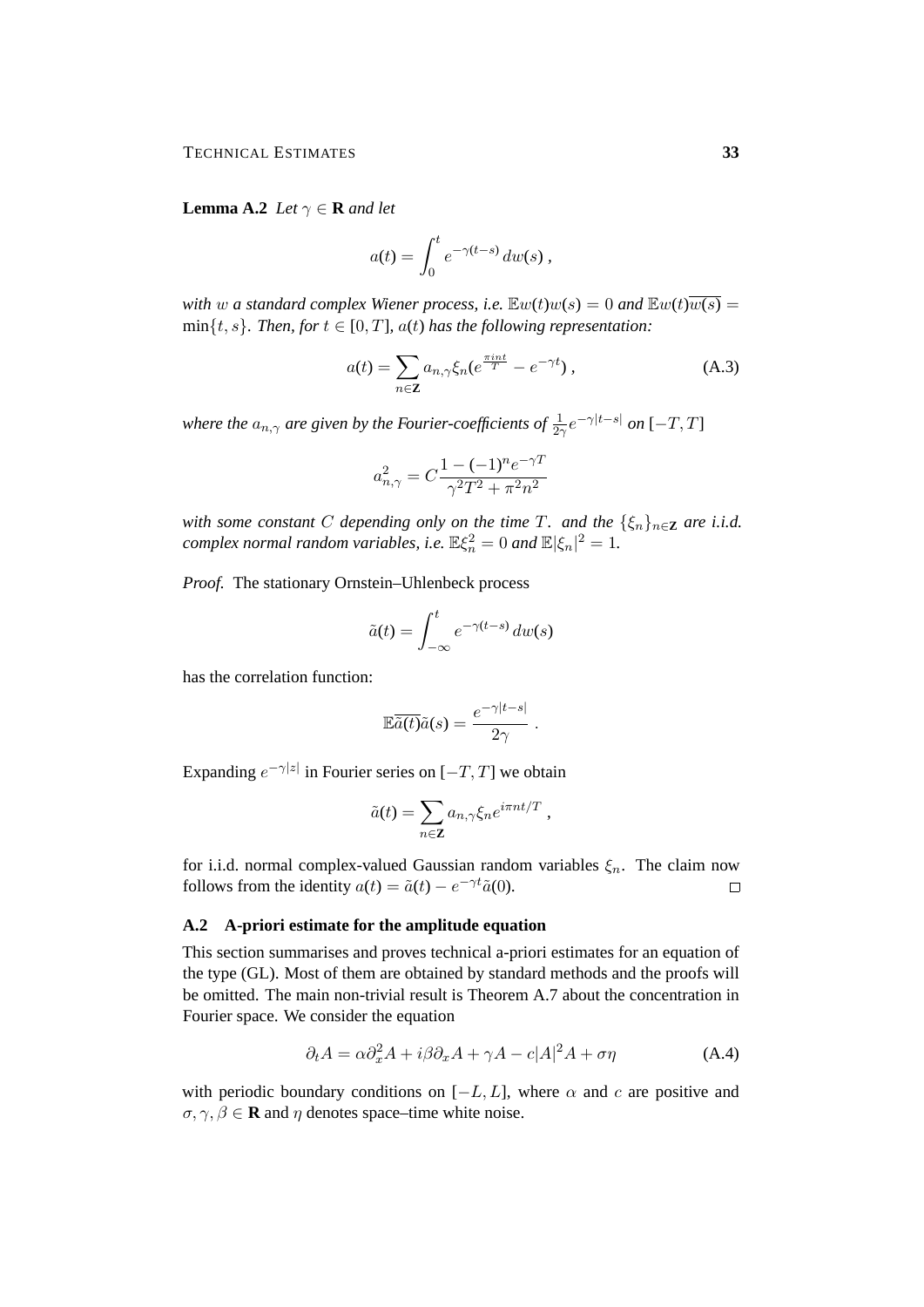Equation (GL) is of the form (A.4) with  $\alpha = 4$ ,  $\beta = -8\delta_{\epsilon}$ ,  $\gamma = \nu - 4\delta_{\epsilon}$  and  $c = 3$  with  $|\delta_{\varepsilon}| \leq \frac{\pi}{2L}$ . Obviously, the constants  $\beta$  and  $\gamma$  are  $\varepsilon$ -dependent, but uniformly bounded in  $\epsilon > 0$ , which is a straightforward modification of the result presented.

Further, we denote by  $W$  the complex cylindrical Wiener process such that  $\partial_t \mathcal{W} = \eta$ . Define the stochastic convolution

$$
\varphi = \sigma \mathcal{W}_{\alpha \partial_x^2 - 1} \qquad \text{and} \qquad B = A - \varphi. \tag{A.5}
$$

Then

$$
\partial_t B = \alpha \partial_x^2 B + i\beta \partial_x (B + \varphi) + \gamma B + (\gamma + 1)\varphi - c|B + \varphi|^2 (B + \varphi). \quad (A.6)
$$

Of course this equation is only formal, as  $\varphi$  is not differentiable. But in what follows, we can always use smooth approximations of  $\varphi$  to justify the arguments. The mild formulation of (A.6) is

$$
B(t) = e^{\alpha \partial_x^2 t} A(0) + i\beta \int_0^t \partial_x e^{\alpha \partial_x^2 (t-s)} (B + \varphi)(s) ds
$$
\n
$$
+ \int_0^t e^{\alpha \partial_x^2 (t-s)} \Big( \gamma B(s) + (\gamma + 1)\varphi(s) - c|B + \varphi|^2 (B + \varphi)(s) \Big) ds.
$$
\n(A.7)

We will use the following Lemma, which fails to be true in higher dimensions for complex space-time white noise  $\eta$ .

**Lemma A.3** *For any choice of*  $q \geq 1$  *and*  $T_0 > 0$  *there are constants such that* 

$$
\sup_{t\in[0,T_0]}\mathbb{E}\|\varphi(t)\|_{\mathcal{C}_a^0}^q\leq C\quad\text{and}\quad\mathbb{E}\sup_{t\in[0,T_0]}\|\varphi(t)\|_{\mathcal{C}_a^0}^q\leq C.
$$

The results of the previous lemma are obviously also true if we replace the  $C^0$ norm by an  $L^p$ -norm. The constant then depends also on  $p$ . The proof of this lemma is standard see *e.g.* [BH04] or [BMPS01, Theorem 5.1.]. Now we easily prove the following result via standard energy-type estimates for  $A - \varphi$ .

**Proposition A.4** *For any choice of*  $p \geq 1$ ,  $q \geq 1$ , and  $T_0 > 0$  *there are constants such that*

$$
\sup_{t\geq T_0}\mathbb{E}||A(t)||_{L^p_a}^q\leq C,
$$

*with constant independent of A(0). Moreover, for any choice of*  $c_0 > 0$ ,  $p \ge 1$ ,  $q \geq 1$ , and  $T_0 > 0$  there are constants such that if  $||A(0)||_q^q$  $\frac{q}{L_a^p} \leq c_0$  then

$$
\sup_{t\in[0,T_0]}\mathbb{E}\|A(t)\|_{L^p_a}^q\leq C \quad \text{and} \quad \mathbb{E}\sup_{t\in[0,T_0]}\|A(t)\|_{L^p_a}^q\leq C.
$$

Now we can easily verify the following result using the mild formulation of solutions.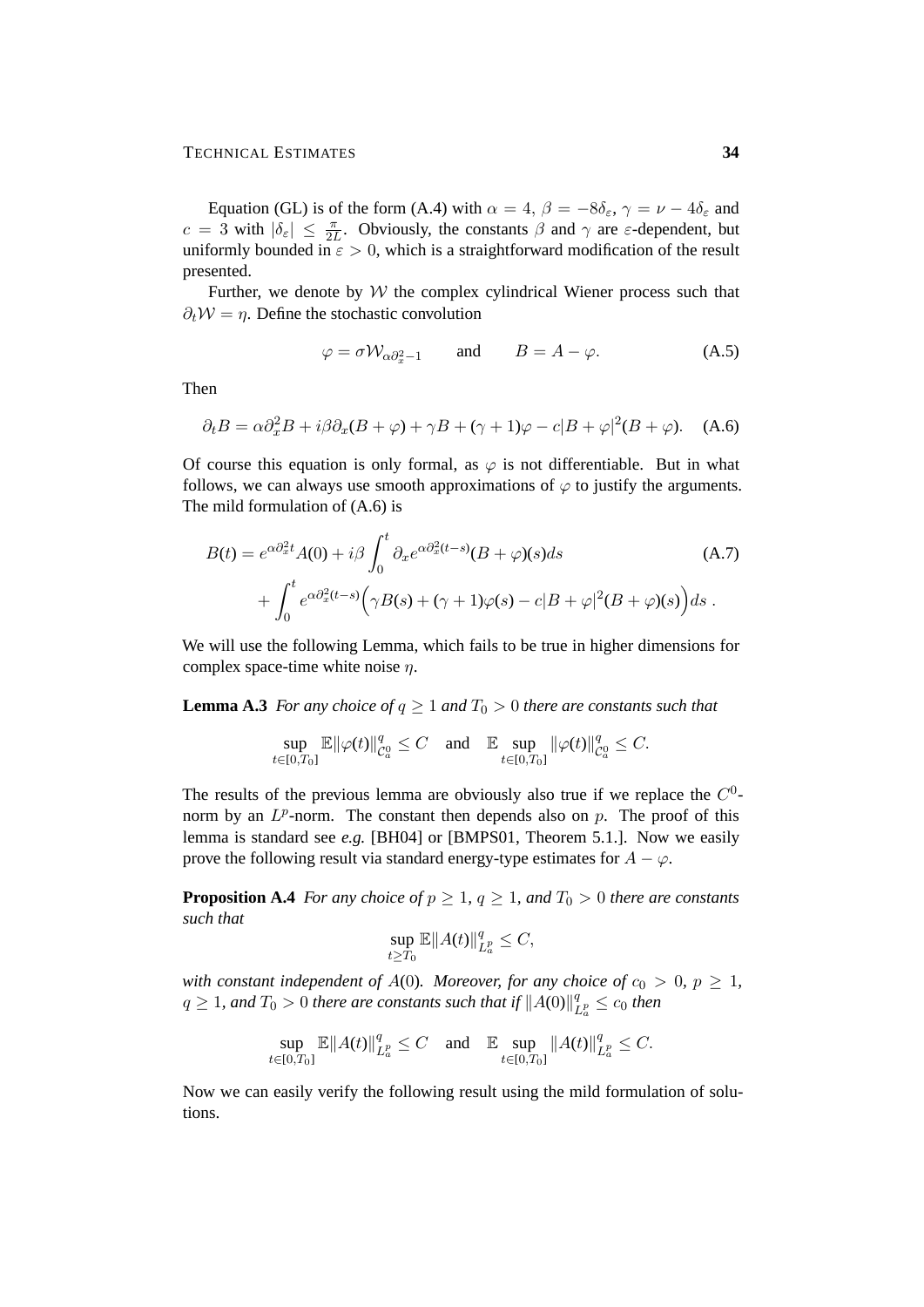**Proposition A.5** *For any choice of*  $c_0 > 0$ ,  $q \ge 1$ , and  $T_0 > 0$  *there are constants such that if*  $\mathbb{E} \|A(0)\|_{\infty}^{3q}$  $\frac{\partial q}{\partial a} \leq c_0$  then

$$
\mathbb{E}\sup_{t\in[0,T_0]}\|A(t)\|_{\mathcal{C}_a^0}^q\leq C.
$$

Note that it is sufficient for Proposition A.5 to assume that  $A(0)$  is admissible.

**Remark A.6** We need the condition on the 3qth moment of the initial conditions to ensure that  $\mathbb{E}\sup_{t\in[0,T_0]}\|B|B|^2(t)\|_I^q$  $\frac{q}{L_a^p} \leq C.$ 

In the following we establish that a solution  $A$  of  $(A.4)$  with admissible initial conditions, in the sense of Definition 3.4, stays concentrated in Fourier space in the  $C^0$ -topology for all times.

**Theorem A.7** *Let* A(t) *be the solution of (A.4) and assume that the initial conditions are admissible. Then for every*  $p \geq 1$  *and*  $T_0 > 0$  *there exist positive constants*  $\kappa$ *, C*<sub>0</sub> *with*  $\kappa \leq 1$  *such that* 

$$
\mathbb{E} \sup_{t \in [0,T_0]} \|\Pi_{\delta/\varepsilon}^c A(t)\|_{\mathcal{C}_a^0}^p \leq C \varepsilon^{p/2-\kappa} \,,
$$

*where*  $\Pi_{\delta/\varepsilon}^c$  *was defined in (2.7).* 

*Proof.* We start by establishing the fact that admissible initial conditions are concentrated in Fourier space. According to Definition 3.4 the initial conditions admit the decomposition  $A(0) = W_0 + A_1$ . Consider first the Gaussian part  $W_0$ . We can use the series expansion of Remark 3.6 together with Lemma A.1 to verify

$$
\mathbb{E}\|\Pi_{\delta/\varepsilon}^c W_0\|_{\mathcal{C}_a^0}^p \le C_p \varepsilon^{p/2-\kappa}.
$$

Let now  $\{A_k^1\}_{k\in\mathbb{Z}}$  denote the Fourier coefficients of  $A_1$ . We use the fact that  $A_1$  is bounded in  $\mathcal{H}_a^1$  to deduce

$$
\|\Pi_{\delta/\varepsilon} A_1\|_{\mathcal{C}_a^0}^2 \le \left(\sum_{|k|\ge \frac{\delta}{\varepsilon}} |A_k^1|\right)^2 \le \sum_{|k|\ge \frac{\delta}{\varepsilon}} |k|^{-2} \sum_{k\in\mathbb{Z}} |k|^2 |A_k^1|^2
$$
  

$$
\le C\varepsilon^{1-\kappa} \|A_1\|_{a,1}^2.
$$

From the above estimates we deduce that

$$
\mathbb{E}\|\Pi_{\delta/\varepsilon}^c A(0)\|_{\mathcal{C}_a^0}^p \leq C\varepsilon^{p/2-\kappa}.
$$

Let us consider (A.7). First using the boundedness of the semigroup

$$
\mathbb{E}\|\Pi_{\delta/\varepsilon}^c e^{\alpha t \partial_x^2} A(0)\|_{\mathcal{C}_\alpha^0}^p \leq C \mathbb{E}\|\Pi_{\delta/\varepsilon}^c A(0)\|_{\mathcal{C}_\alpha^0}^p \leq C \varepsilon^{p/2-\kappa}
$$

.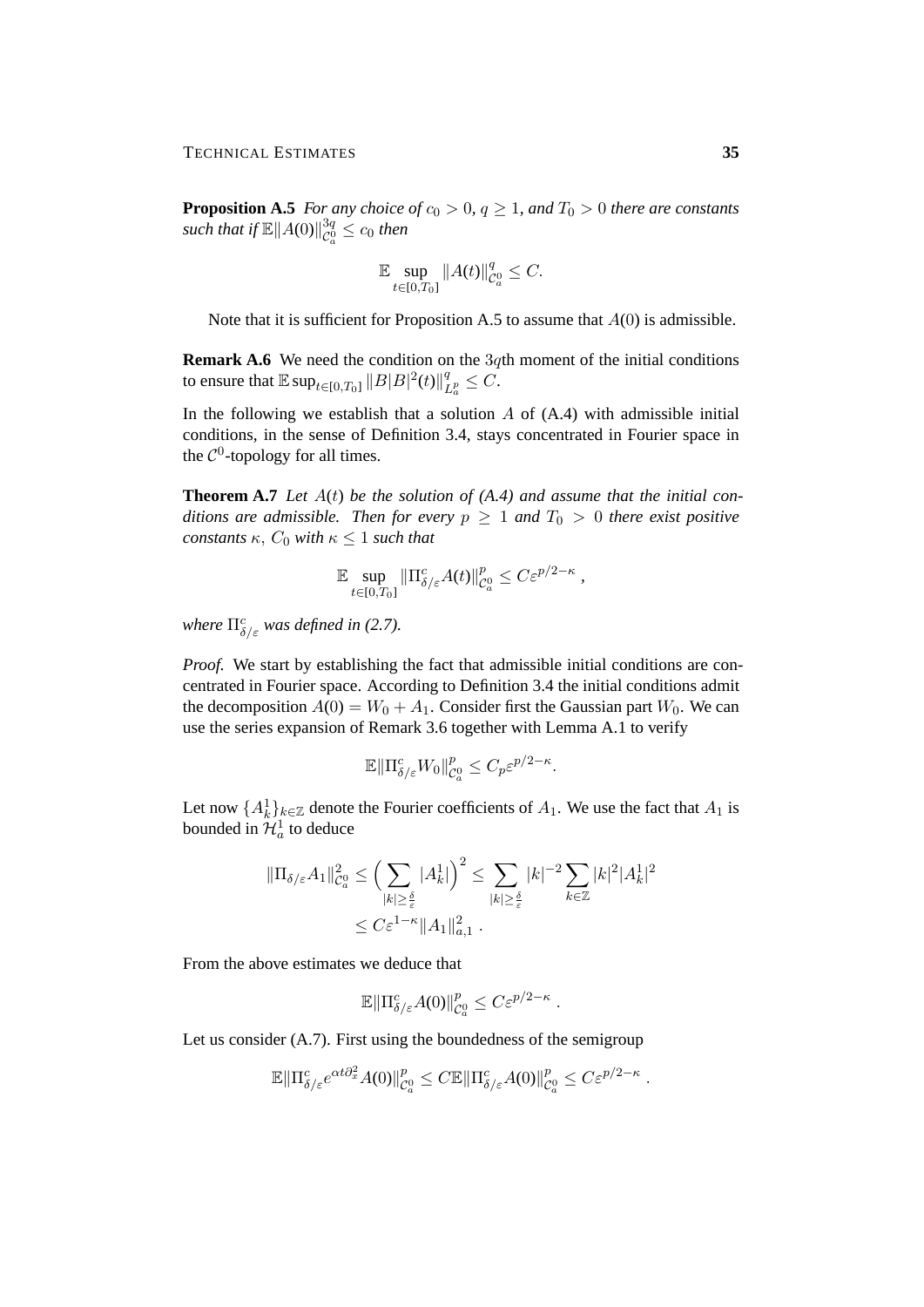Using the factorisation method (see *e.g.* [BMPS01, Theorem 5.1.]) we easily get for the stochastic convolution  $\varphi$  defined in (A.5) the bound

$$
\mathbb{E}\left\|\sup_{t\in[0,T_0]} \Pi_{\delta/\varepsilon}^c \varphi(t)\right\|_a^p \le C\Big(\sum_{|k|\ge \delta/\varepsilon} |k|^{-2+2\kappa}\Big)^{p/2} \le C\varepsilon^{p/2-\kappa}.\tag{A.8}
$$

To proceed, we use the stability of the semigroup and the embedding of  $\mathcal{H}^{\zeta}$  into  $\mathcal{C}^0_a$ for  $\zeta \in (\frac{1}{2})$  $\frac{1}{2}$ , 1). Using this, it is elementary to show that

$$
\|\Pi_{\delta/\varepsilon}^c e^{t\alpha\partial_x^2}h\|_{\mathcal{C}_a^0} \leq Ce^{-ct\varepsilon^{-2}}t^{-\zeta/2}\|h\|_a,
$$

for every  $h \in \mathcal{H}_a$ . Hence

$$
\left\|\Pi_{\delta/\varepsilon}^c \int_0^t e^{(t-s)\partial_x^2} h(s) \, ds\right\|_{\mathcal{C}_a^0} \le C \int_0^t e^{-Cs\varepsilon^{-2}} s^{-\alpha/2} ds \sup_{s \in [0,T]} \|h(s)\|_a
$$
  

$$
\le C\varepsilon^{2-\zeta} \sup_{s \in [0,T]} \|h(s)\|_a.
$$

Moreover, for  $h = \sum h_k e_k$  by a crude estimate

$$
\left\| \Pi_{\delta/\varepsilon}^c \partial_x \int_0^t e^{(t-s)\alpha \partial_x^2} h(s) \, ds \right\|_{\mathcal{C}_a^0} \leq \sum_{|k| \geq \delta/\varepsilon} \int_0^t |k| e^{-c(t-s)k^2} |h_k(s)| ds
$$
  

$$
\leq C \int_0^t e^{-Cs\varepsilon^{-2}} s^{-(1+\zeta)/2} ds \sup_{s \in [0,t]} \|h(s)\|_a
$$
  

$$
\leq C \varepsilon^{1-\zeta} \sup_{s \in [0,t]} \|h(s)\|_a.
$$

Using (A.7), Proposition A.5, and (A.8) and choosing  $\zeta > \frac{1}{2}$  sufficiently small (*e.g.*  $\zeta = \frac{1}{2} + \frac{\kappa}{p}$  $\frac{\kappa}{p}$ ), it is now straightforward to verify the assertion first for B and hence for A.  $\Box$ 

## **References**

- [Ada75] R. A. ADAMS. *Sobolev spaces*. Academic Press [A subsidiary of Harcourt Brace Jovanovich, Publishers], New York-London, 1975. Pure and Applied Mathematics, Vol. 65.
- [BH04] D. BLÖMKER and M. HAIRER. Multiscale expansion of invariant measures for SPDEs. *Commun. Math. Phys.* To appear.
- [Blö03a] D. BLÖMKER. Amplitude equations for locally cubic non-autonomous nonlinearities. *SIAM Journal on Applied Dynamical Systems* To appear.
- [Blö03b] D. BLÖMKER. Approximation of the stochastic Rayleigh-Bénard problem near the onset of instability and related problems, 2003. Submitted for publication.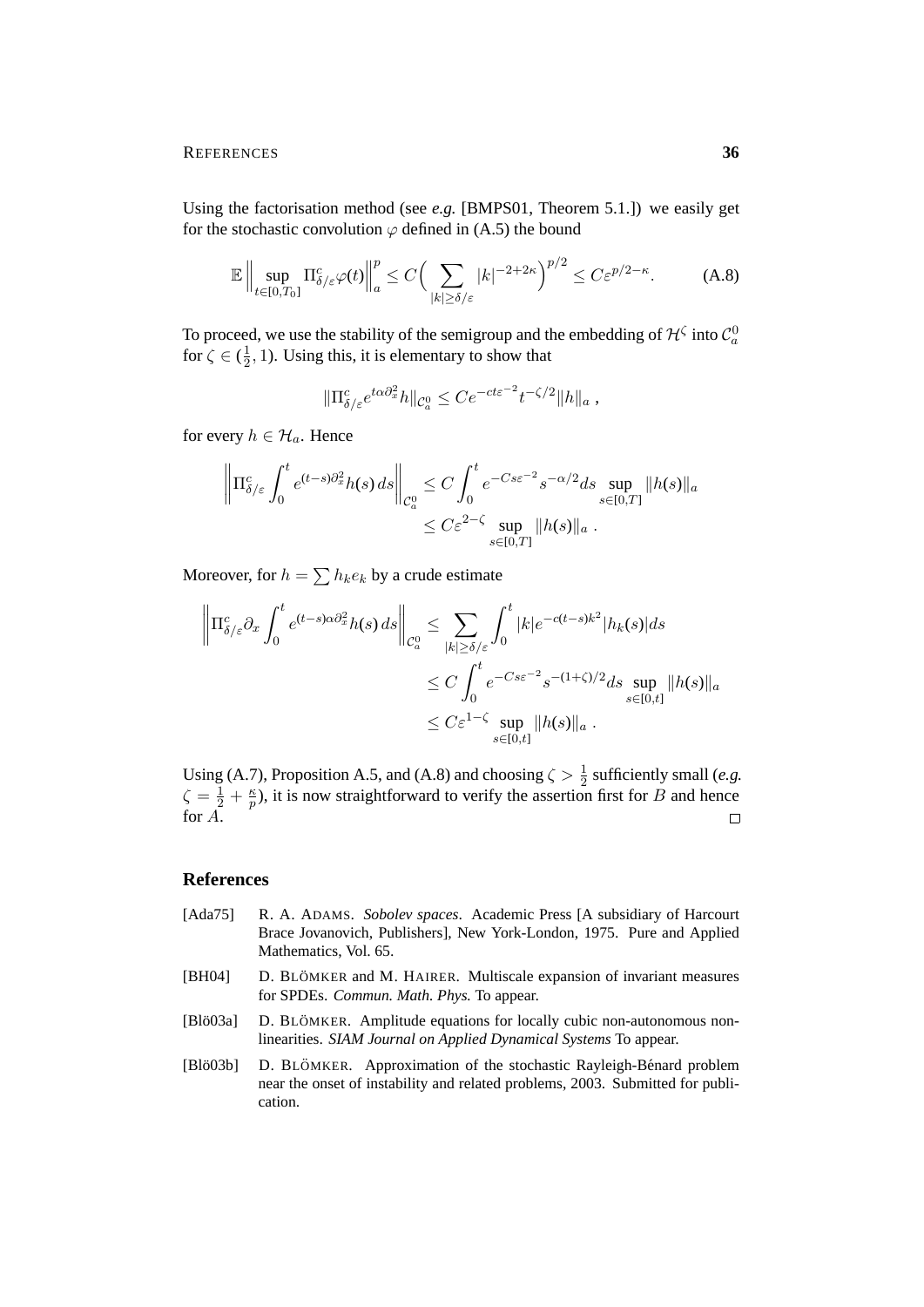- [BMPS01] D. BLÖMKER, S. MAIER-PAAPE, and G. SCHNEIDER. The stochastic Landau equation as an amplitude equation. *Discrete and Continuous Dynamical Systems, Series B* **1**, no. 4, (2001), 527–541.
- [CE90] P. COLLET and J.-P. ECKMANN. The time dependent amplitude equation for the Swift-Hohenberg problem. *Comm. Math. Phys.* **132**, no. 1, (1990), 139– 153.
- [Cer99] S. CERRAI. Smoothing properties of transition semigroups relative to SDEs with values in Banach spaces. *Probab. Theory Related Fields* **113**, no. 1, (1999), 85–114.
- [CH93] M. CROSS and P. HOHENBERG. Pattern formation outside of equilibrium. *Rev. Mod. Phys.* **65**, (1993), 851–1112.
- [DPZ92] G. DA PRATO and J. ZABCZYK. *Stochastic Equations in Infinite Dimensions*. University Press, Cambridge, 1992.
- [DPZ96] G. DA PRATO and J. ZABCZYK. *Ergodicity for Infinite Dimensional Systems*, vol. 229 of *London Mathematical Society Lecture Note Series*. University Press, Cambridge, 1996.
- [EL94] K. D. ELWORTHY and X.-M. LI. Formulae for the derivatives of heat semigroups. *J. Funct. Anal.* **125**, no. 1, (1994), 252–286.
- [GM01] B. GOLDYS and B. MASLOWSKI. Uniform exponential ergodicity of stochastic dissipative systems. *Czechoslovak Math. J.* **51(126)**, no. 4, (2001), 745– 762.
- [Hai02] M. HAIRER. Exponential mixing properties of stochastic PDEs through asymptotic coupling. *Probab. Theory Related Fields* **124**, no. 3, (2002), 345– 380.
- [HS77] P. HOHENBERG and J. SWIFT. Hydrodynamic fluctuations at the convective instability. *Physical Review A* **15**, (1977), 319–328.
- [KSM92] P. KIRRMANN, G. SCHNEIDER, and A. MIELKE. The validity of modulation equations for extended systems with cubic nonlinearities. *Proc. Roy. Soc. Edinburgh Sect. A* **122**, no. 1-2, (1992), 85–91.
- [LM99] G. LYTHE and E. MORO. Dynamics of defect formation. *Physical Review E* **59**, (1999), R1303–1306.
- [Lyt96] G. LYTHE. Domain formation in transitions with noise and a time-dependent bifurcation parameter. *Physical Review E* **53**, (1996), R4271–4274.
- [MS95] A. MIELKE and G. SCHNEIDER. Attractors for modulation equations on unbounded domains – existence and comparison. *Nonlinearity* **8**, (1995), 743– 768.
- [MSZ00] A. MIELKE, G. SCHNEIDER, and A. ZIEGRA. Comparison of inertial manifolds and application to modulated systems. *Math. Nachr.* **214**, (2000), 53–69.
- [Rac91] S. T. RACHEV. *Probability metrics and the stability of stochastic models*. Wiley Series in Probability and Mathematical Statistics: Applied Probability and Statistics. John Wiley & Sons Ltd., Chichester, 1991.
- [Sch96] G. SCHNEIDER. The validity of generalized Ginzburg-Landau equations. *Math. Methods Appl. Sci.* **19**, no. 9, (1996), 717–736.